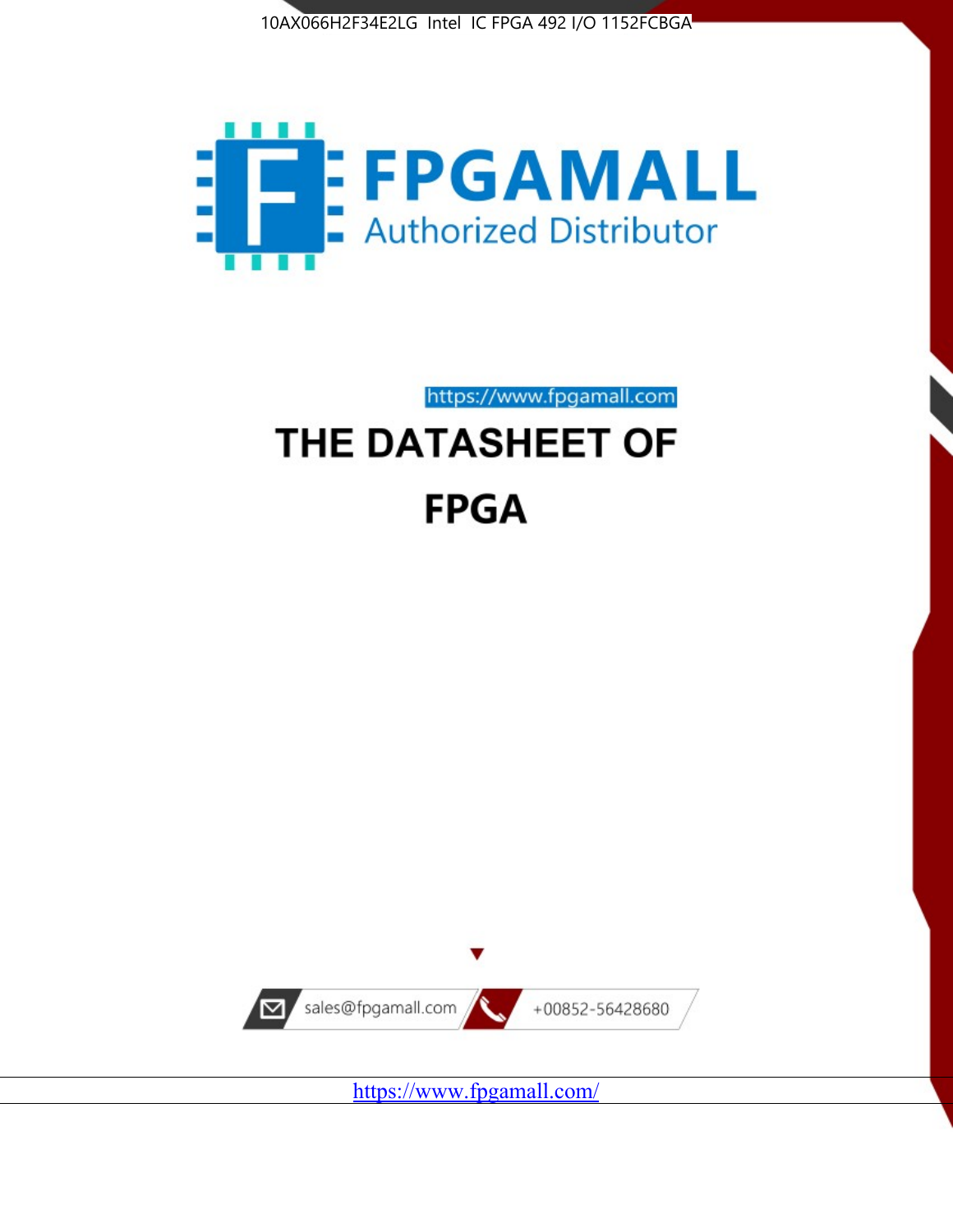10AX066H2F34E2LG Intel IC FPGA 492 I/O 1152FCBGA



# **Intel® Arria® 10 Device Overview**



**A10-OVERVIEW | 2018.12.06** Latest document on the web: **[PDF](https://www.intel.com/content/dam/www/programmable/us/en/pdfs/literature/hb/arria-10/a10_overview.pdf)** | **[HTML](https://www.intel.com/content/www/us/en/programmable/documentation/sam1403480274650.html)**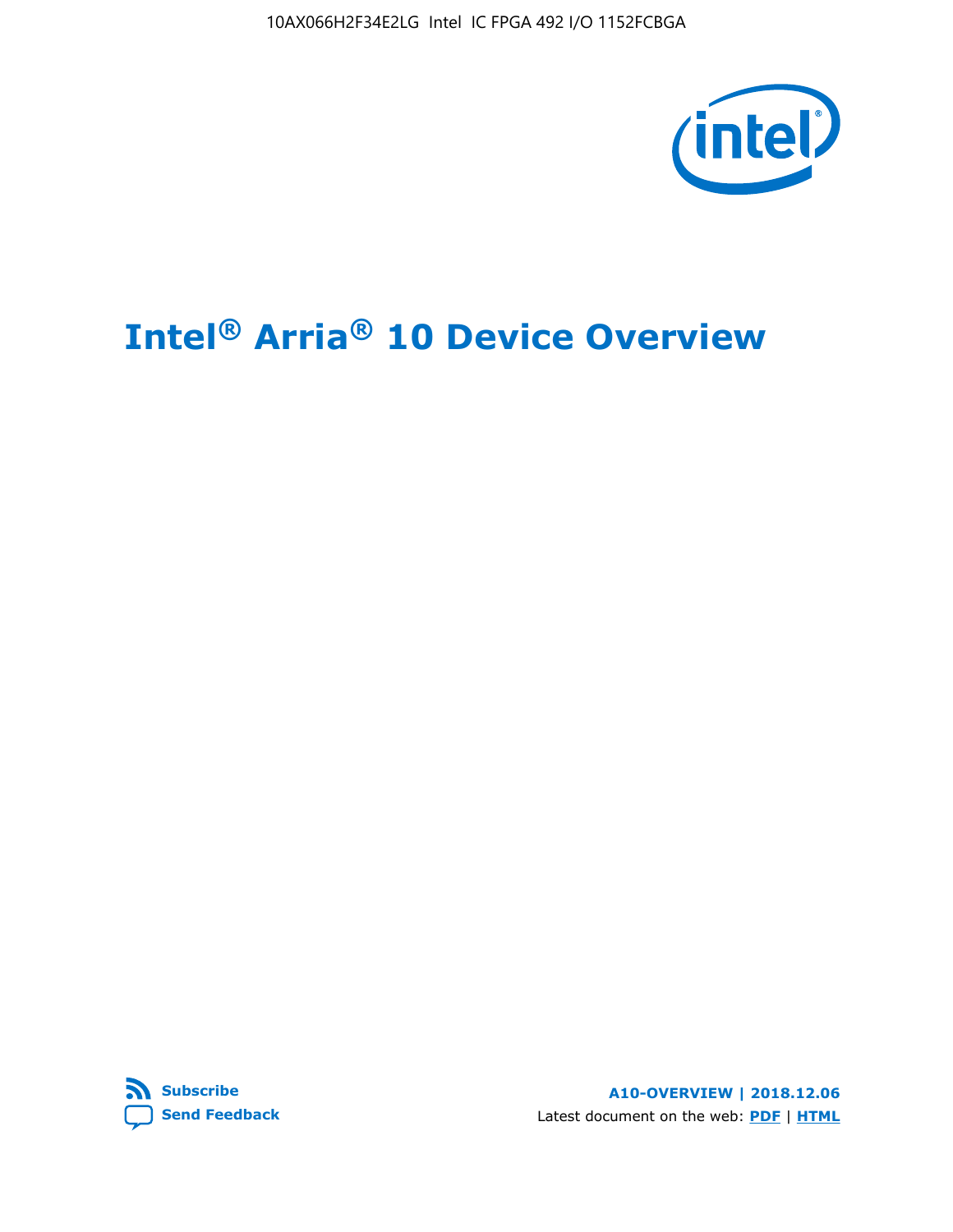

**Contents** 

# **Contents**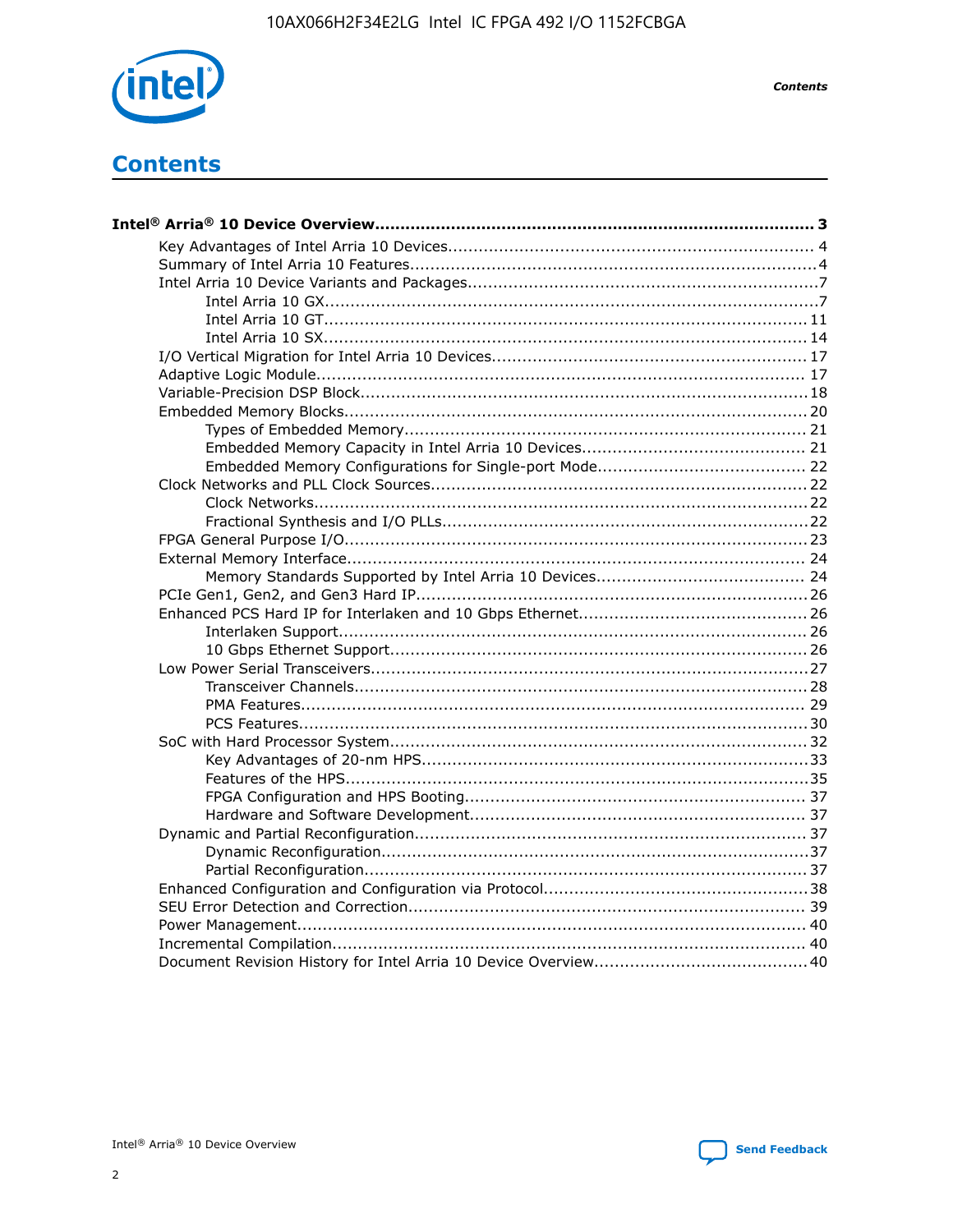**A10-OVERVIEW | 2018.12.06**

**[Send Feedback](mailto:FPGAtechdocfeedback@intel.com?subject=Feedback%20on%20Intel%20Arria%2010%20Device%20Overview%20(A10-OVERVIEW%202018.12.06)&body=We%20appreciate%20your%20feedback.%20In%20your%20comments,%20also%20specify%20the%20page%20number%20or%20paragraph.%20Thank%20you.)**



# **Intel® Arria® 10 Device Overview**

The Intel<sup>®</sup> Arria<sup>®</sup> 10 device family consists of high-performance and power-efficient 20 nm mid-range FPGAs and SoCs.

Intel Arria 10 device family delivers:

- Higher performance than the previous generation of mid-range and high-end FPGAs.
- Power efficiency attained through a comprehensive set of power-saving technologies.

The Intel Arria 10 devices are ideal for high performance, power-sensitive, midrange applications in diverse markets.

| <b>Market</b>         | <b>Applications</b>                                                                                               |
|-----------------------|-------------------------------------------------------------------------------------------------------------------|
| Wireless              | Channel and switch cards in remote radio heads<br>٠<br>Mobile backhaul<br>٠                                       |
| Wireline              | 40G/100G muxponders and transponders<br>٠<br>100G line cards<br>٠<br><b>Bridging</b><br>٠<br>Aggregation<br>٠     |
| <b>Broadcast</b>      | Studio switches<br>٠<br>Servers and transport<br>٠<br>Videoconferencing<br>٠<br>Professional audio and video<br>٠ |
| Computing and Storage | Flash cache<br>٠<br>Cloud computing servers<br>٠<br>Server acceleration<br>٠                                      |
| Medical               | Diagnostic scanners<br>٠<br>Diagnostic imaging<br>٠                                                               |
| Military              | Missile guidance and control<br>٠<br>Radar<br>٠<br>Electronic warfare<br>٠<br>Secure communications<br>٠          |

#### **Table 1. Sample Markets and Ideal Applications for Intel Arria 10 Devices**

#### **Related Information**

- [Intel Arria 10 Device Handbook: Known Issues](http://www.altera.com/support/kdb/solutions/rd07302013_646.html) Lists the planned updates to the *Intel Arria 10 Device Handbook* chapters.
- [Intel Arria 10 GX/GT Device Errata and Design Recommendations](https://www.intel.com/content/www/us/en/programmable/documentation/agz1493851706374.html#yqz1494433888646)
- [Intel Arria 10 SX Device Errata and Design Recommendations](https://www.intel.com/content/www/us/en/programmable/documentation/cru1462832385668.html#cru1462832558642)

Intel Corporation. All rights reserved. Intel, the Intel logo, Altera, Arria, Cyclone, Enpirion, MAX, Nios, Quartus and Stratix words and logos are trademarks of Intel Corporation or its subsidiaries in the U.S. and/or other countries. Intel warrants performance of its FPGA and semiconductor products to current specifications in accordance with Intel's standard warranty, but reserves the right to make changes to any products and services at any time without notice. Intel assumes no responsibility or liability arising out of the application or use of any information, product, or service described herein except as expressly agreed to in writing by Intel. Intel customers are advised to obtain the latest version of device specifications before relying on any published information and before placing orders for products or services. \*Other names and brands may be claimed as the property of others.

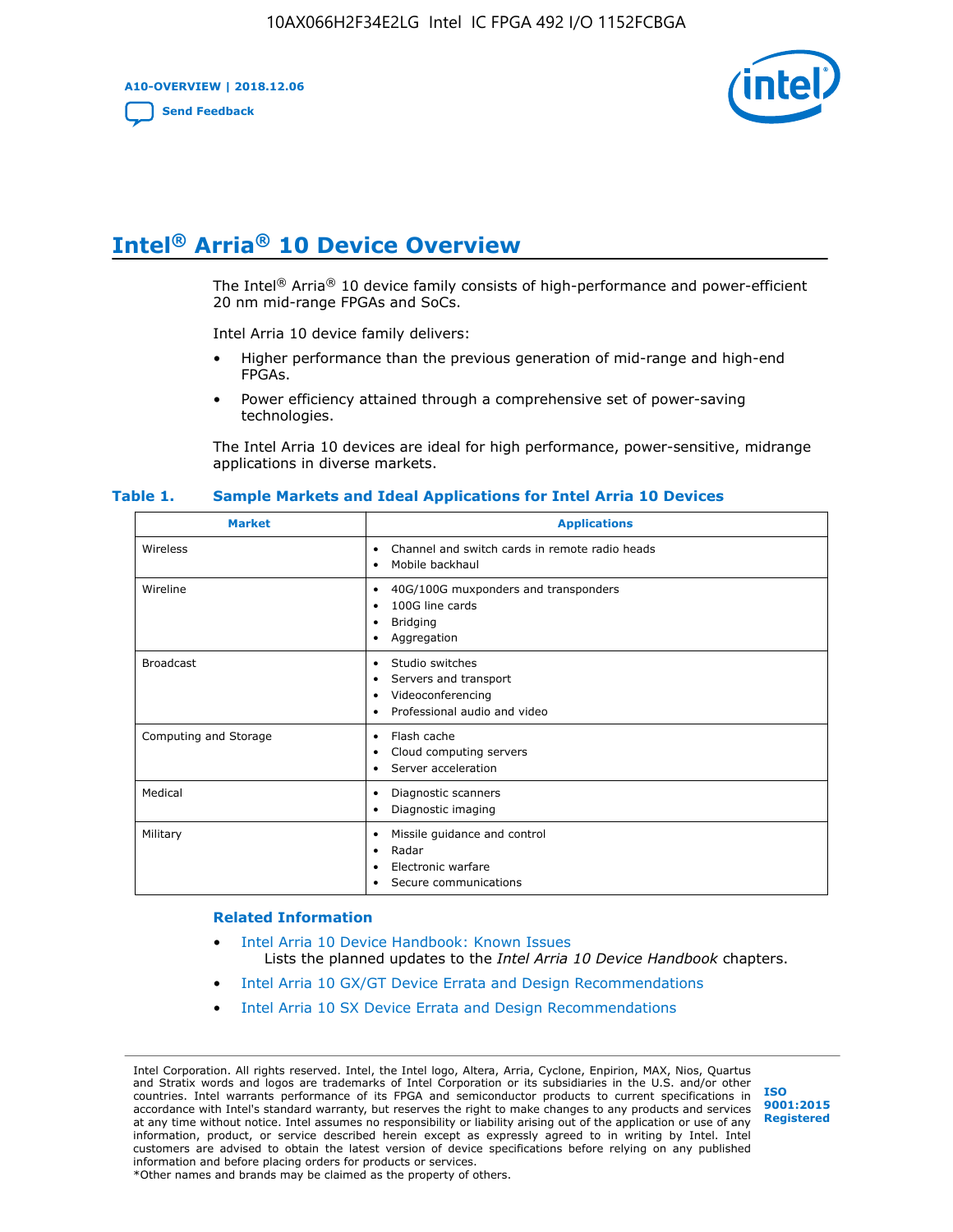

# **Key Advantages of Intel Arria 10 Devices**

## **Table 2. Key Advantages of the Intel Arria 10 Device Family**

| <b>Advantage</b>                                                                                          | <b>Supporting Feature</b>                                                                                                                                                                                                                                                                                                |
|-----------------------------------------------------------------------------------------------------------|--------------------------------------------------------------------------------------------------------------------------------------------------------------------------------------------------------------------------------------------------------------------------------------------------------------------------|
| Enhanced core architecture                                                                                | Built on TSMC's 20 nm process technology<br>٠<br>60% higher performance than the previous generation of mid-range FPGAs<br>٠<br>15% higher performance than the fastest previous-generation FPGA<br>٠                                                                                                                    |
| High-bandwidth integrated<br>transceivers                                                                 | Short-reach rates up to 25.8 Gigabits per second (Gbps)<br>٠<br>Backplane capability up to 12.5 Gbps<br>٠<br>Integrated 10GBASE-KR and 40GBASE-KR4 Forward Error Correction (FEC)<br>٠                                                                                                                                   |
| Improved logic integration and<br>hard IP blocks                                                          | 8-input adaptive logic module (ALM)<br>٠<br>Up to 65.6 megabits (Mb) of embedded memory<br>٠<br>Variable-precision digital signal processing (DSP) blocks<br>Fractional synthesis phase-locked loops (PLLs)<br>Hard PCI Express Gen3 IP blocks<br>Hard memory controllers and PHY up to 2,400 Megabits per second (Mbps) |
| Second generation hard<br>processor system (HPS) with<br>integrated ARM* Cortex*-A9*<br>MPCore* processor | Tight integration of a dual-core ARM Cortex-A9 MPCore processor, hard IP, and an<br>٠<br>FPGA in a single Intel Arria 10 system-on-a-chip (SoC)<br>Supports over 128 Gbps peak bandwidth with integrated data coherency between<br>$\bullet$<br>the processor and the FPGA fabric                                        |
| Advanced power savings                                                                                    | Comprehensive set of advanced power saving features<br>٠<br>Power-optimized MultiTrack routing and core architecture<br>٠<br>Up to 40% lower power compared to previous generation of mid-range FPGAs<br>Up to 60% lower power compared to previous generation of high-end FPGAs                                         |

# **Summary of Intel Arria 10 Features**

## **Table 3. Summary of Features for Intel Arria 10 Devices**

| <b>Feature</b>                  | <b>Description</b>                                                                                                                                                                                                                                                                                                                                                                                 |
|---------------------------------|----------------------------------------------------------------------------------------------------------------------------------------------------------------------------------------------------------------------------------------------------------------------------------------------------------------------------------------------------------------------------------------------------|
| Technology                      | TSMC's 20-nm SoC process technology<br>Allows operation at a lower $V_{\text{CC}}$ level of 0.82 V instead of the 0.9 V standard $V_{\text{CC}}$ core voltage                                                                                                                                                                                                                                      |
| Packaging                       | 1.0 mm ball-pitch Fineline BGA packaging<br>٠<br>0.8 mm ball-pitch Ultra Fineline BGA packaging<br>Multiple devices with identical package footprints for seamless migration between different<br><b>FPGA</b> densities<br>Devices with compatible package footprints allow migration to next generation high-end<br>Stratix $@10$ devices<br>RoHS, leaded $(1)$ , and lead-free (Pb-free) options |
| High-performance<br>FPGA fabric | Enhanced 8-input ALM with four registers<br>Improved multi-track routing architecture to reduce congestion and improve compilation time<br>Hierarchical core clocking architecture<br>Fine-grained partial reconfiguration                                                                                                                                                                         |
| Internal memory<br>blocks       | M20K-20-Kb memory blocks with hard error correction code (ECC)<br>Memory logic array block (MLAB)-640-bit memory                                                                                                                                                                                                                                                                                   |
|                                 | continued                                                                                                                                                                                                                                                                                                                                                                                          |



<sup>(1)</sup> Contact Intel for availability.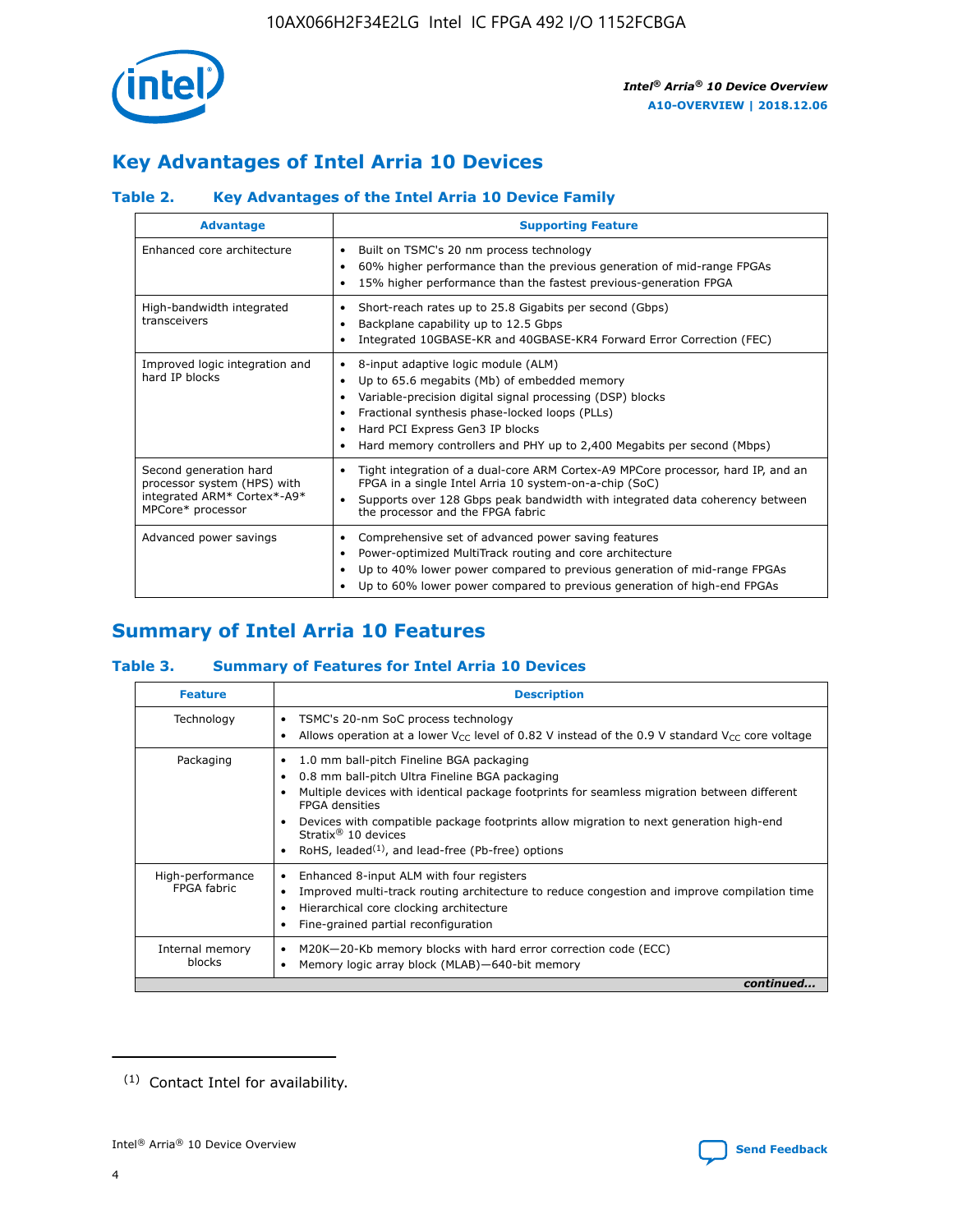r



| <b>Feature</b>                         | <b>Description</b>                                                                                             |                                                                                                                                                                                                                                                                                                                                                                                                                                                                                                                                                                                                                                                                                                                                                                                                                                        |  |  |  |  |  |
|----------------------------------------|----------------------------------------------------------------------------------------------------------------|----------------------------------------------------------------------------------------------------------------------------------------------------------------------------------------------------------------------------------------------------------------------------------------------------------------------------------------------------------------------------------------------------------------------------------------------------------------------------------------------------------------------------------------------------------------------------------------------------------------------------------------------------------------------------------------------------------------------------------------------------------------------------------------------------------------------------------------|--|--|--|--|--|
| Embedded Hard IP<br>blocks             | Variable-precision DSP                                                                                         | Native support for signal processing precision levels from $18 \times 19$ to<br>54 x 54<br>Native support for 27 x 27 multiplier mode<br>64-bit accumulator and cascade for systolic finite impulse responses<br>(FIRs)<br>Internal coefficient memory banks<br>$\bullet$<br>Preadder/subtractor for improved efficiency<br>Additional pipeline register to increase performance and reduce<br>power<br>Supports floating point arithmetic:<br>- Perform multiplication, addition, subtraction, multiply-add,<br>multiply-subtract, and complex multiplication.<br>- Supports multiplication with accumulation capability, cascade<br>summation, and cascade subtraction capability.<br>- Dynamic accumulator reset control.<br>- Support direct vector dot and complex multiplication chaining<br>multiply floating point DSP blocks. |  |  |  |  |  |
|                                        | Memory controller                                                                                              | DDR4, DDR3, and DDR3L                                                                                                                                                                                                                                                                                                                                                                                                                                                                                                                                                                                                                                                                                                                                                                                                                  |  |  |  |  |  |
|                                        | PCI Express*                                                                                                   | PCI Express (PCIe*) Gen3 (x1, x2, x4, or x8), Gen2 (x1, x2, x4, or x8)<br>and Gen1 (x1, x2, x4, or x8) hard IP with complete protocol stack,<br>endpoint, and root port                                                                                                                                                                                                                                                                                                                                                                                                                                                                                                                                                                                                                                                                |  |  |  |  |  |
|                                        | Transceiver I/O                                                                                                | 10GBASE-KR/40GBASE-KR4 Forward Error Correction (FEC)<br>PCS hard IPs that support:<br>$\bullet$<br>- 10-Gbps Ethernet (10GbE)<br>- PCIe PIPE interface<br>$-$ Interlaken<br>- Gbps Ethernet (GbE)<br>- Common Public Radio Interface (CPRI) with deterministic latency<br>support<br>- Gigabit-capable passive optical network (GPON) with fast lock-<br>time support<br>13.5G JESD204b<br>$\bullet$<br>8B/10B, 64B/66B, 64B/67B encoders and decoders<br>Custom mode support for proprietary protocols                                                                                                                                                                                                                                                                                                                               |  |  |  |  |  |
| Core clock networks                    | $\bullet$<br>$\bullet$                                                                                         | Up to 800 MHz fabric clocking, depending on the application:<br>- 667 MHz external memory interface clocking with 2,400 Mbps DDR4 interface<br>- 800 MHz LVDS interface clocking with 1,600 Mbps LVDS interface<br>Global, regional, and peripheral clock networks<br>Clock networks that are not used can be gated to reduce dynamic power                                                                                                                                                                                                                                                                                                                                                                                                                                                                                            |  |  |  |  |  |
| Phase-locked loops<br>(PLLs)           | High-resolution fractional synthesis PLLs:<br>$\bullet$<br>Integer PLLs:<br>- Adjacent to general purpose I/Os | - Precision clock synthesis, clock delay compensation, and zero delay buffering (ZDB)<br>- Support integer mode and fractional mode<br>- Fractional mode support with third-order delta-sigma modulation<br>- Support external memory and LVDS interfaces                                                                                                                                                                                                                                                                                                                                                                                                                                                                                                                                                                              |  |  |  |  |  |
| FPGA General-purpose<br>$I/Os$ (GPIOs) | On-chip termination (OCT)                                                                                      | 1.6 Gbps LVDS-every pair can be configured as receiver or transmitter<br>1.2 V to 3.0 V single-ended LVTTL/LVCMOS interfacing                                                                                                                                                                                                                                                                                                                                                                                                                                                                                                                                                                                                                                                                                                          |  |  |  |  |  |
| <b>External Memory</b><br>Interface    |                                                                                                                | Hard memory controller- DDR4, DDR3, and DDR3L support<br>$-$ DDR4-speeds up to 1,200 MHz/2,400 Mbps<br>- DDR3-speeds up to 1,067 MHz/2,133 Mbps<br>Soft memory controller—provides support for RLDRAM $3^{(2)}$ , QDR IV $^{(2)}$ , and QDR II+<br>continued                                                                                                                                                                                                                                                                                                                                                                                                                                                                                                                                                                           |  |  |  |  |  |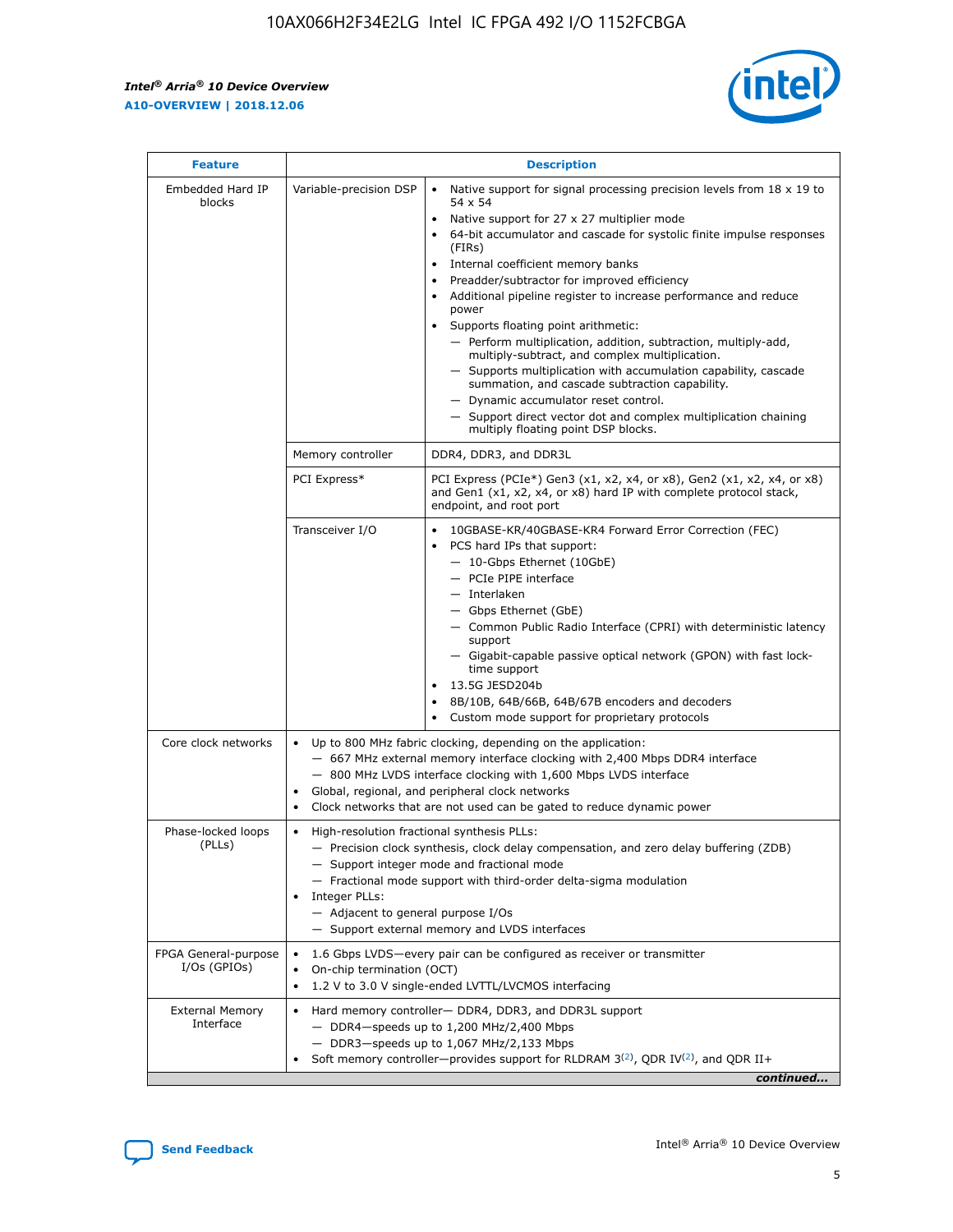

| <b>Feature</b>                                    | <b>Description</b>                                                                                                                                                                                                                                                                                                                                                                                                                                                                                                                                                                                                                           |
|---------------------------------------------------|----------------------------------------------------------------------------------------------------------------------------------------------------------------------------------------------------------------------------------------------------------------------------------------------------------------------------------------------------------------------------------------------------------------------------------------------------------------------------------------------------------------------------------------------------------------------------------------------------------------------------------------------|
| Low-power serial<br>transceivers                  | • Continuous operating range:<br>- Intel Arria 10 GX-1 Gbps to 17.4 Gbps<br>- Intel Arria 10 GT-1 Gbps to 25.8 Gbps<br>Backplane support:<br>$-$ Intel Arria 10 GX-up to 12.5<br>$-$ Intel Arria 10 GT-up to 12.5<br>Extended range down to 125 Mbps with oversampling<br>ATX transmit PLLs with user-configurable fractional synthesis capability<br>Electronic Dispersion Compensation (EDC) support for XFP, SFP+, QSFP, and CFP optical<br>module<br>• Adaptive linear and decision feedback equalization<br>Transmitter pre-emphasis and de-emphasis<br>$\bullet$<br>Dynamic partial reconfiguration of individual transceiver channels |
| <b>HPS</b><br>(Intel Arria 10 SX<br>devices only) | Dual-core ARM Cortex-A9 MPCore processor-1.2 GHz CPU with<br>Processor and system<br>$\bullet$<br>1.5 GHz overdrive capability<br>256 KB on-chip RAM and 64 KB on-chip ROM<br>System peripherals-general-purpose timers, watchdog timers, direct<br>memory access (DMA) controller, FPGA configuration manager, and<br>clock and reset managers<br>Security features-anti-tamper, secure boot, Advanced Encryption<br>$\bullet$<br>Standard (AES) and authentication (SHA)<br>ARM CoreSight* JTAG debug access port, trace port, and on-chip<br>trace storage                                                                                |
|                                                   | <b>External interfaces</b><br>Hard memory interface-Hard memory controller (2,400 Mbps DDR4,<br>$\bullet$<br>and 2,133 Mbps DDR3), Quad serial peripheral interface (QSPI) flash<br>controller, NAND flash controller, direct memory access (DMA)<br>controller, Secure Digital/MultiMediaCard (SD/MMC) controller<br>Communication interface-10/100/1000 Ethernet media access<br>$\bullet$<br>control (MAC), USB On-The-GO (OTG) controllers, I <sup>2</sup> C controllers,<br>UART 16550, serial peripheral interface (SPI), and up to 62<br>HPS GPIO interfaces (48 direct-share I/Os)                                                   |
|                                                   | High-performance ARM AMBA* AXI bus bridges that support<br>Interconnects to core<br>$\bullet$<br>simultaneous read and write<br>HPS-FPGA bridges-include the FPGA-to-HPS, HPS-to-FPGA, and<br>$\bullet$<br>lightweight HPS-to-FPGA bridges that allow the FPGA fabric to issue<br>transactions to slaves in the HPS, and vice versa<br>Configuration bridge that allows HPS configuration manager to<br>configure the core logic via dedicated 32-bit configuration port<br>FPGA-to-HPS SDRAM controller bridge-provides configuration<br>interfaces for the multiport front end (MPFE) of the HPS SDRAM<br>controller                       |
| Configuration                                     | Tamper protection—comprehensive design protection to protect your valuable IP investments<br>Enhanced 256-bit advanced encryption standard (AES) design security with authentication<br>٠<br>Configuration via protocol (CvP) using PCIe Gen1, Gen2, or Gen3<br>continued                                                                                                                                                                                                                                                                                                                                                                    |

<sup>(2)</sup> Intel Arria 10 devices support this external memory interface using hard PHY with soft memory controller.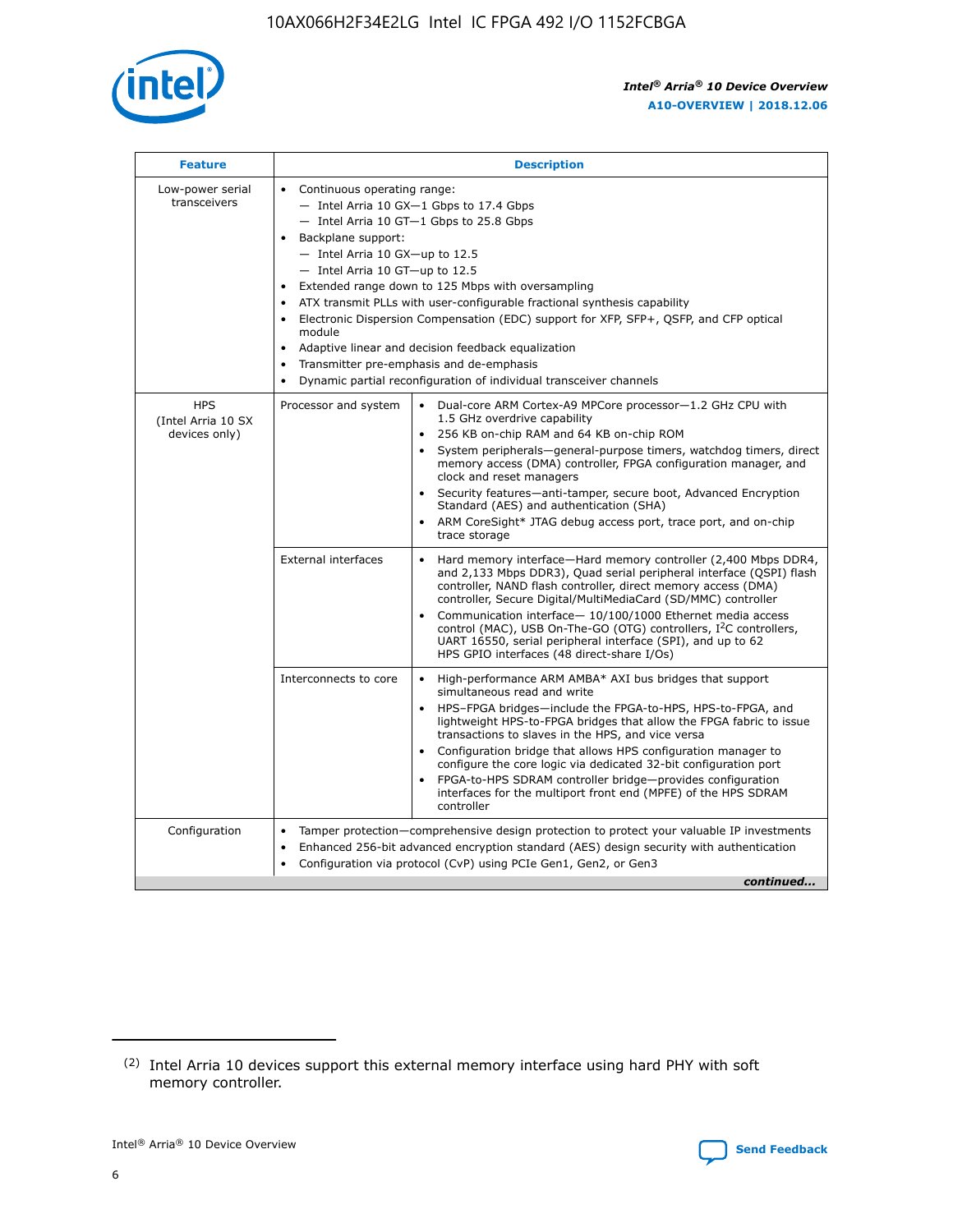

| <b>Feature</b>     | <b>Description</b>                                                                                                                                                                                               |
|--------------------|------------------------------------------------------------------------------------------------------------------------------------------------------------------------------------------------------------------|
|                    | Dynamic reconfiguration of the transceivers and PLLs<br>Fine-grained partial reconfiguration of the core fabric<br>Active Serial x4 Interface<br>$\bullet$                                                       |
| Power management   | SmartVID<br>Low static power device options<br>Programmable Power Technology<br>Intel Quartus <sup>®</sup> Prime integrated power analysis                                                                       |
| Software and tools | Intel Quartus Prime design suite<br>Transceiver toolkit<br>Platform Designer system integration tool<br>DSP Builder for Intel FPGAs<br>OpenCL <sup>™</sup> support<br>Intel SoC FPGA Embedded Design Suite (EDS) |

## **Related Information**

[Intel Arria 10 Transceiver PHY Overview](https://www.intel.com/content/www/us/en/programmable/documentation/nik1398707230472.html#nik1398706768037) Provides details on Intel Arria 10 transceivers.

## **Intel Arria 10 Device Variants and Packages**

#### **Table 4. Device Variants for the Intel Arria 10 Device Family**

| <b>Variant</b>    | <b>Description</b>                                                                                                                                                                                                     |
|-------------------|------------------------------------------------------------------------------------------------------------------------------------------------------------------------------------------------------------------------|
| Intel Arria 10 GX | FPGA featuring 17.4 Gbps transceivers for short reach applications with 12.5 backplane driving<br>capability.                                                                                                          |
| Intel Arria 10 GT | FPGA featuring:<br>17.4 Gbps transceivers for short reach applications with 12.5 backplane driving capability.<br>25.8 Gbps transceivers for supporting CAUI-4 and CEI-25G applications with CFP2 and CFP4<br>modules. |
| Intel Arria 10 SX | SoC integrating ARM-based HPS and FPGA featuring 17.4 Gbps transceivers for short reach<br>applications with 12.5 backplane driving capability.                                                                        |

## **Intel Arria 10 GX**

This section provides the available options, maximum resource counts, and package plan for the Intel Arria 10 GX devices.

The information in this section is correct at the time of publication. For the latest information and to get more details, refer to the Intel FPGA Product Selector.

#### **Related Information**

#### [Intel FPGA Product Selector](http://www.altera.com/products/selector/psg-selector.html) Provides the latest information on Intel products.

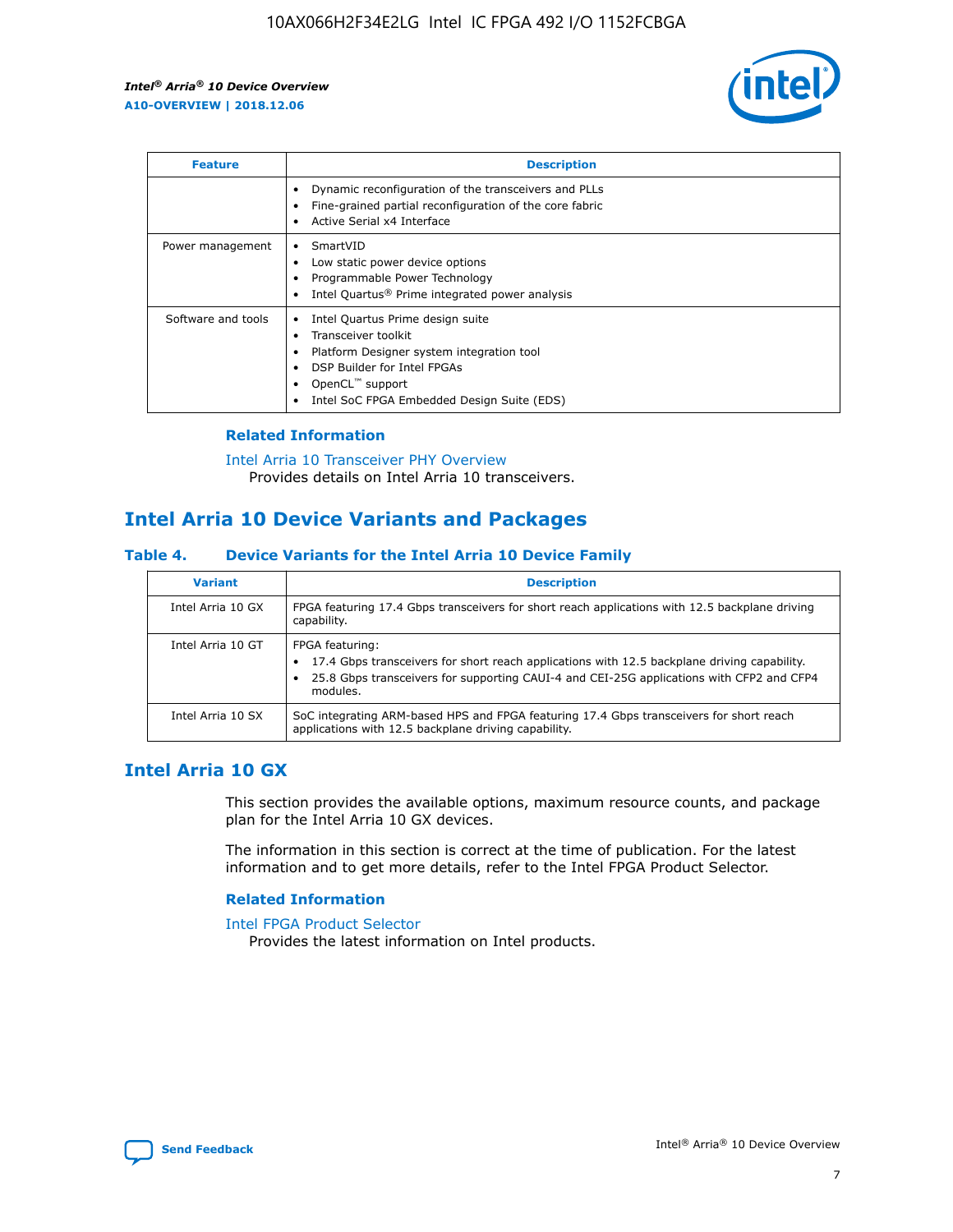

## **Available Options**





#### **Related Information**

[Transceiver Performance for Intel Arria 10 GX/SX Devices](https://www.intel.com/content/www/us/en/programmable/documentation/mcn1413182292568.html#mcn1413213965502) Provides more information about the transceiver speed grade.

![](_page_8_Picture_8.jpeg)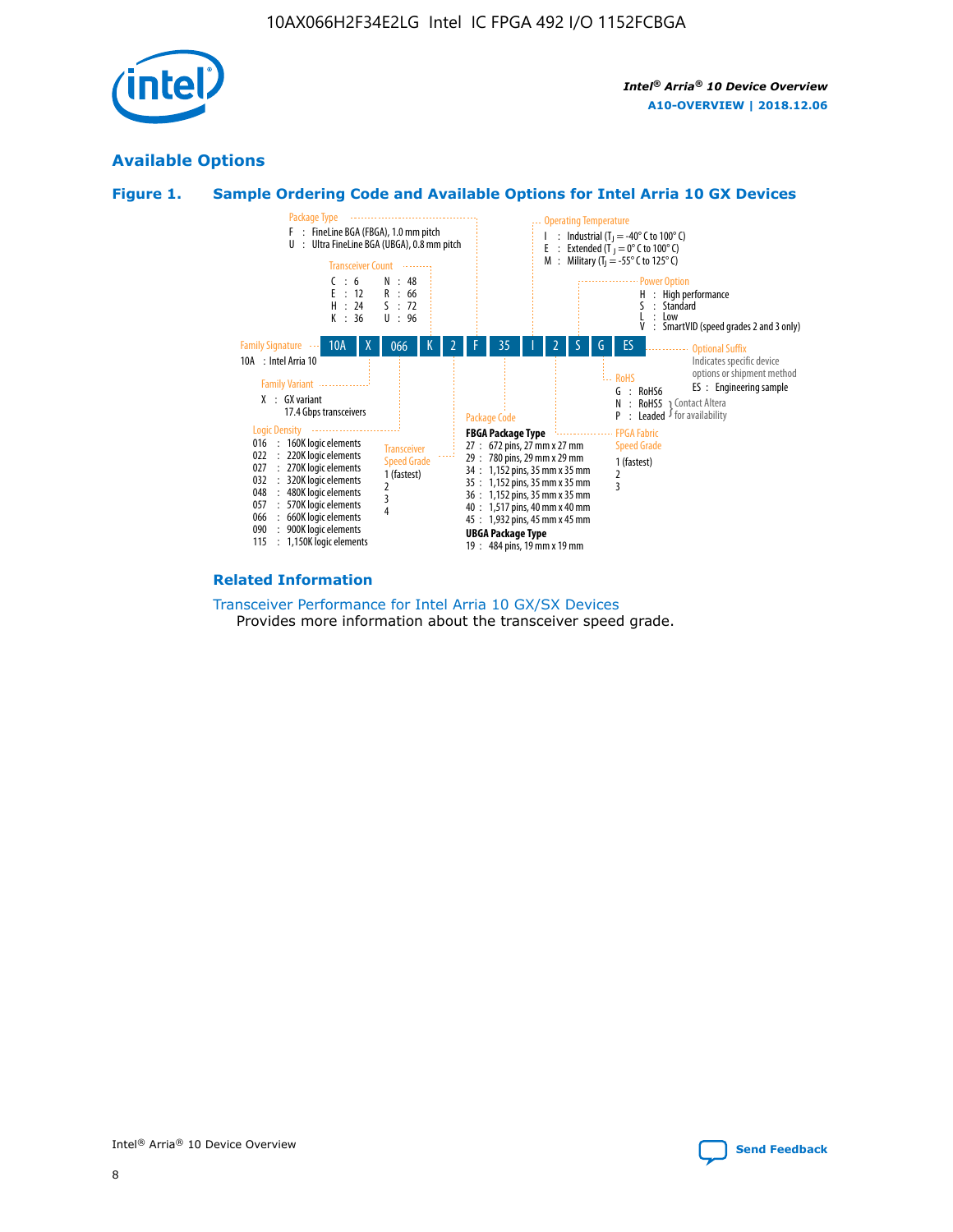![](_page_9_Picture_2.jpeg)

## **Maximum Resources**

#### **Table 5. Maximum Resource Counts for Intel Arria 10 GX Devices (GX 160, GX 220, GX 270, GX 320, and GX 480)**

| <b>Resource</b>         |                                            | <b>Product Line</b> |                  |                |                |                |  |  |  |
|-------------------------|--------------------------------------------|---------------------|------------------|----------------|----------------|----------------|--|--|--|
|                         |                                            | <b>GX 160</b>       | <b>GX 220</b>    | <b>GX 270</b>  | <b>GX 320</b>  | <b>GX 480</b>  |  |  |  |
| Logic Elements (LE) (K) |                                            | 160                 | 220              | 270            | 320            | 480            |  |  |  |
| <b>ALM</b>              |                                            | 61,510              | 80,330           | 101,620        | 119,900        | 183,590        |  |  |  |
| Register                |                                            | 246,040             | 321,320          | 406,480        |                | 734,360        |  |  |  |
| Memory (Kb)             | M <sub>20</sub> K                          | 8,800               | 11,740<br>15,000 |                | 17,820         | 28,620         |  |  |  |
| <b>MLAB</b>             |                                            | 1,050               | 1,690            | 2,452          | 2,727          | 4,164          |  |  |  |
|                         | 192<br>Variable-precision DSP Block<br>156 |                     |                  |                | 985            | 1,368          |  |  |  |
| 18 x 19 Multiplier      |                                            | 312                 | 384              | 1,970<br>1,660 |                | 2,736          |  |  |  |
| PLL                     | Fractional<br>Synthesis                    | 6                   | 6                | 8              | 8              | 12             |  |  |  |
|                         | I/O                                        | 6                   | 6                | 8              | 8              | 12             |  |  |  |
| 17.4 Gbps Transceiver   |                                            | 12                  | 12               | 24             | 24             | 36             |  |  |  |
| GPIO <sup>(3)</sup>     |                                            | 288                 | 288<br>384       |                | 384            | 492            |  |  |  |
| LVDS Pair $(4)$         |                                            | 120                 | 120              | 168            | 168            | 222            |  |  |  |
| PCIe Hard IP Block      |                                            | $\mathbf{1}$        | 1                | $\overline{2}$ | $\overline{2}$ | $\overline{2}$ |  |  |  |
| Hard Memory Controller  |                                            | 6                   | 6                | 8              | 8              | 12             |  |  |  |

<sup>(4)</sup> Each LVDS I/O pair can be used as differential input or output.

![](_page_9_Picture_8.jpeg)

<sup>(3)</sup> The number of GPIOs does not include transceiver I/Os. In the Intel Quartus Prime software, the number of user I/Os includes transceiver I/Os.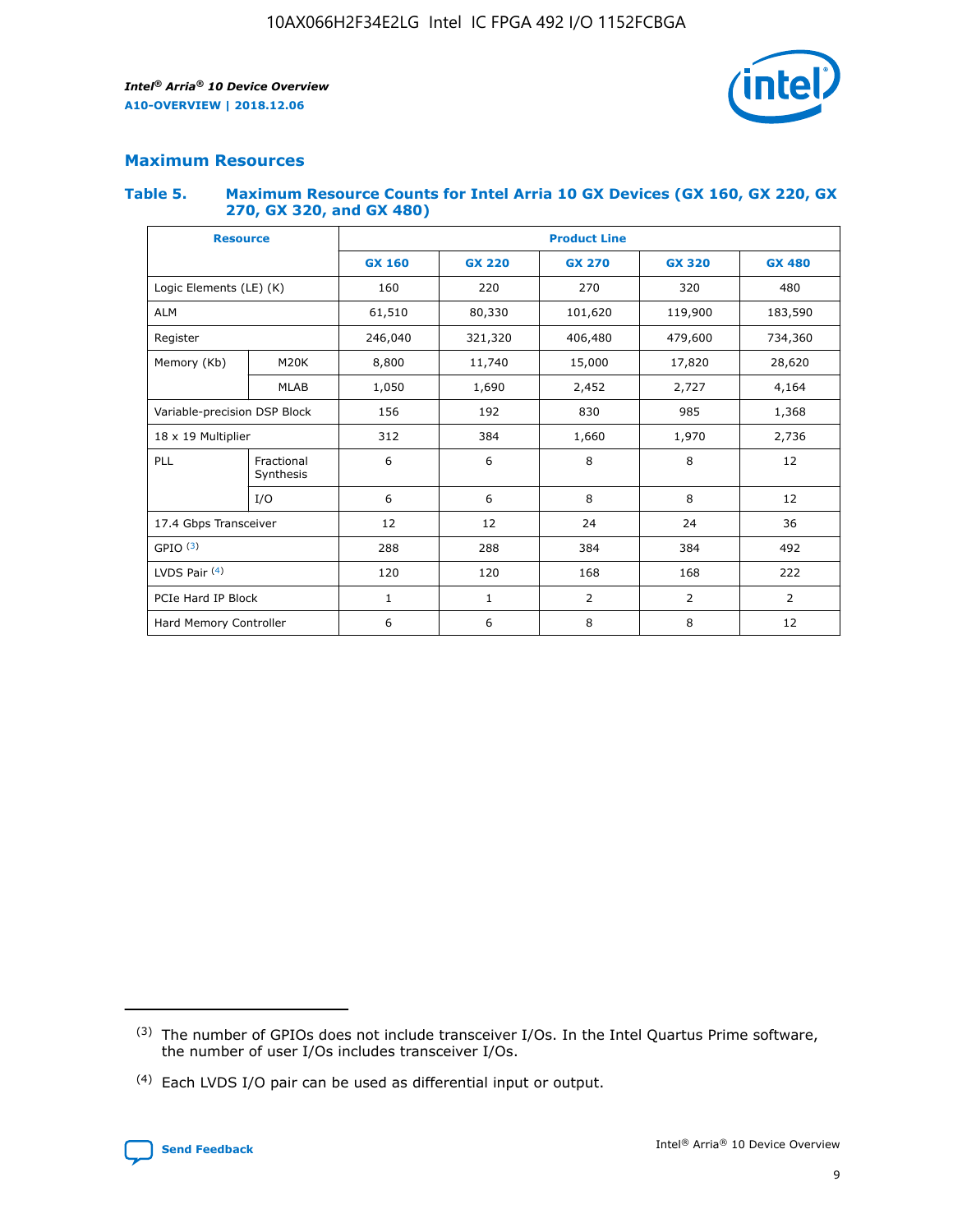![](_page_10_Picture_1.jpeg)

## **Table 6. Maximum Resource Counts for Intel Arria 10 GX Devices (GX 570, GX 660, GX 900, and GX 1150)**

|                              | <b>Resource</b>         | <b>Product Line</b> |                |                |                |  |  |  |
|------------------------------|-------------------------|---------------------|----------------|----------------|----------------|--|--|--|
|                              |                         | <b>GX 570</b>       | <b>GX 660</b>  | <b>GX 900</b>  | <b>GX 1150</b> |  |  |  |
| Logic Elements (LE) (K)      |                         | 570                 | 660            | 900            | 1,150          |  |  |  |
| <b>ALM</b>                   |                         | 217,080             | 251,680        | 339,620        | 427,200        |  |  |  |
| Register                     |                         | 868,320             | 1,006,720      | 1,358,480      | 1,708,800      |  |  |  |
| Memory (Kb)                  | <b>M20K</b>             | 36,000              | 42,620         | 48,460         | 54,260         |  |  |  |
| <b>MLAB</b>                  |                         | 5,096               | 5,788          | 9,386          | 12,984         |  |  |  |
| Variable-precision DSP Block |                         | 1,523               | 1,687          | 1,518          | 1,518          |  |  |  |
| 18 x 19 Multiplier           |                         | 3,046               | 3,374          | 3,036          | 3,036          |  |  |  |
| PLL                          | Fractional<br>Synthesis | 16                  | 16             | 32             | 32             |  |  |  |
|                              | I/O                     | 16                  | 16             | 16             | 16             |  |  |  |
| 17.4 Gbps Transceiver        |                         | 48                  | 48             | 96             | 96             |  |  |  |
| GPIO <sup>(3)</sup>          |                         | 696                 | 696            | 768            | 768            |  |  |  |
| LVDS Pair $(4)$              |                         | 324                 | 324            | 384            | 384            |  |  |  |
| PCIe Hard IP Block           |                         | 2                   | $\overline{2}$ | $\overline{4}$ | $\overline{4}$ |  |  |  |
| Hard Memory Controller       |                         | 16                  | 16             | 16             | 16             |  |  |  |

## **Package Plan**

## **Table 7. Package Plan for Intel Arria 10 GX Devices (U19, F27, and F29)**

Refer to I/O and High Speed I/O in Intel Arria 10 Devices chapter for the number of 3 V I/O, LVDS I/O, and LVDS channels in each device package.

| <b>Product Line</b> |         | U <sub>19</sub><br>$(19 \text{ mm} \times 19 \text{ mm})$<br>484-pin UBGA) |             | <b>F27</b><br>(27 mm × 27 mm,<br>672-pin FBGA) |                 |             | <b>F29</b><br>(29 mm × 29 mm,<br>780-pin FBGA) |          |             |  |
|---------------------|---------|----------------------------------------------------------------------------|-------------|------------------------------------------------|-----------------|-------------|------------------------------------------------|----------|-------------|--|
|                     | 3 V I/O | LVDS I/O                                                                   | <b>XCVR</b> | 3 V I/O                                        | <b>LVDS I/O</b> | <b>XCVR</b> | 3 V I/O                                        | LVDS I/O | <b>XCVR</b> |  |
| GX 160              | 48      | 192                                                                        | 6           | 48                                             | 192             | 12          | 48                                             | 240      | 12          |  |
| GX 220              | 48      | 192                                                                        | 6           | 48                                             | 192             | 12          | 48                                             | 240      | 12          |  |
| GX 270              |         |                                                                            |             | 48                                             | 192             | 12          | 48                                             | 312      | 12          |  |
| GX 320              |         |                                                                            |             | 48                                             | 192             | 12          | 48                                             | 312      | 12          |  |
| GX 480              |         |                                                                            |             |                                                |                 |             | 48                                             | 312      | 12          |  |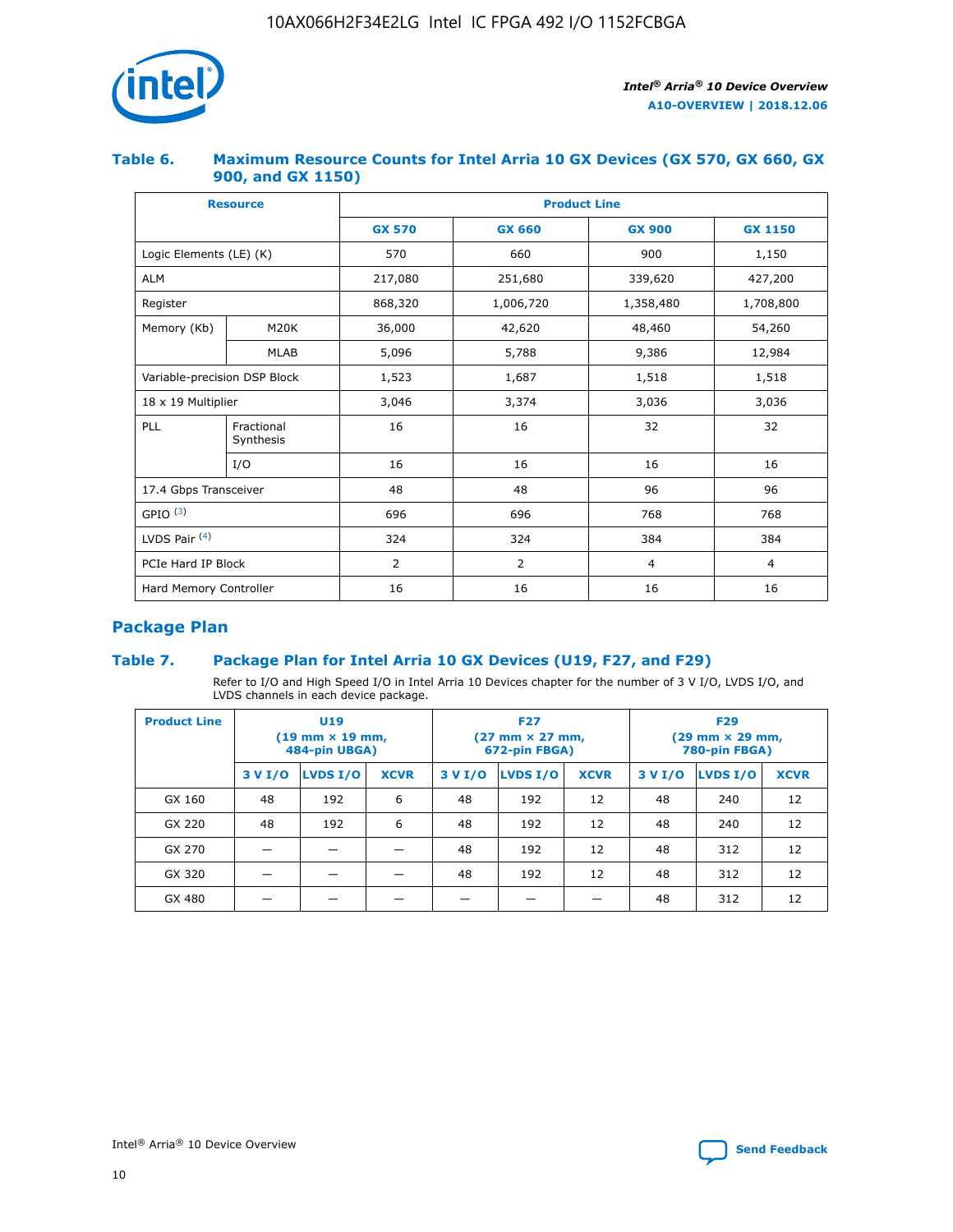![](_page_11_Picture_2.jpeg)

#### **Table 8. Package Plan for Intel Arria 10 GX Devices (F34, F35, NF40, and KF40)**

Refer to I/O and High Speed I/O in Intel Arria 10 Devices chapter for the number of 3 V I/O, LVDS I/O, and LVDS channels in each device package.

| <b>Product Line</b> |           | <b>F34</b><br>$(35 \text{ mm} \times 35 \text{ mm})$<br>1152-pin FBGA) |             | <b>F35</b><br>$(35 \text{ mm} \times 35 \text{ mm})$<br><b>1152-pin FBGA)</b> |                    | <b>KF40</b><br>$(40$ mm $\times$ 40 mm,<br>1517-pin FBGA) |           | <b>NF40</b><br>$(40$ mm $\times$ 40 mm,<br><b>1517-pin FBGA)</b> |             |            |                    |             |
|---------------------|-----------|------------------------------------------------------------------------|-------------|-------------------------------------------------------------------------------|--------------------|-----------------------------------------------------------|-----------|------------------------------------------------------------------|-------------|------------|--------------------|-------------|
|                     | 3V<br>I/O | <b>LVDS</b><br>I/O                                                     | <b>XCVR</b> | 3V<br>I/O                                                                     | <b>LVDS</b><br>I/O | <b>XCVR</b>                                               | 3V<br>I/O | <b>LVDS</b><br>I/O                                               | <b>XCVR</b> | 3 V<br>I/O | <b>LVDS</b><br>I/O | <b>XCVR</b> |
| GX 270              | 48        | 336                                                                    | 24          | 48                                                                            | 336                | 24                                                        |           |                                                                  |             |            |                    |             |
| GX 320              | 48        | 336                                                                    | 24          | 48                                                                            | 336                | 24                                                        |           |                                                                  |             |            |                    |             |
| GX 480              | 48        | 444                                                                    | 24          | 48                                                                            | 348                | 36                                                        |           |                                                                  |             |            |                    |             |
| GX 570              | 48        | 444                                                                    | 24          | 48                                                                            | 348                | 36                                                        | 96        | 600                                                              | 36          | 48         | 540                | 48          |
| GX 660              | 48        | 444                                                                    | 24          | 48                                                                            | 348                | 36                                                        | 96        | 600                                                              | 36          | 48         | 540                | 48          |
| GX 900              |           | 504                                                                    | 24          | -                                                                             |                    |                                                           |           |                                                                  |             |            | 600                | 48          |
| GX 1150             |           | 504                                                                    | 24          |                                                                               |                    |                                                           |           |                                                                  |             |            | 600                | 48          |

#### **Table 9. Package Plan for Intel Arria 10 GX Devices (RF40, NF45, SF45, and UF45)**

Refer to I/O and High Speed I/O in Intel Arria 10 Devices chapter for the number of 3 V I/O, LVDS I/O, and LVDS channels in each device package.

| <b>Product Line</b> | <b>RF40</b><br>$(40$ mm $\times$ 40 mm,<br>1517-pin FBGA) |                    |             | <b>NF45</b><br>$(45 \text{ mm} \times 45 \text{ mm})$<br><b>1932-pin FBGA)</b> |                    |             | <b>SF45</b><br>$(45 \text{ mm} \times 45 \text{ mm})$<br><b>1932-pin FBGA)</b> |                    |             | <b>UF45</b><br>$(45 \text{ mm} \times 45 \text{ mm})$<br><b>1932-pin FBGA)</b> |                    |             |
|---------------------|-----------------------------------------------------------|--------------------|-------------|--------------------------------------------------------------------------------|--------------------|-------------|--------------------------------------------------------------------------------|--------------------|-------------|--------------------------------------------------------------------------------|--------------------|-------------|
|                     | 3V<br>I/O                                                 | <b>LVDS</b><br>I/O | <b>XCVR</b> | 3 V<br>I/O                                                                     | <b>LVDS</b><br>I/O | <b>XCVR</b> | 3 V<br>I/O                                                                     | <b>LVDS</b><br>I/O | <b>XCVR</b> | 3V<br>I/O                                                                      | <b>LVDS</b><br>I/O | <b>XCVR</b> |
| GX 900              |                                                           | 342                | 66          | _                                                                              | 768                | 48          |                                                                                | 624                | 72          |                                                                                | 480                | 96          |
| GX 1150             |                                                           | 342                | 66          | _                                                                              | 768                | 48          |                                                                                | 624                | 72          |                                                                                | 480                | 96          |

#### **Related Information**

[I/O and High-Speed Differential I/O Interfaces in Intel Arria 10 Devices chapter, Intel](https://www.intel.com/content/www/us/en/programmable/documentation/sam1403482614086.html#sam1403482030321) [Arria 10 Device Handbook](https://www.intel.com/content/www/us/en/programmable/documentation/sam1403482614086.html#sam1403482030321)

Provides the number of 3 V and LVDS I/Os, and LVDS channels for each Intel Arria 10 device package.

## **Intel Arria 10 GT**

This section provides the available options, maximum resource counts, and package plan for the Intel Arria 10 GT devices.

The information in this section is correct at the time of publication. For the latest information and to get more details, refer to the Intel FPGA Product Selector.

#### **Related Information**

#### [Intel FPGA Product Selector](http://www.altera.com/products/selector/psg-selector.html)

Provides the latest information on Intel products.

![](_page_11_Picture_18.jpeg)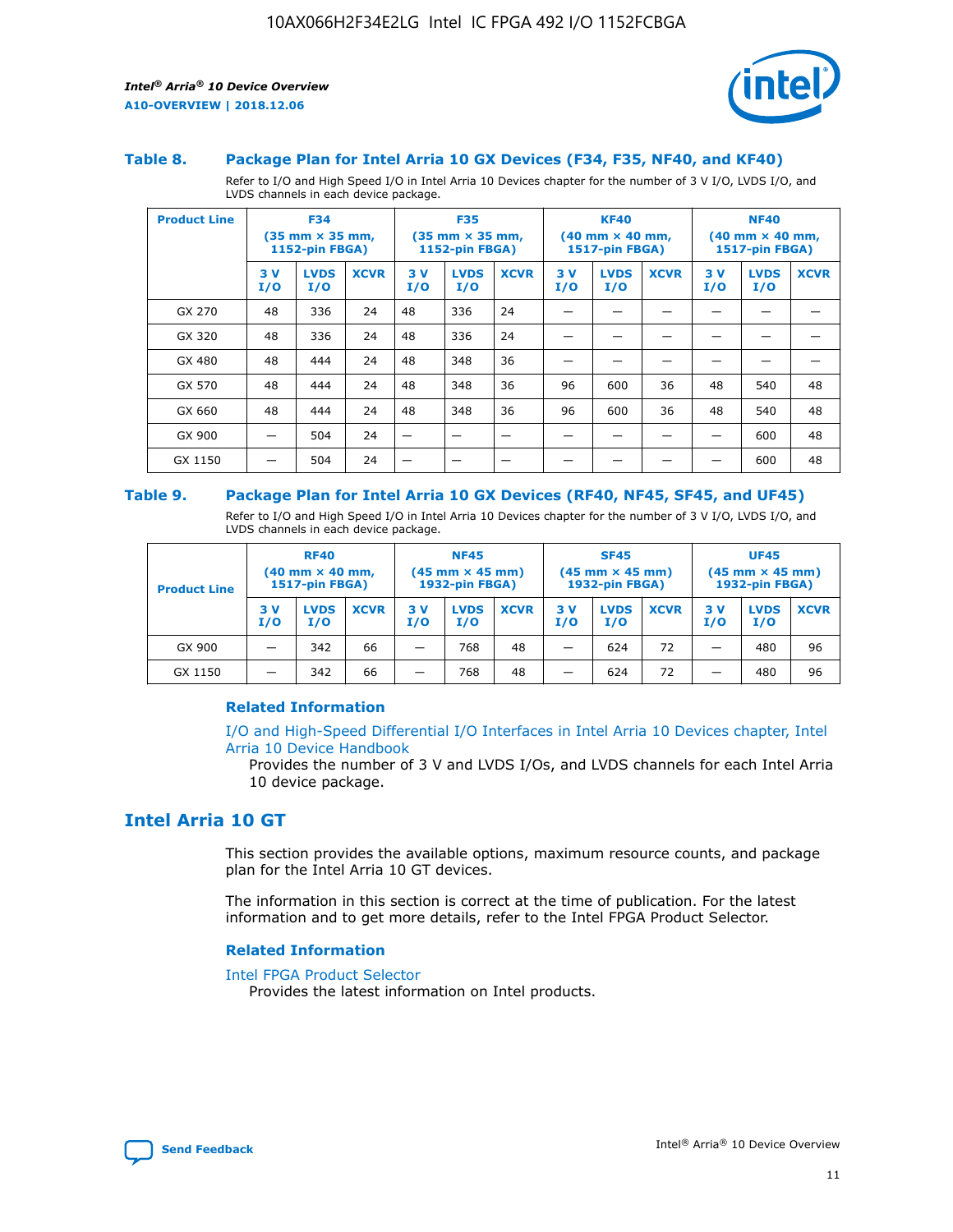![](_page_12_Picture_1.jpeg)

## **Available Options**

## **Figure 2. Sample Ordering Code and Available Options for Intel Arria 10 GT Devices**

![](_page_12_Figure_5.jpeg)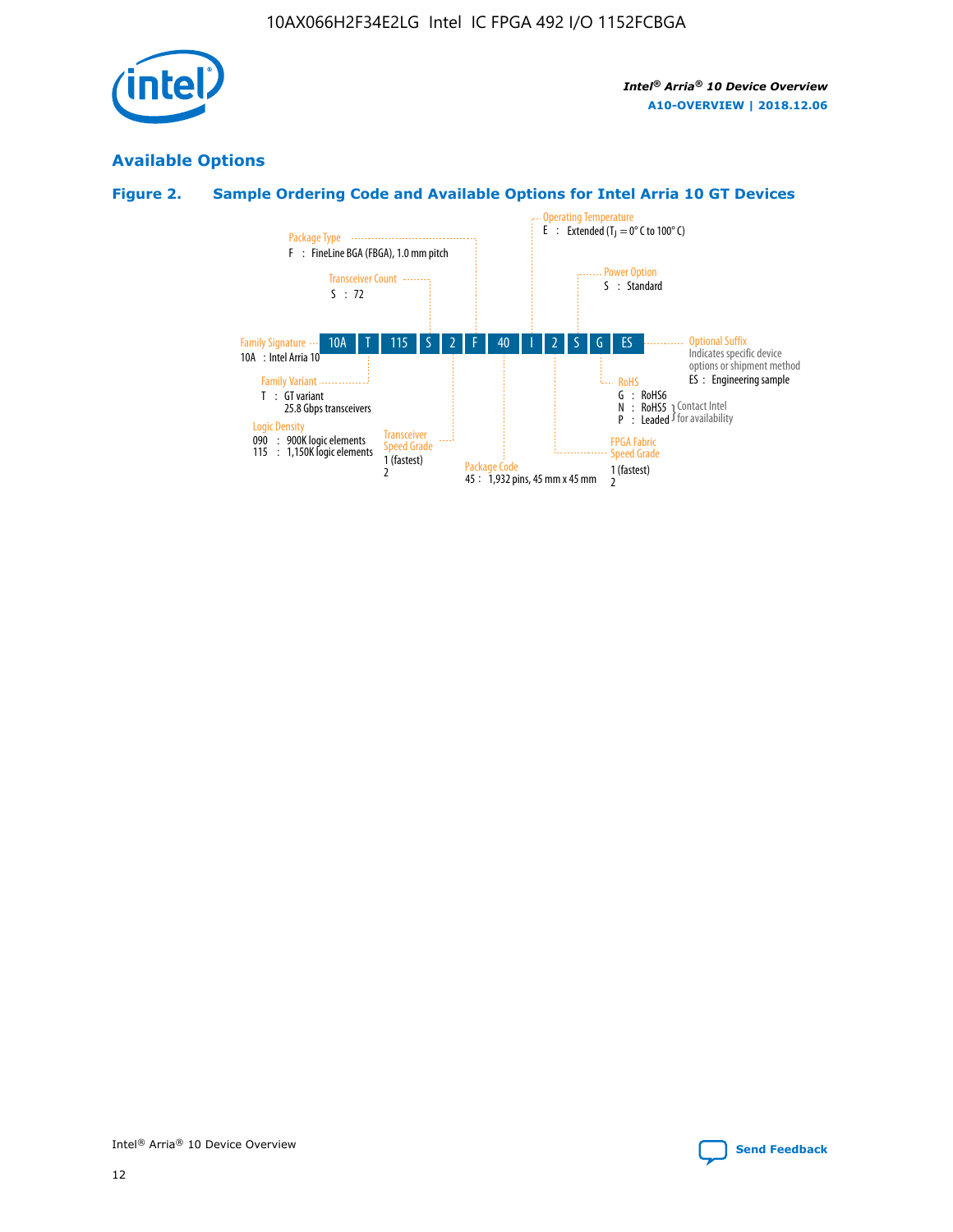![](_page_13_Picture_2.jpeg)

## **Maximum Resources**

#### **Table 10. Maximum Resource Counts for Intel Arria 10 GT Devices**

| <b>Resource</b>              |                      |                | <b>Product Line</b> |  |
|------------------------------|----------------------|----------------|---------------------|--|
|                              |                      | <b>GT 900</b>  | <b>GT 1150</b>      |  |
| Logic Elements (LE) (K)      |                      | 900            | 1,150               |  |
| <b>ALM</b>                   |                      | 339,620        | 427,200             |  |
| Register                     |                      | 1,358,480      | 1,708,800           |  |
| Memory (Kb)                  | M <sub>20</sub> K    | 48,460         | 54,260              |  |
|                              | <b>MLAB</b>          | 9,386          | 12,984              |  |
| Variable-precision DSP Block |                      | 1,518          | 1,518               |  |
| 18 x 19 Multiplier           |                      | 3,036          | 3,036               |  |
| PLL                          | Fractional Synthesis | 32             | 32                  |  |
|                              | I/O                  | 16             | 16                  |  |
| Transceiver                  | 17.4 Gbps            | 72(5)          | 72(5)               |  |
|                              | 25.8 Gbps            | 6              | 6                   |  |
| GPIO <sup>(6)</sup>          |                      | 624            | 624                 |  |
| LVDS Pair $(7)$              |                      | 312            | 312                 |  |
| PCIe Hard IP Block           |                      | $\overline{4}$ | $\overline{4}$      |  |
| Hard Memory Controller       |                      | 16             | 16                  |  |

#### **Related Information**

#### [Intel Arria 10 GT Channel Usage](https://www.intel.com/content/www/us/en/programmable/documentation/nik1398707230472.html#nik1398707008178)

Configuring GT/GX channels in Intel Arria 10 GT devices.

## **Package Plan**

#### **Table 11. Package Plan for Intel Arria 10 GT Devices**

Refer to I/O and High Speed I/O in Intel Arria 10 Devices chapter for the number of 3 V I/O, LVDS I/O, and LVDS channels in each device package.

| <b>Product Line</b> | <b>SF45</b><br>(45 mm × 45 mm, 1932-pin FBGA) |                 |             |  |  |  |
|---------------------|-----------------------------------------------|-----------------|-------------|--|--|--|
|                     | 3 V I/O                                       | <b>LVDS I/O</b> | <b>XCVR</b> |  |  |  |
| GT 900              |                                               | 624             | 72          |  |  |  |
| GT 1150             |                                               | 624             |             |  |  |  |

<sup>(7)</sup> Each LVDS I/O pair can be used as differential input or output.

![](_page_13_Picture_16.jpeg)

 $(5)$  If all 6 GT channels are in use, 12 of the GX channels are not usable.

<sup>(6)</sup> The number of GPIOs does not include transceiver I/Os. In the Intel Quartus Prime software, the number of user I/Os includes transceiver I/Os.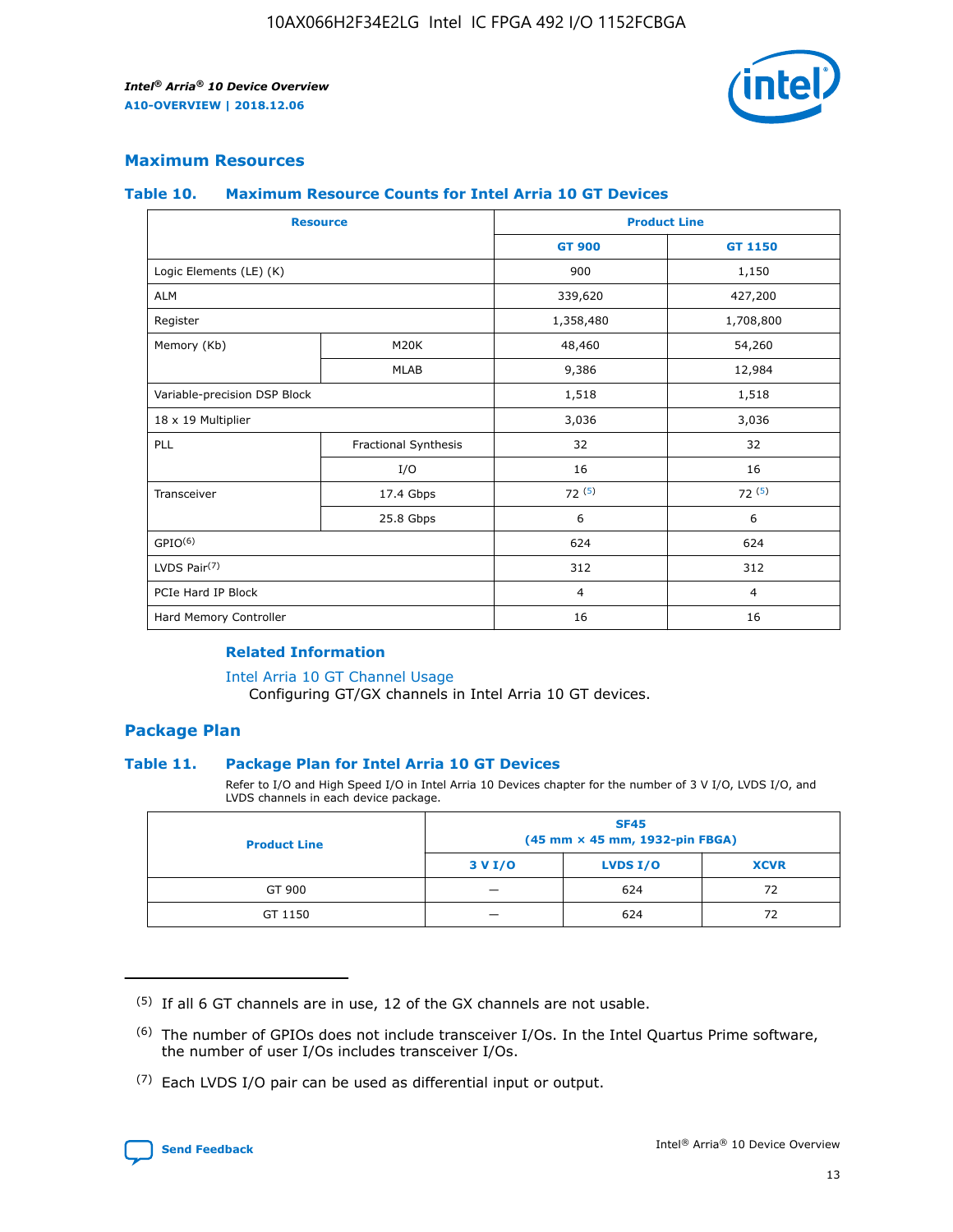![](_page_14_Picture_1.jpeg)

#### **Related Information**

[I/O and High-Speed Differential I/O Interfaces in Intel Arria 10 Devices chapter, Intel](https://www.intel.com/content/www/us/en/programmable/documentation/sam1403482614086.html#sam1403482030321) [Arria 10 Device Handbook](https://www.intel.com/content/www/us/en/programmable/documentation/sam1403482614086.html#sam1403482030321)

Provides the number of 3 V and LVDS I/Os, and LVDS channels for each Intel Arria 10 device package.

## **Intel Arria 10 SX**

This section provides the available options, maximum resource counts, and package plan for the Intel Arria 10 SX devices.

The information in this section is correct at the time of publication. For the latest information and to get more details, refer to the Intel FPGA Product Selector.

#### **Related Information**

[Intel FPGA Product Selector](http://www.altera.com/products/selector/psg-selector.html) Provides the latest information on Intel products.

#### **Available Options**

#### **Figure 3. Sample Ordering Code and Available Options for Intel Arria 10 SX Devices**

![](_page_14_Figure_13.jpeg)

#### **Related Information**

[Transceiver Performance for Intel Arria 10 GX/SX Devices](https://www.intel.com/content/www/us/en/programmable/documentation/mcn1413182292568.html#mcn1413213965502) Provides more information about the transceiver speed grade.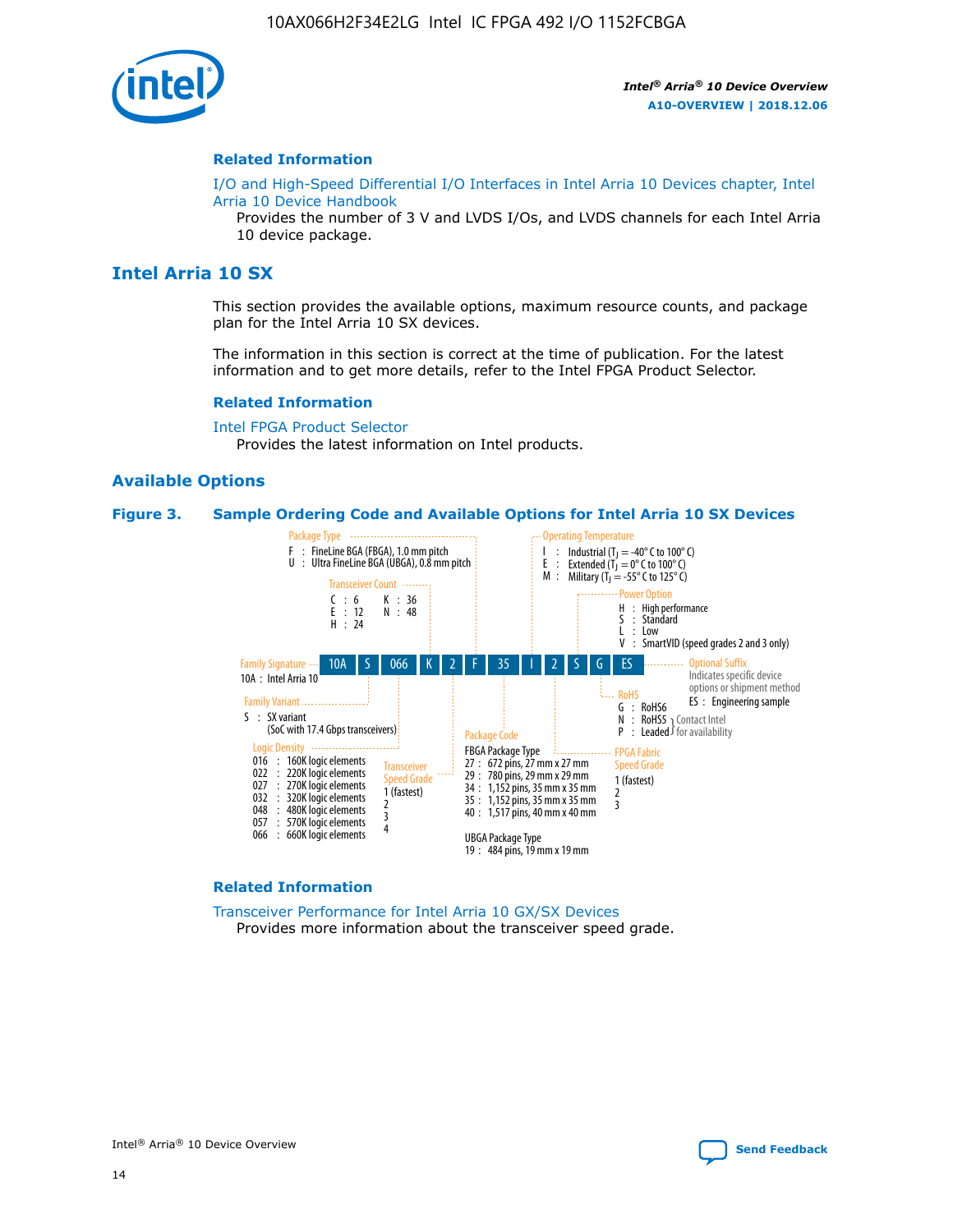![](_page_15_Picture_2.jpeg)

## **Maximum Resources**

#### **Table 12. Maximum Resource Counts for Intel Arria 10 SX Devices**

| <b>Resource</b>                   |                         | <b>Product Line</b> |               |                |                |                |                |                |  |  |
|-----------------------------------|-------------------------|---------------------|---------------|----------------|----------------|----------------|----------------|----------------|--|--|
|                                   |                         | <b>SX 160</b>       | <b>SX 220</b> | <b>SX 270</b>  | <b>SX 320</b>  | <b>SX 480</b>  | <b>SX 570</b>  | <b>SX 660</b>  |  |  |
| Logic Elements (LE) (K)           |                         | 160                 | 220           | 270            | 320            | 480            | 570            | 660            |  |  |
| <b>ALM</b>                        |                         | 61,510              | 80,330        | 101,620        | 119,900        | 183,590        | 217,080        | 251,680        |  |  |
| Register                          |                         | 246,040             | 321,320       | 406,480        | 479,600        | 734,360        | 868,320        | 1,006,720      |  |  |
| Memory (Kb)                       | <b>M20K</b>             | 8,800               | 11,740        | 15,000         | 17,820         | 28,620         | 36,000         | 42,620         |  |  |
|                                   | <b>MLAB</b>             | 1,050               | 1,690         | 2,452          | 2,727          | 4,164          | 5,096          | 5,788          |  |  |
| Variable-precision DSP Block      |                         | 156                 | 192           | 830            | 985            | 1,368          | 1,523          | 1,687          |  |  |
| 18 x 19 Multiplier                |                         | 312                 | 384           | 1,660          | 1,970          | 2,736          | 3,046          | 3,374          |  |  |
| PLL                               | Fractional<br>Synthesis | 6                   | 6             | 8              | 8              | 12             | 16             | 16             |  |  |
|                                   | I/O                     | 6                   | 6             | 8              | 8              | 12             | 16             | 16             |  |  |
| 17.4 Gbps Transceiver             |                         | 12                  | 12            | 24             | 24             | 36             | 48             | 48             |  |  |
| GPIO <sup>(8)</sup>               |                         | 288                 | 288           | 384            | 384            | 492            | 696            | 696            |  |  |
| LVDS Pair $(9)$                   |                         | 120                 | 120           | 168            | 168            | 174            | 324            | 324            |  |  |
| PCIe Hard IP Block                |                         | $\mathbf{1}$        | $\mathbf{1}$  | $\overline{2}$ | $\overline{2}$ | $\overline{2}$ | $\overline{2}$ | $\overline{2}$ |  |  |
| Hard Memory Controller            |                         | 6                   | 6             | 8              | 8              | 12             | 16             | 16             |  |  |
| ARM Cortex-A9 MPCore<br>Processor |                         | Yes                 | Yes           | Yes            | Yes            | Yes            | Yes            | <b>Yes</b>     |  |  |

## **Package Plan**

#### **Table 13. Package Plan for Intel Arria 10 SX Devices (U19, F27, F29, and F34)**

Refer to I/O and High Speed I/O in Intel Arria 10 Devices chapter for the number of 3 V I/O, LVDS I/O, and LVDS channels in each device package.

| <b>Product Line</b> | U19<br>$(19 \text{ mm} \times 19 \text{ mm})$<br>484-pin UBGA) |                    | <b>F27</b><br>$(27 \text{ mm} \times 27 \text{ mm})$<br>672-pin FBGA) |           | <b>F29</b><br>$(29 \text{ mm} \times 29 \text{ mm})$<br>780-pin FBGA) |             |            | <b>F34</b><br>$(35 \text{ mm} \times 35 \text{ mm})$<br><b>1152-pin FBGA)</b> |             |           |                    |             |
|---------------------|----------------------------------------------------------------|--------------------|-----------------------------------------------------------------------|-----------|-----------------------------------------------------------------------|-------------|------------|-------------------------------------------------------------------------------|-------------|-----------|--------------------|-------------|
|                     | 3V<br>I/O                                                      | <b>LVDS</b><br>I/O | <b>XCVR</b>                                                           | 3V<br>I/O | <b>LVDS</b><br>I/O                                                    | <b>XCVR</b> | 3 V<br>I/O | <b>LVDS</b><br>I/O                                                            | <b>XCVR</b> | 3V<br>I/O | <b>LVDS</b><br>I/O | <b>XCVR</b> |
| SX 160              | 48                                                             | 144                | 6                                                                     | 48        | 192                                                                   | 12          | 48         | 240                                                                           | 12          | –         |                    |             |
| SX 220              | 48                                                             | 144                | 6                                                                     | 48        | 192                                                                   | 12          | 48         | 240                                                                           | 12          |           |                    |             |
| SX 270              |                                                                |                    |                                                                       | 48        | 192                                                                   | 12          | 48         | 312                                                                           | 12          | 48        | 336                | 24          |
| SX 320              |                                                                |                    |                                                                       | 48        | 192                                                                   | 12          | 48         | 312                                                                           | 12          | 48        | 336                | 24          |
|                     | continued                                                      |                    |                                                                       |           |                                                                       |             |            |                                                                               |             |           |                    |             |

 $(8)$  The number of GPIOs does not include transceiver I/Os. In the Intel Quartus Prime software, the number of user I/Os includes transceiver I/Os.

 $(9)$  Each LVDS I/O pair can be used as differential input or output.

![](_page_15_Picture_12.jpeg)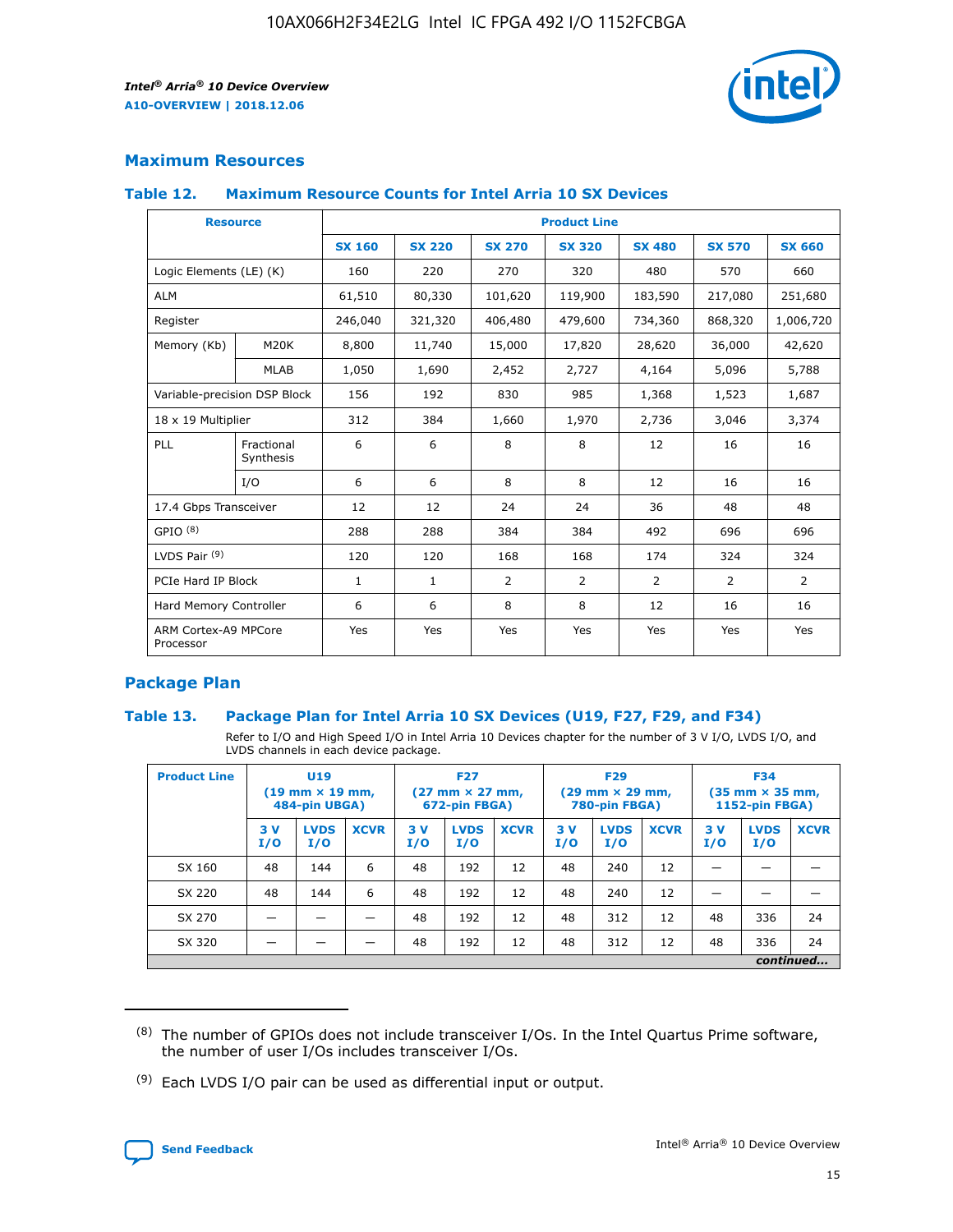![](_page_16_Picture_1.jpeg)

| <b>Product Line</b> | <b>U19</b><br>$(19 \text{ mm} \times 19 \text{ mm})$<br>484-pin UBGA) |                    | <b>F27</b><br>$(27 \text{ mm} \times 27 \text{ mm})$<br>672-pin FBGA) |            |                    | <b>F29</b><br>$(29$ mm $\times$ 29 mm,<br>780-pin FBGA) |           |                    | <b>F34</b><br>$(35$ mm $\times$ 35 mm,<br><b>1152-pin FBGA)</b> |           |                    |             |
|---------------------|-----------------------------------------------------------------------|--------------------|-----------------------------------------------------------------------|------------|--------------------|---------------------------------------------------------|-----------|--------------------|-----------------------------------------------------------------|-----------|--------------------|-------------|
|                     | 3 V<br>I/O                                                            | <b>LVDS</b><br>I/O | <b>XCVR</b>                                                           | 3 V<br>I/O | <b>LVDS</b><br>I/O | <b>XCVR</b>                                             | 3V<br>I/O | <b>LVDS</b><br>I/O | <b>XCVR</b>                                                     | 3V<br>I/O | <b>LVDS</b><br>I/O | <b>XCVR</b> |
| SX 480              |                                                                       |                    |                                                                       |            |                    |                                                         | 48        | 312                | 12                                                              | 48        | 444                | 24          |
| SX 570              |                                                                       |                    |                                                                       |            |                    |                                                         |           |                    |                                                                 | 48        | 444                | 24          |
| SX 660              |                                                                       |                    |                                                                       |            |                    |                                                         |           |                    |                                                                 | 48        | 444                | 24          |

## **Table 14. Package Plan for Intel Arria 10 SX Devices (F35, KF40, and NF40)**

Refer to I/O and High Speed I/O in Intel Arria 10 Devices chapter for the number of 3 V I/O, LVDS I/O, and LVDS channels in each device package.

| <b>Product Line</b> | <b>F35</b><br>(35 mm × 35 mm,<br><b>1152-pin FBGA)</b> |          |             |                                           | <b>KF40</b><br>(40 mm × 40 mm,<br>1517-pin FBGA) |    | <b>NF40</b><br>$(40 \text{ mm} \times 40 \text{ mm})$<br>1517-pin FBGA) |          |             |  |
|---------------------|--------------------------------------------------------|----------|-------------|-------------------------------------------|--------------------------------------------------|----|-------------------------------------------------------------------------|----------|-------------|--|
|                     | 3 V I/O                                                | LVDS I/O | <b>XCVR</b> | <b>LVDS I/O</b><br>3 V I/O<br><b>XCVR</b> |                                                  |    | 3 V I/O                                                                 | LVDS I/O | <b>XCVR</b> |  |
| SX 270              | 48                                                     | 336      | 24          |                                           |                                                  |    |                                                                         |          |             |  |
| SX 320              | 48                                                     | 336      | 24          |                                           |                                                  |    |                                                                         |          |             |  |
| SX 480              | 48                                                     | 348      | 36          |                                           |                                                  |    |                                                                         |          |             |  |
| SX 570              | 48                                                     | 348      | 36          | 96                                        | 600                                              | 36 | 48                                                                      | 540      | 48          |  |
| SX 660              | 48                                                     | 348      | 36          | 96                                        | 600                                              | 36 | 48                                                                      | 540      | 48          |  |

## **Related Information**

[I/O and High-Speed Differential I/O Interfaces in Intel Arria 10 Devices chapter, Intel](https://www.intel.com/content/www/us/en/programmable/documentation/sam1403482614086.html#sam1403482030321) [Arria 10 Device Handbook](https://www.intel.com/content/www/us/en/programmable/documentation/sam1403482614086.html#sam1403482030321)

Provides the number of 3 V and LVDS I/Os, and LVDS channels for each Intel Arria 10 device package.

![](_page_16_Picture_10.jpeg)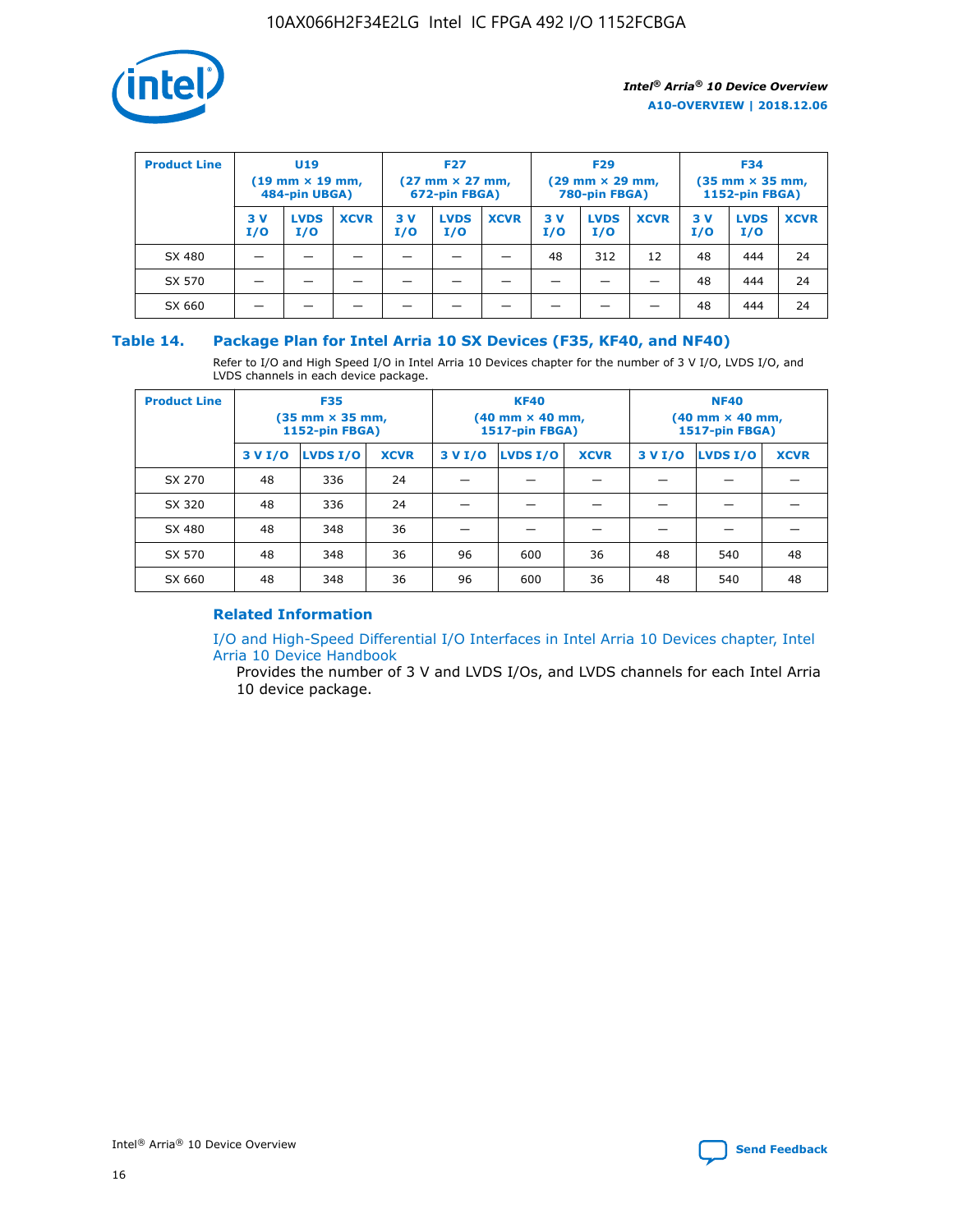![](_page_17_Picture_2.jpeg)

# **I/O Vertical Migration for Intel Arria 10 Devices**

#### **Figure 4. Migration Capability Across Intel Arria 10 Product Lines**

- The arrows indicate the migration paths. The devices included in each vertical migration path are shaded. Devices with fewer resources in the same path have lighter shades.
- To achieve the full I/O migration across product lines in the same migration path, restrict I/Os and transceivers usage to match the product line with the lowest I/O and transceiver counts.
- An LVDS I/O bank in the source device may be mapped to a 3 V I/O bank in the target device. To use memory interface clock frequency higher than 533 MHz, assign external memory interface pins only to banks that are LVDS I/O in both devices.
- There may be nominal 0.15 mm package height difference between some product lines in the same package type.
	- **Variant Product Line Package U19 F27 F29 F34 F35 KF40 NF40 RF40 NF45 SF45 UF45** Intel® Arria® 10 GX GX 160 GX 220 GX 270 GX 320 GX 480 GX 570 GX 660 GX 900 GX 1150 Intel Arria 10 GT GT 900 GT 1150 Intel Arria 10 SX SX 160 SX 220 SX 270 SX 320 SX 480 SX 570 SX 660
- Some migration paths are not shown in the Intel Quartus Prime software **Pin Migration View**.

*Note:* To verify the pin migration compatibility, use the **Pin Migration View** window in the Intel Quartus Prime software Pin Planner.

# **Adaptive Logic Module**

Intel Arria 10 devices use a 20 nm ALM as the basic building block of the logic fabric.

The ALM architecture is the same as the previous generation FPGAs, allowing for efficient implementation of logic functions and easy conversion of IP between the device generations.

The ALM, as shown in following figure, uses an 8-input fracturable look-up table (LUT) with four dedicated registers to help improve timing closure in register-rich designs and achieve an even higher design packing capability than the traditional two-register per LUT architecture.

![](_page_17_Picture_16.jpeg)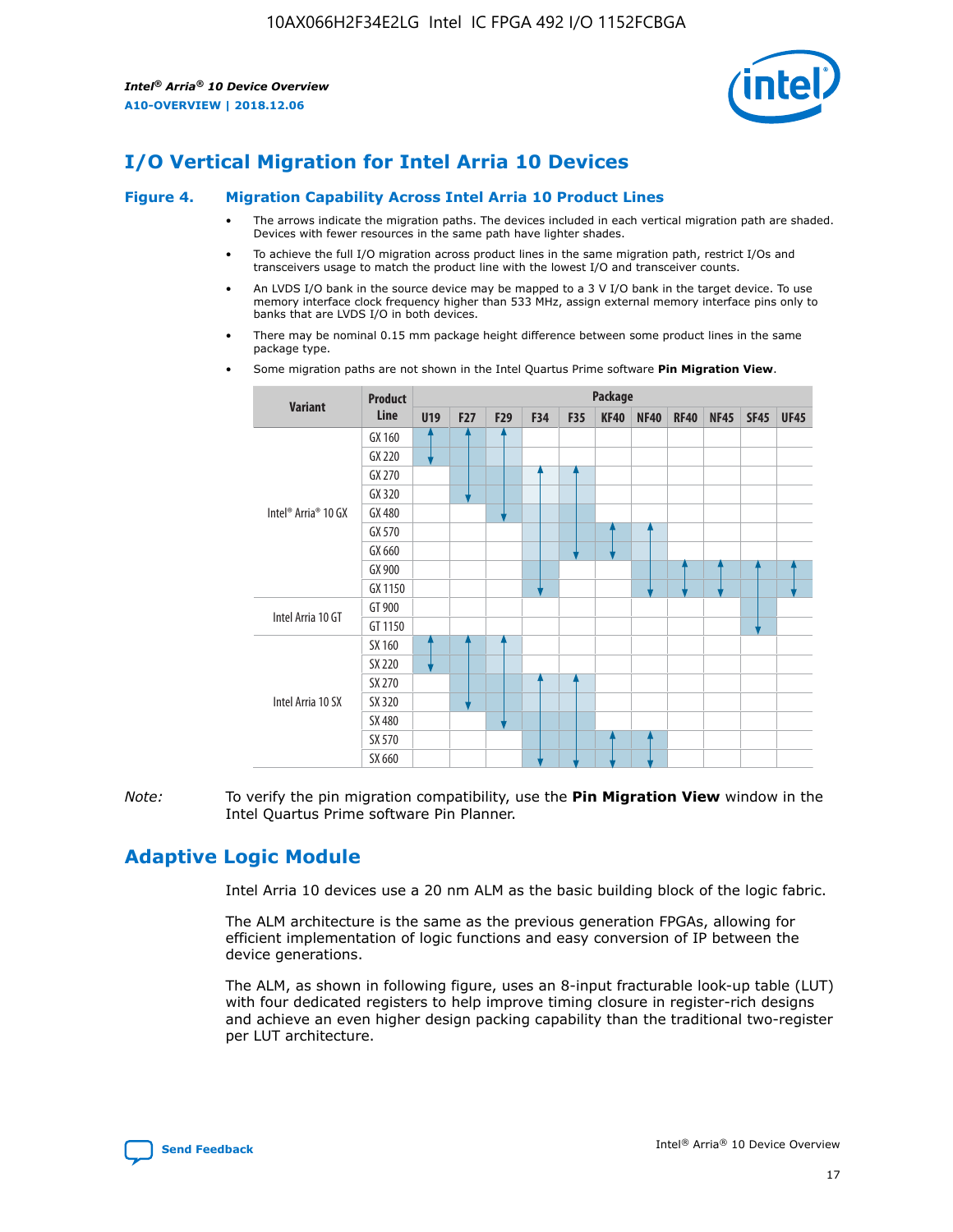![](_page_18_Picture_1.jpeg)

**Figure 5. ALM for Intel Arria 10 Devices**

![](_page_18_Figure_4.jpeg)

The Intel Quartus Prime software optimizes your design according to the ALM logic structure and automatically maps legacy designs into the Intel Arria 10 ALM architecture.

## **Variable-Precision DSP Block**

The Intel Arria 10 variable precision DSP blocks support fixed-point arithmetic and floating-point arithmetic.

Features for fixed-point arithmetic:

- High-performance, power-optimized, and fully registered multiplication operations
- 18-bit and 27-bit word lengths
- Two 18 x 19 multipliers or one 27 x 27 multiplier per DSP block
- Built-in addition, subtraction, and 64-bit double accumulation register to combine multiplication results
- Cascading 19-bit or 27-bit when pre-adder is disabled and cascading 18-bit when pre-adder is used to form the tap-delay line for filtering applications
- Cascading 64-bit output bus to propagate output results from one block to the next block without external logic support
- Hard pre-adder supported in 19-bit and 27-bit modes for symmetric filters
- Internal coefficient register bank in both 18-bit and 27-bit modes for filter implementation
- 18-bit and 27-bit systolic finite impulse response (FIR) filters with distributed output adder
- Biased rounding support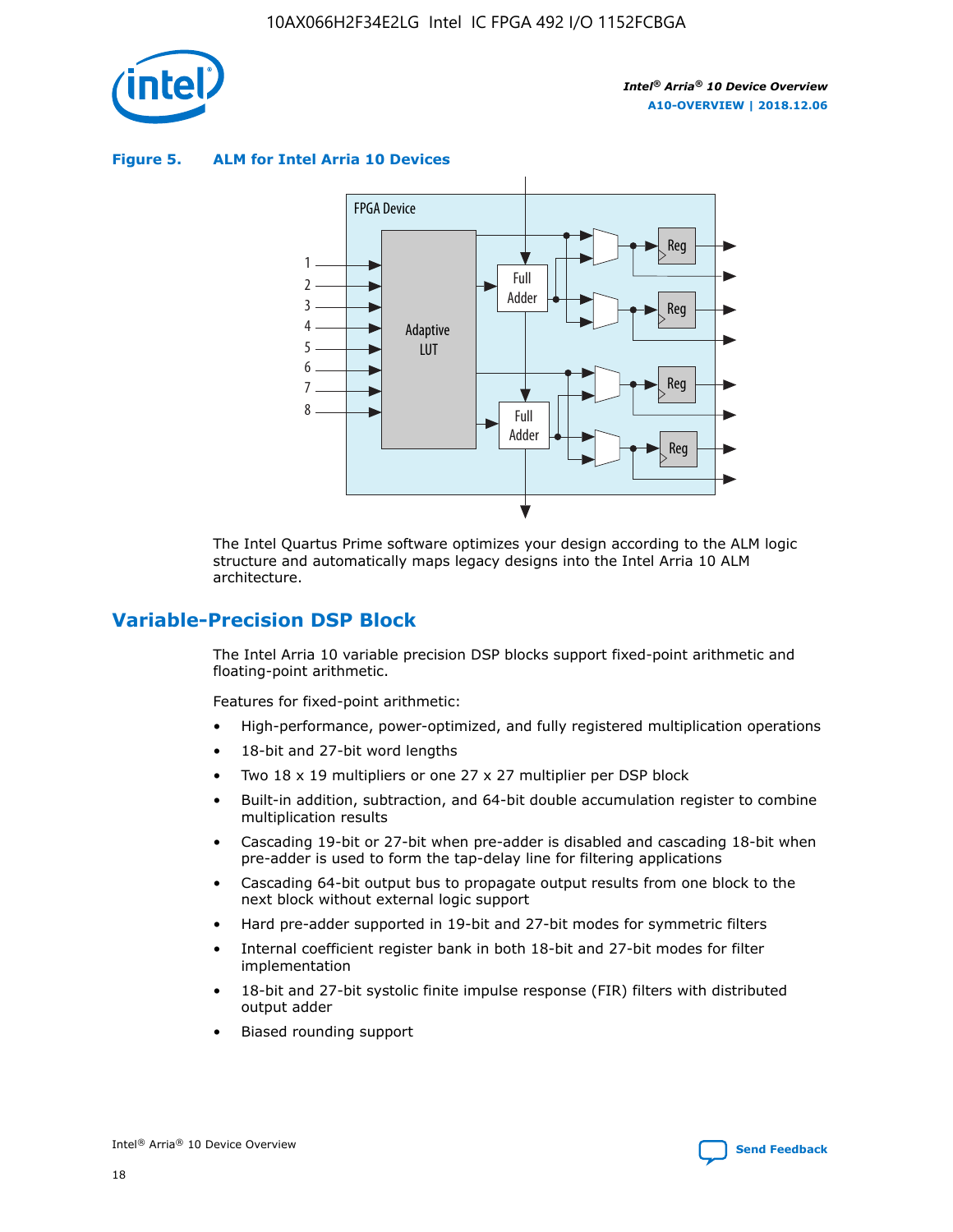![](_page_19_Picture_2.jpeg)

Features for floating-point arithmetic:

- A completely hardened architecture that supports multiplication, addition, subtraction, multiply-add, and multiply-subtract
- Multiplication with accumulation capability and a dynamic accumulator reset control
- Multiplication with cascade summation capability
- Multiplication with cascade subtraction capability
- Complex multiplication
- Direct vector dot product
- Systolic FIR filter

#### **Table 15. Variable-Precision DSP Block Configurations for Intel Arria 10 Devices**

| <b>Usage Example</b>                                       | <b>Multiplier Size (Bit)</b>    | <b>DSP Block Resources</b> |
|------------------------------------------------------------|---------------------------------|----------------------------|
| Medium precision fixed point                               | Two 18 x 19                     |                            |
| High precision fixed or Single precision<br>floating point | One 27 x 27                     |                            |
| Fixed point FFTs                                           | One 19 x 36 with external adder |                            |
| Very high precision fixed point                            | One 36 x 36 with external adder |                            |
| Double precision floating point                            | One 54 x 54 with external adder | 4                          |

#### **Table 16. Resources for Fixed-Point Arithmetic in Intel Arria 10 Devices**

The table lists the variable-precision DSP resources by bit precision for each Intel Arria 10 device.

| <b>Variant</b>  | <b>Product Line</b> | Variable-<br>precision | <b>Independent Input and Output</b><br><b>Multiplications Operator</b> |                                     | $18 \times 19$<br><b>Multiplier</b><br><b>Adder Sum</b> | $18 \times 18$<br><b>Multiplier</b>                |
|-----------------|---------------------|------------------------|------------------------------------------------------------------------|-------------------------------------|---------------------------------------------------------|----------------------------------------------------|
|                 |                     | <b>DSP Block</b>       | 18 x 19<br><b>Multiplier</b>                                           | $27 \times 27$<br><b>Multiplier</b> | <b>Mode</b>                                             | <b>Adder</b><br><b>Summed with</b><br>36 bit Input |
| AIntel Arria 10 | GX 160              | 156                    | 312                                                                    | 156                                 | 156                                                     | 156                                                |
| GX              | GX 220              | 192                    | 384                                                                    | 192                                 | 192                                                     | 192                                                |
|                 | GX 270              | 830                    | 1,660                                                                  | 830                                 | 830                                                     | 830                                                |
|                 | GX 320              | 984                    | 1,968                                                                  | 984                                 | 984                                                     | 984                                                |
|                 | GX 480              | 1,368                  | 2,736                                                                  | 1,368                               | 1,368                                                   | 1,368                                              |
|                 | GX 570              | 1,523                  | 3,046                                                                  | 1,523                               | 1,523                                                   | 1,523                                              |
|                 | GX 660              | 1,687                  | 3,374                                                                  | 1,687                               | 1,687                                                   | 1,687                                              |
|                 | GX 900              | 1,518                  | 3,036                                                                  | 1,518                               | 1,518                                                   | 1,518                                              |
|                 | GX 1150             | 1,518                  | 3,036                                                                  | 1,518                               | 1,518                                                   | 1,518                                              |
| Intel Arria 10  | GT 900              | 1,518                  | 3,036                                                                  | 1,518                               | 1,518                                                   | 1,518                                              |
| GT              | GT 1150             | 1,518                  | 3,036                                                                  | 1,518                               | 1,518                                                   | 1,518                                              |
| Intel Arria 10  | SX 160              | 156                    | 312                                                                    | 156                                 | 156                                                     | 156                                                |
| <b>SX</b>       | SX 220              | 192                    | 384                                                                    | 192                                 | 192                                                     | 192                                                |
|                 | SX 270              | 830                    | 1,660                                                                  | 830                                 | 830                                                     | 830                                                |
|                 |                     |                        |                                                                        |                                     |                                                         | continued                                          |

![](_page_19_Picture_16.jpeg)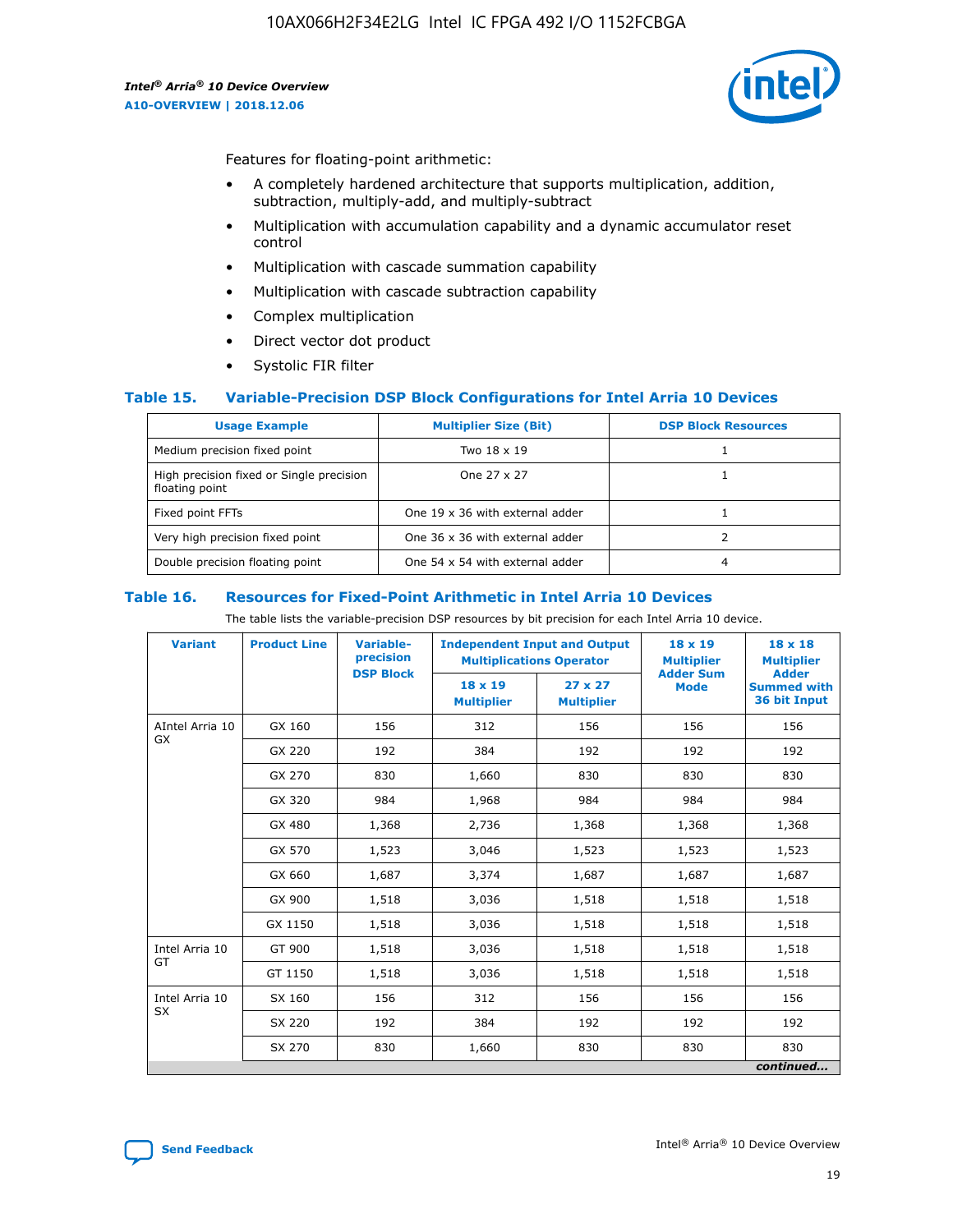![](_page_20_Picture_1.jpeg)

| <b>Variant</b> | <b>Product Line</b> | Variable-<br>precision | <b>Independent Input and Output</b><br><b>Multiplications Operator</b> |                                     | $18 \times 19$<br><b>Multiplier</b> | $18 \times 18$<br><b>Multiplier</b><br><b>Adder</b> |  |
|----------------|---------------------|------------------------|------------------------------------------------------------------------|-------------------------------------|-------------------------------------|-----------------------------------------------------|--|
|                |                     | <b>DSP Block</b>       | $18 \times 19$<br><b>Multiplier</b>                                    | $27 \times 27$<br><b>Multiplier</b> | <b>Adder Sum</b><br><b>Mode</b>     | <b>Summed with</b><br>36 bit Input                  |  |
|                | SX 320              | 984                    | 1,968                                                                  | 984                                 | 984                                 | 984                                                 |  |
|                | SX 480              | 1,368                  | 2,736                                                                  | 1,368                               | 1,368                               | 1,368                                               |  |
|                | SX 570              | 1,523                  | 3,046                                                                  | 1,523                               | 1,523                               | 1,523                                               |  |
|                | SX 660              | 1,687                  | 3,374                                                                  | 1,687                               | 1,687                               | 1,687                                               |  |

## **Table 17. Resources for Floating-Point Arithmetic in Intel Arria 10 Devices**

The table lists the variable-precision DSP resources by bit precision for each Intel Arria 10 device.

| <b>Variant</b> | <b>Product Line</b> | <b>Variable-</b><br>precision<br><b>DSP Block</b> | <b>Single</b><br><b>Precision</b><br><b>Floating-Point</b><br><b>Multiplication</b><br><b>Mode</b> | <b>Single-Precision</b><br><b>Floating-Point</b><br><b>Adder Mode</b> | Single-<br><b>Precision</b><br><b>Floating-Point</b><br><b>Multiply</b><br><b>Accumulate</b><br><b>Mode</b> | <b>Peak</b><br><b>Giga Floating-</b><br><b>Point</b><br><b>Operations</b><br>per Second<br>(GFLOPs) |
|----------------|---------------------|---------------------------------------------------|----------------------------------------------------------------------------------------------------|-----------------------------------------------------------------------|-------------------------------------------------------------------------------------------------------------|-----------------------------------------------------------------------------------------------------|
| Intel Arria 10 | GX 160              | 156                                               | 156                                                                                                | 156                                                                   | 156                                                                                                         | 140                                                                                                 |
| GX             | GX 220              | 192                                               | 192                                                                                                | 192                                                                   | 192                                                                                                         | 173                                                                                                 |
|                | GX 270              | 830                                               | 830                                                                                                | 830                                                                   | 830                                                                                                         | 747                                                                                                 |
|                | GX 320              | 984                                               | 984                                                                                                | 984                                                                   | 984                                                                                                         | 886                                                                                                 |
|                | GX 480              | 1,369                                             | 1,368                                                                                              | 1,368                                                                 | 1,368                                                                                                       | 1,231                                                                                               |
|                | GX 570              | 1,523                                             | 1,523                                                                                              | 1,523                                                                 | 1,523                                                                                                       | 1,371                                                                                               |
|                | GX 660              | 1,687                                             | 1,687                                                                                              | 1,687                                                                 | 1,687                                                                                                       | 1,518                                                                                               |
|                | GX 900              | 1,518                                             | 1,518                                                                                              | 1,518                                                                 | 1,518                                                                                                       | 1,366                                                                                               |
|                | GX 1150             | 1,518                                             | 1,518                                                                                              | 1,518                                                                 | 1,518                                                                                                       | 1,366                                                                                               |
| Intel Arria 10 | GT 900              | 1,518                                             | 1,518                                                                                              | 1,518                                                                 | 1,518                                                                                                       | 1,366                                                                                               |
| GT             | GT 1150             | 1,518                                             | 1,518                                                                                              | 1,518                                                                 | 1,518                                                                                                       | 1,366                                                                                               |
| Intel Arria 10 | SX 160              | 156                                               | 156                                                                                                | 156                                                                   | 156                                                                                                         | 140                                                                                                 |
| SX             | SX 220              | 192                                               | 192                                                                                                | 192                                                                   | 192                                                                                                         | 173                                                                                                 |
|                | SX 270              | 830                                               | 830                                                                                                | 830                                                                   | 830                                                                                                         | 747                                                                                                 |
|                | SX 320              | 984                                               | 984                                                                                                | 984                                                                   | 984                                                                                                         | 886                                                                                                 |
|                | SX 480              | 1,369                                             | 1,368                                                                                              | 1,368                                                                 | 1,368                                                                                                       | 1,231                                                                                               |
|                | SX 570              | 1,523                                             | 1,523                                                                                              | 1,523                                                                 | 1,523                                                                                                       | 1,371                                                                                               |
|                | SX 660              | 1,687                                             | 1,687                                                                                              | 1,687                                                                 | 1,687                                                                                                       | 1,518                                                                                               |

# **Embedded Memory Blocks**

The embedded memory blocks in the devices are flexible and designed to provide an optimal amount of small- and large-sized memory arrays to fit your design requirements.

![](_page_20_Picture_9.jpeg)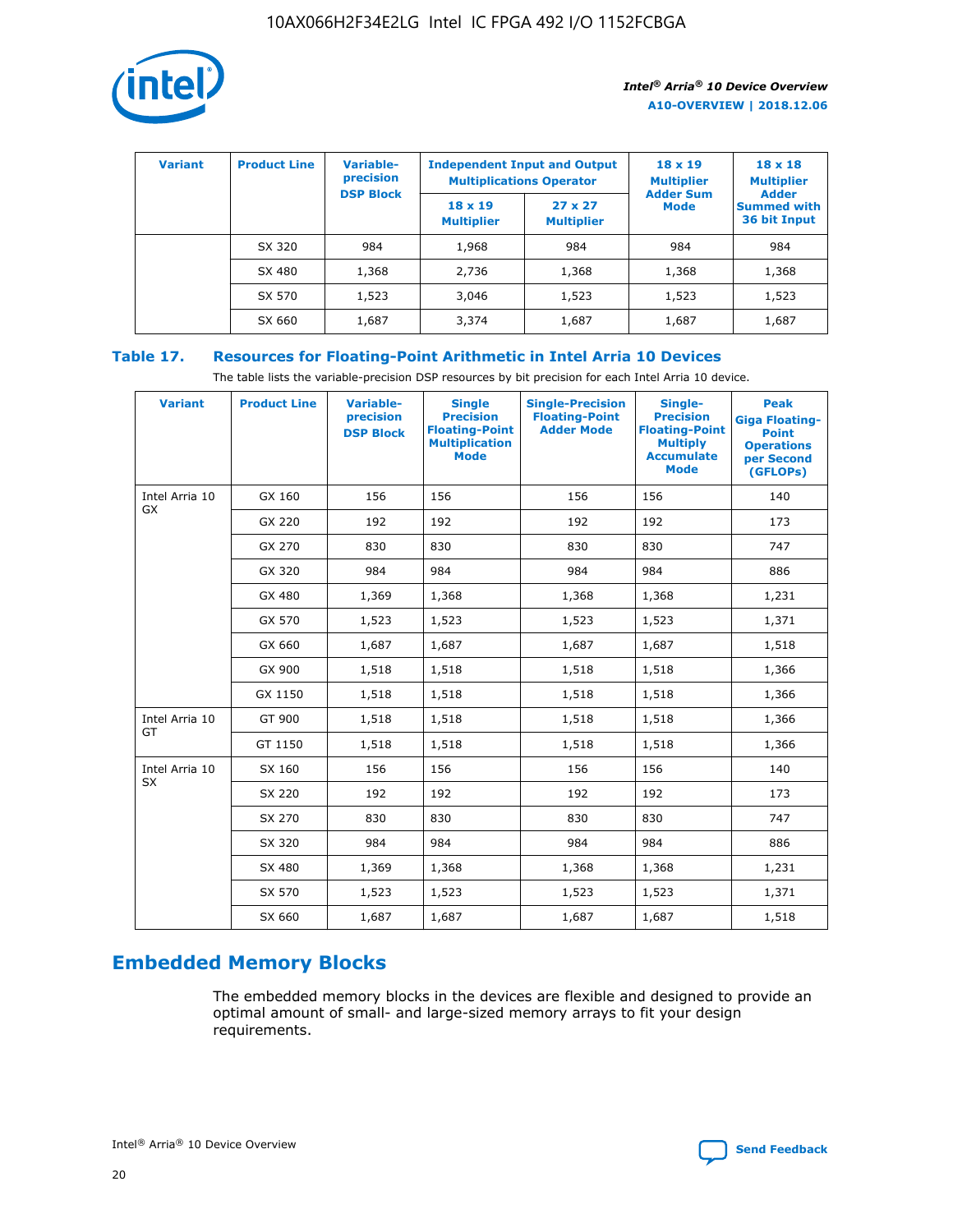![](_page_21_Picture_2.jpeg)

# **Types of Embedded Memory**

The Intel Arria 10 devices contain two types of memory blocks:

- 20 Kb M20K blocks—blocks of dedicated memory resources. The M20K blocks are ideal for larger memory arrays while still providing a large number of independent ports.
- 640 bit memory logic array blocks (MLABs)—enhanced memory blocks that are configured from dual-purpose logic array blocks (LABs). The MLABs are ideal for wide and shallow memory arrays. The MLABs are optimized for implementation of shift registers for digital signal processing (DSP) applications, wide and shallow FIFO buffers, and filter delay lines. Each MLAB is made up of ten adaptive logic modules (ALMs). In the Intel Arria 10 devices, you can configure these ALMs as ten 32 x 2 blocks, giving you one 32 x 20 simple dual-port SRAM block per MLAB.

# **Embedded Memory Capacity in Intel Arria 10 Devices**

|                   | <b>Product</b> | <b>M20K</b>  |                     | <b>MLAB</b>  |                     | <b>Total RAM Bit</b> |
|-------------------|----------------|--------------|---------------------|--------------|---------------------|----------------------|
| <b>Variant</b>    | <b>Line</b>    | <b>Block</b> | <b>RAM Bit (Kb)</b> | <b>Block</b> | <b>RAM Bit (Kb)</b> | (Kb)                 |
| Intel Arria 10 GX | GX 160         | 440          | 8,800               | 1,680        | 1,050               | 9,850                |
|                   | GX 220         | 587          | 11,740              | 2,703        | 1,690               | 13,430               |
|                   | GX 270         | 750          | 15,000              | 3,922        | 2,452               | 17,452               |
|                   | GX 320         | 891          | 17,820              | 4,363        | 2,727               | 20,547               |
|                   | GX 480         | 1,431        | 28,620              | 6,662        | 4,164               | 32,784               |
|                   | GX 570         | 1,800        | 36,000              | 8,153        | 5,096               | 41,096               |
|                   | GX 660         | 2,131        | 42,620              | 9,260        | 5,788               | 48,408               |
|                   | GX 900         | 2,423        | 48,460              | 15,017       | 9,386               | 57,846               |
|                   | GX 1150        | 2,713        | 54,260              | 20,774       | 12,984              | 67,244               |
| Intel Arria 10 GT | GT 900         | 2,423        | 48,460              | 15,017       | 9,386               | 57,846               |
|                   | GT 1150        | 2,713        | 54,260              | 20,774       | 12,984              | 67,244               |
| Intel Arria 10 SX | SX 160         | 440          | 8,800               | 1,680        | 1,050               | 9,850                |
|                   | SX 220         | 587          | 11,740              | 2,703        | 1,690               | 13,430               |
|                   | SX 270         | 750          | 15,000              | 3,922        | 2,452               | 17,452               |
|                   | SX 320         | 891          | 17,820              | 4,363        | 2,727               | 20,547               |
|                   | SX 480         | 1,431        | 28,620              | 6,662        | 4,164               | 32,784               |
|                   | SX 570         | 1,800        | 36,000              | 8,153        | 5,096               | 41,096               |
|                   | SX 660         | 2,131        | 42,620              | 9,260        | 5,788               | 48,408               |

#### **Table 18. Embedded Memory Capacity and Distribution in Intel Arria 10 Devices**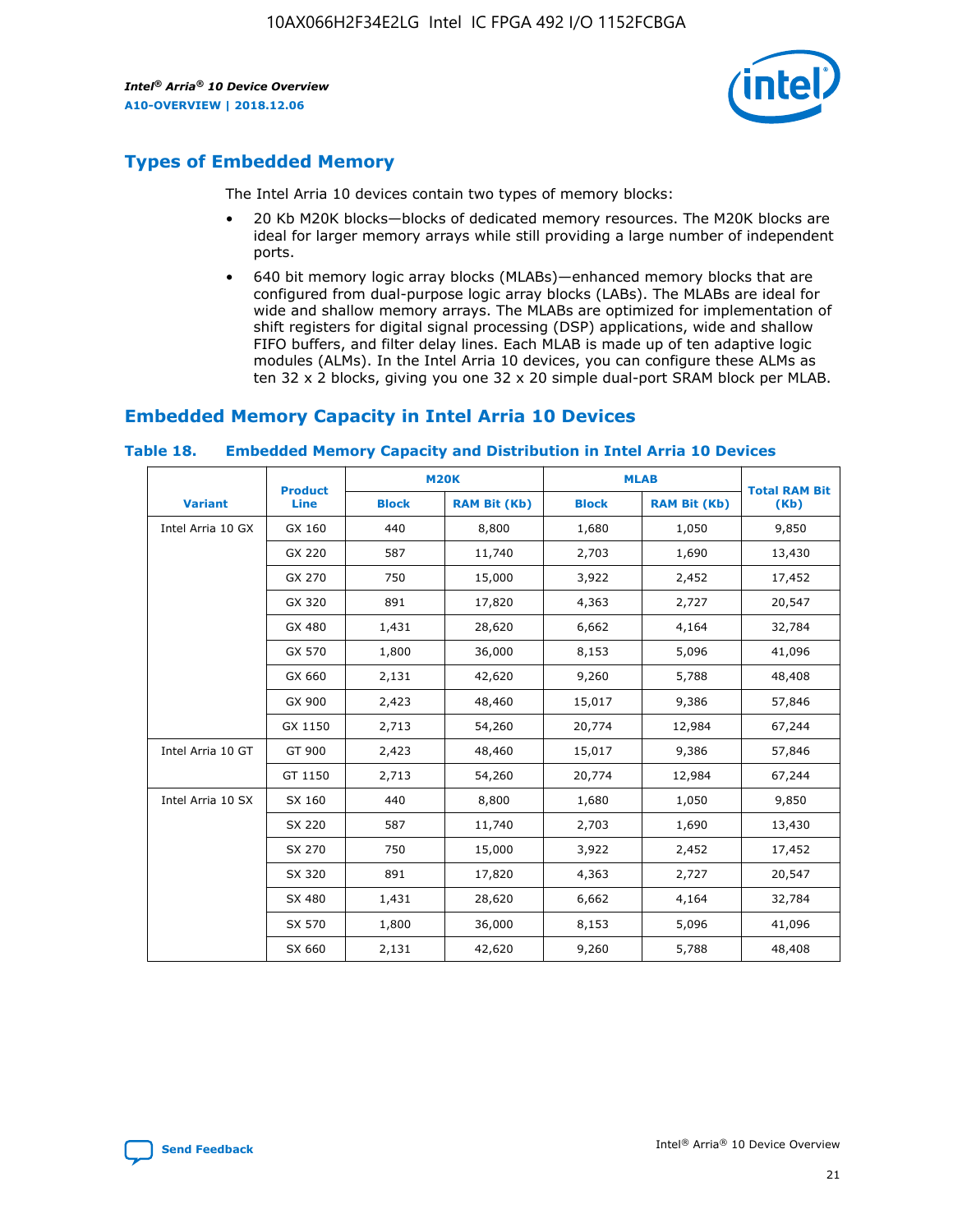![](_page_22_Picture_1.jpeg)

## **Embedded Memory Configurations for Single-port Mode**

#### **Table 19. Single-port Embedded Memory Configurations for Intel Arria 10 Devices**

This table lists the maximum configurations supported for single-port RAM and ROM modes.

| <b>Memory Block</b> | Depth (bits) | <b>Programmable Width</b> |
|---------------------|--------------|---------------------------|
| MLAB                | 32           | x16, x18, or x20          |
|                     | 64(10)       | x8, x9, x10               |
| M20K                | 512          | x40, x32                  |
|                     | 1K           | x20, x16                  |
|                     | 2K           | x10, x8                   |
|                     | 4K           | x5, x4                    |
|                     | 8K           | x2                        |
|                     | 16K          | x1                        |

## **Clock Networks and PLL Clock Sources**

The clock network architecture is based on Intel's global, regional, and peripheral clock structure. This clock structure is supported by dedicated clock input pins, fractional clock synthesis PLLs, and integer I/O PLLs.

## **Clock Networks**

The Intel Arria 10 core clock networks are capable of up to 800 MHz fabric operation across the full industrial temperature range. For the external memory interface, the clock network supports the hard memory controller with speeds up to 2,400 Mbps in a quarter-rate transfer.

To reduce power consumption, the Intel Quartus Prime software identifies all unused sections of the clock network and powers them down.

## **Fractional Synthesis and I/O PLLs**

Intel Arria 10 devices contain up to 32 fractional synthesis PLLs and up to 16 I/O PLLs that are available for both specific and general purpose uses in the core:

- Fractional synthesis PLLs—located in the column adjacent to the transceiver blocks
- I/O PLLs—located in each bank of the 48 I/Os

#### **Fractional Synthesis PLLs**

You can use the fractional synthesis PLLs to:

- Reduce the number of oscillators that are required on your board
- Reduce the number of clock pins that are used in the device by synthesizing multiple clock frequencies from a single reference clock source

<sup>(10)</sup> Supported through software emulation and consumes additional MLAB blocks.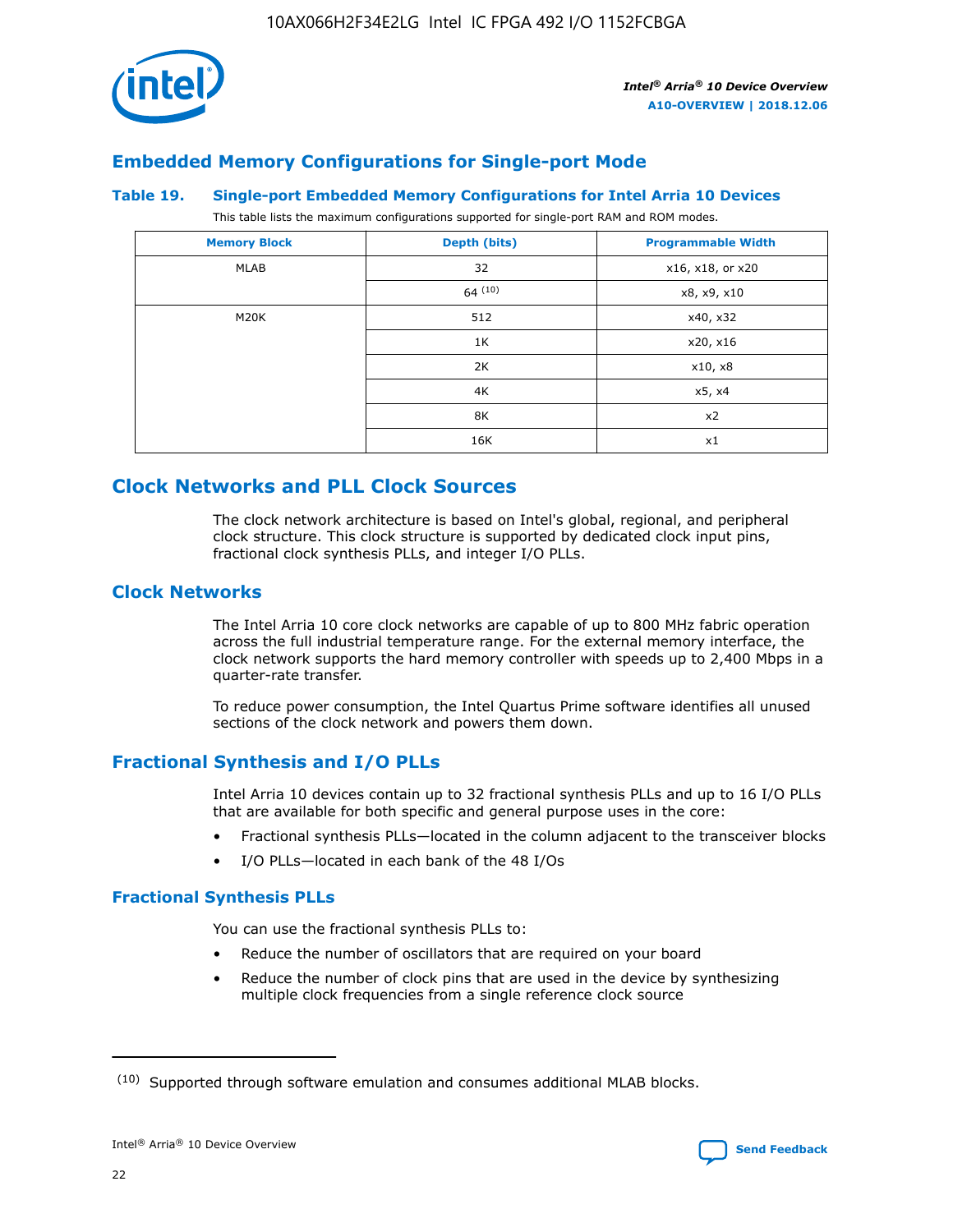10AX066H2F34E2LG Intel IC FPGA 492 I/O 1152FCBGA

*Intel® Arria® 10 Device Overview* **A10-OVERVIEW | 2018.12.06**

![](_page_23_Picture_2.jpeg)

The fractional synthesis PLLs support the following features:

- Reference clock frequency synthesis for transceiver CMU and Advanced Transmit (ATX) PLLs
- Clock network delay compensation
- Zero-delay buffering
- Direct transmit clocking for transceivers
- Independently configurable into two modes:
	- Conventional integer mode equivalent to the general purpose PLL
	- Enhanced fractional mode with third order delta-sigma modulation
- PLL cascading

## **I/O PLLs**

The integer mode I/O PLLs are located in each bank of 48 I/Os. You can use the I/O PLLs to simplify the design of external memory and high-speed LVDS interfaces.

In each I/O bank, the I/O PLLs are adjacent to the hard memory controllers and LVDS SERDES. Because these PLLs are tightly coupled with the I/Os that need to use them, it makes it easier to close timing.

You can use the I/O PLLs for general purpose applications in the core such as clock network delay compensation and zero-delay buffering.

Intel Arria 10 devices support PLL-to-PLL cascading.

# **FPGA General Purpose I/O**

Intel Arria 10 devices offer highly configurable GPIOs. Each I/O bank contains 48 general purpose I/Os and a high-efficiency hard memory controller.

The following list describes the features of the GPIOs:

- Consist of 3 V I/Os for high-voltage application and LVDS I/Os for differential signaling
	- Up to two 3 V I/O banks, available in some devices, that support up to 3 V I/O standards
	- LVDS I/O banks that support up to 1.8 V I/O standards
- Support a wide range of single-ended and differential I/O interfaces
- LVDS speeds up to 1.6 Gbps
- Each LVDS pair of pins has differential input and output buffers, allowing you to configure the LVDS direction for each pair.
- Programmable bus hold and weak pull-up
- Programmable differential output voltage  $(V_{OD})$  and programmable pre-emphasis

![](_page_23_Picture_28.jpeg)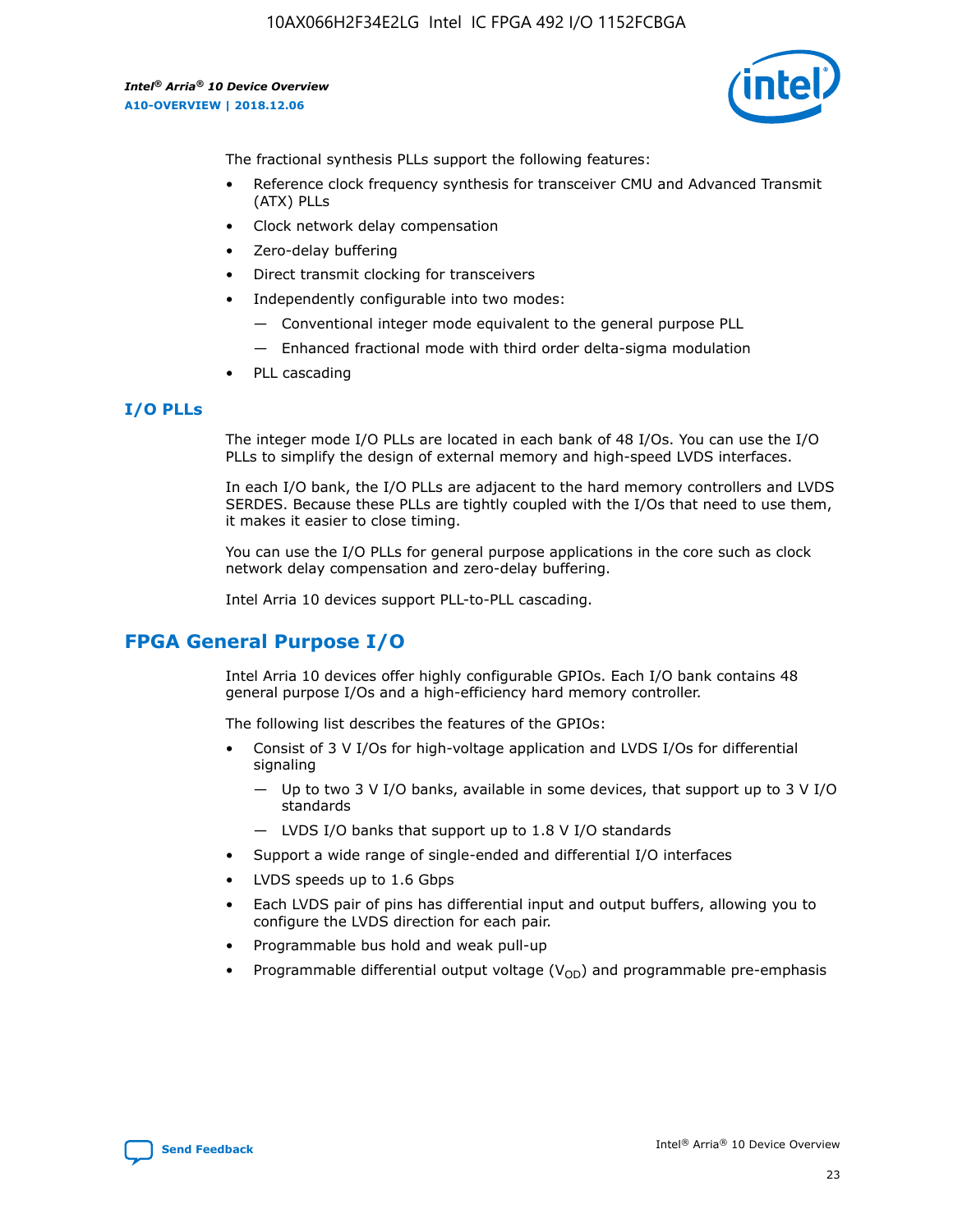![](_page_24_Picture_1.jpeg)

- Series (R<sub>S</sub>) and parallel (R<sub>T</sub>) on-chip termination (OCT) for all I/O banks with OCT calibration to limit the termination impedance variation
- On-chip dynamic termination that has the ability to swap between series and parallel termination, depending on whether there is read or write on a common bus for signal integrity
- Easy timing closure support using the hard read FIFO in the input register path, and delay-locked loop (DLL) delay chain with fine and coarse architecture

# **External Memory Interface**

Intel Arria 10 devices offer massive external memory bandwidth, with up to seven 32 bit DDR4 memory interfaces running at up to 2,400 Mbps. This bandwidth provides additional ease of design, lower power, and resource efficiencies of hardened highperformance memory controllers.

The memory interface within Intel Arria 10 FPGAs and SoCs delivers the highest performance and ease of use. You can configure up to a maximum width of 144 bits when using the hard or soft memory controllers. If required, you can bypass the hard memory controller and use a soft controller implemented in the user logic.

Each I/O contains a hardened DDR read/write path (PHY) capable of performing key memory interface functionality such as read/write leveling, FIFO buffering to lower latency and improve margin, timing calibration, and on-chip termination.

The timing calibration is aided by the inclusion of hard microcontrollers based on Intel's Nios® II technology, specifically tailored to control the calibration of multiple memory interfaces. This calibration allows the Intel Arria 10 device to compensate for any changes in process, voltage, or temperature either within the Intel Arria 10 device itself, or within the external memory device. The advanced calibration algorithms ensure maximum bandwidth and robust timing margin across all operating conditions.

In addition to parallel memory interfaces, Intel Arria 10 devices support serial memory technologies such as the Hybrid Memory Cube (HMC). The HMC is supported by the Intel Arria 10 high-speed serial transceivers which connect up to four HMC links, with each link running at data rates up to 15 Gbps.

#### **Related Information**

#### [External Memory Interface Spec Estimator](http://www.altera.com/technology/memory/estimator/mem-emif-index.html)

Provides a parametric tool that allows you to find and compare the performance of the supported external memory interfaces in IntelFPGAs.

## **Memory Standards Supported by Intel Arria 10 Devices**

The I/Os are designed to provide high performance support for existing and emerging external memory standards.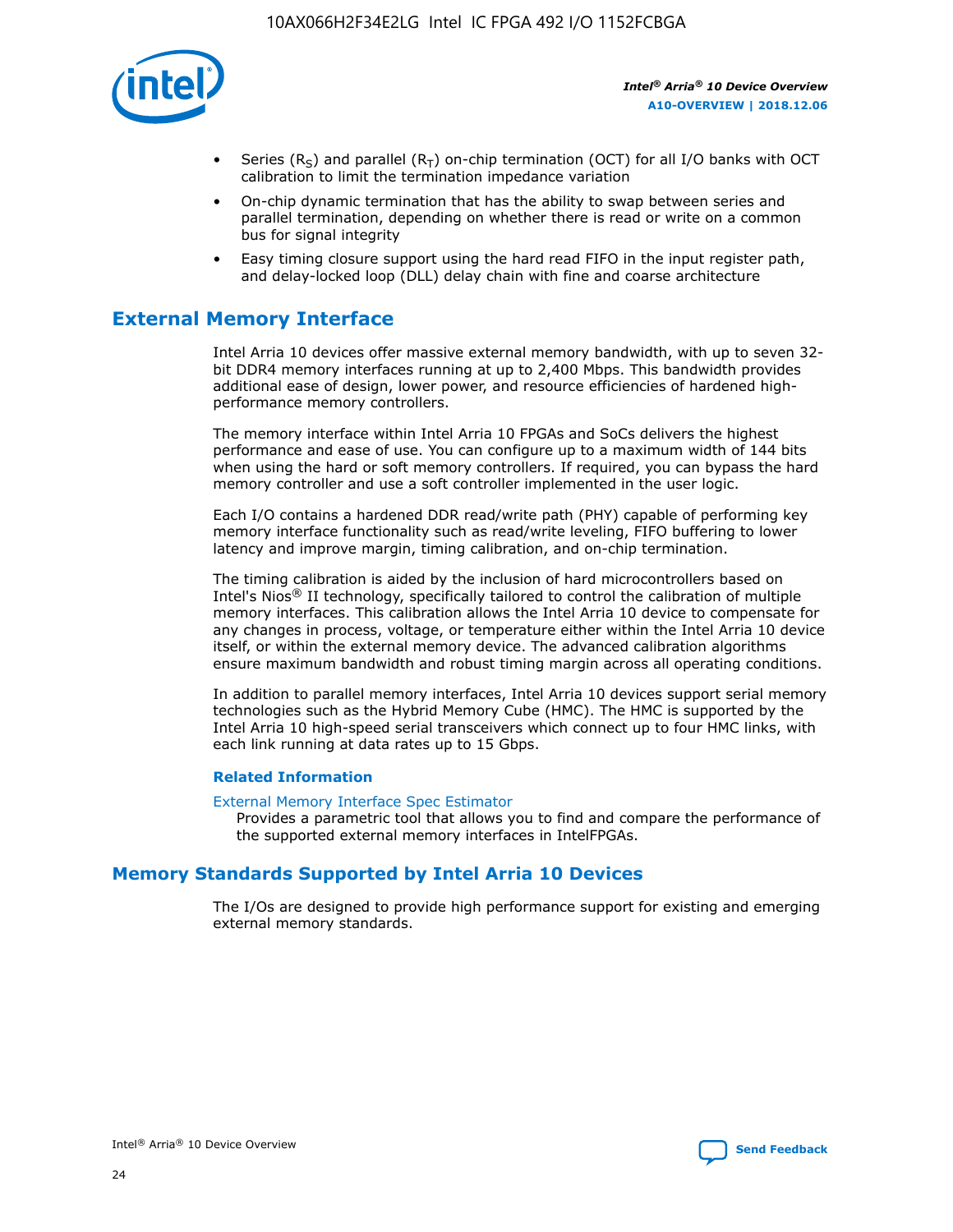![](_page_25_Picture_2.jpeg)

#### **Table 20. Memory Standards Supported by the Hard Memory Controller**

This table lists the overall capability of the hard memory controller. For specific details, refer to the External Memory Interface Spec Estimator and Intel Arria 10 Device Datasheet.

| <b>Memory Standard</b> | <b>Rate Support</b> | <b>Ping Pong PHY Support</b> | <b>Maximum Frequency</b><br>(MHz) |
|------------------------|---------------------|------------------------------|-----------------------------------|
| <b>DDR4 SDRAM</b>      | Quarter rate        | Yes                          | 1,067                             |
|                        |                     |                              | 1,200                             |
| DDR3 SDRAM             | Half rate           | Yes                          | 533                               |
|                        |                     |                              | 667                               |
|                        | Quarter rate        | Yes                          | 1,067                             |
|                        |                     |                              | 1,067                             |
| <b>DDR3L SDRAM</b>     | Half rate           | Yes                          | 533                               |
|                        |                     |                              | 667                               |
|                        | Quarter rate        | Yes                          | 933                               |
|                        |                     |                              | 933                               |
| LPDDR3 SDRAM           | Half rate           |                              | 533                               |
|                        | Quarter rate        |                              | 800                               |

#### **Table 21. Memory Standards Supported by the Soft Memory Controller**

| <b>Memory Standard</b>      | <b>Rate Support</b> | <b>Maximum Frequency</b><br>(MHz) |
|-----------------------------|---------------------|-----------------------------------|
| <b>RLDRAM 3 (11)</b>        | Quarter rate        | 1,200                             |
| ODR IV SRAM <sup>(11)</sup> | Quarter rate        | 1,067                             |
| <b>ODR II SRAM</b>          | Full rate           | 333                               |
|                             | Half rate           | 633                               |
| <b>ODR II+ SRAM</b>         | Full rate           | 333                               |
|                             | Half rate           | 633                               |
| <b>ODR II+ Xtreme SRAM</b>  | Full rate           | 333                               |
|                             | Half rate           | 633                               |

#### **Table 22. Memory Standards Supported by the HPS Hard Memory Controller**

The hard processor system (HPS) is available in Intel Arria 10 SoC devices only.

| <b>Memory Standard</b> | <b>Rate Support</b> | <b>Maximum Frequency</b><br>(MHz) |
|------------------------|---------------------|-----------------------------------|
| <b>DDR4 SDRAM</b>      | Half rate           | 1,200                             |
| DDR3 SDRAM             | Half rate           | 1,067                             |
| <b>DDR3L SDRAM</b>     | Half rate           | 933                               |

<sup>(11)</sup> Intel Arria 10 devices support this external memory interface using hard PHY with soft memory controller.

![](_page_25_Picture_12.jpeg)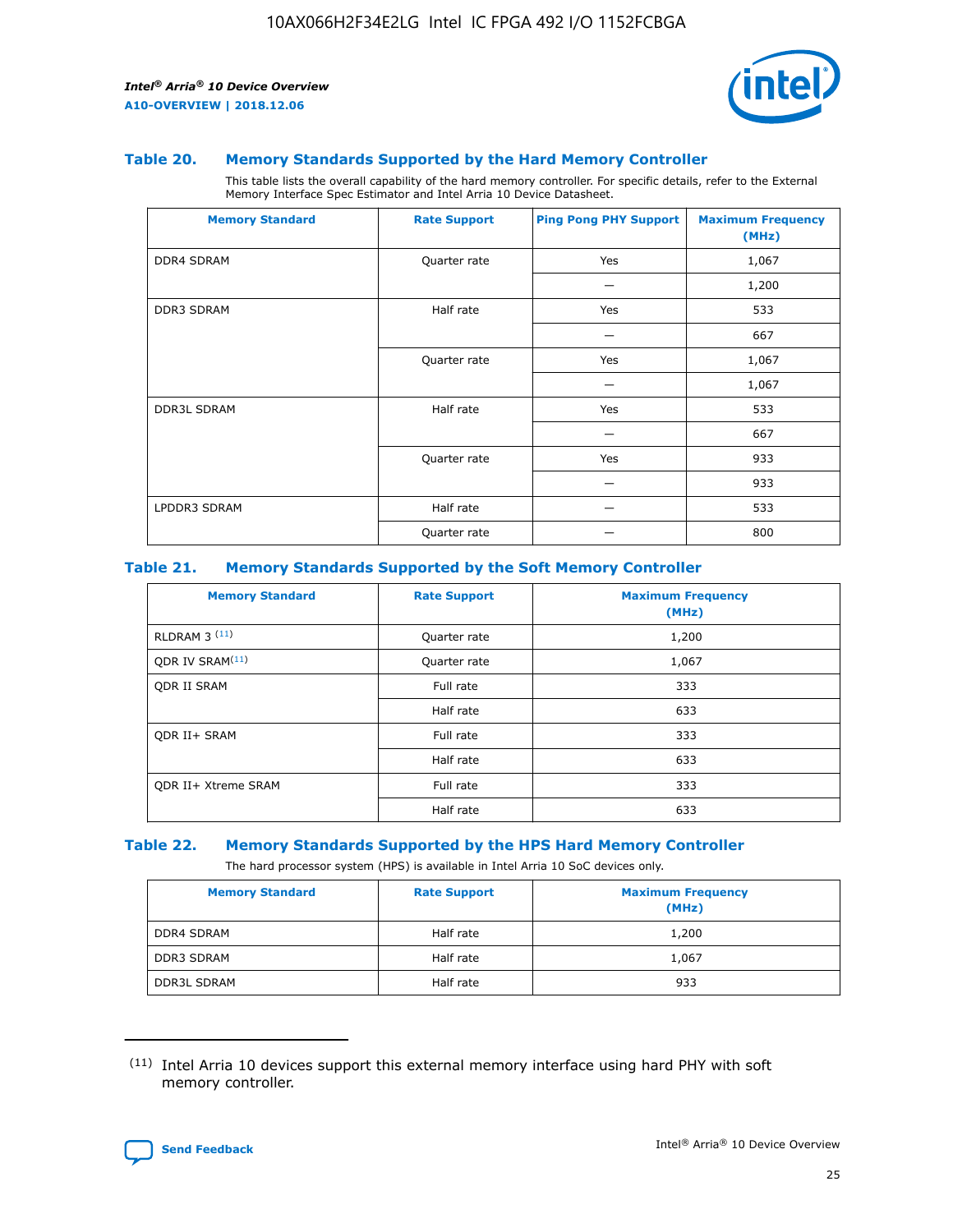![](_page_26_Picture_1.jpeg)

#### **Related Information**

#### [Intel Arria 10 Device Datasheet](https://www.intel.com/content/www/us/en/programmable/documentation/mcn1413182292568.html#mcn1413182153340)

Lists the memory interface performance according to memory interface standards, rank or chip select configurations, and Intel Arria 10 device speed grades.

# **PCIe Gen1, Gen2, and Gen3 Hard IP**

Intel Arria 10 devices contain PCIe hard IP that is designed for performance and ease-of-use:

- Includes all layers of the PCIe stack—transaction, data link and physical layers.
- Supports PCIe Gen3, Gen2, and Gen1 Endpoint and Root Port in x1, x2, x4, or x8 lane configuration.
- Operates independently from the core logic—optional configuration via protocol (CvP) allows the PCIe link to power up and complete link training in less than 100 ms while the Intel Arria 10 device completes loading the programming file for the rest of the FPGA.
- Provides added functionality that makes it easier to support emerging features such as Single Root I/O Virtualization (SR-IOV) and optional protocol extensions.
- Provides improved end-to-end datapath protection using ECC.
- Supports FPGA configuration via protocol (CvP) using PCIe at Gen3, Gen2, or Gen1 speed.

#### **Related Information**

PCS Features on page 30

# **Enhanced PCS Hard IP for Interlaken and 10 Gbps Ethernet**

## **Interlaken Support**

The Intel Arria 10 enhanced PCS hard IP provides integrated Interlaken PCS supporting rates up to 25.8 Gbps per lane.

The Interlaken PCS is based on the proven functionality of the PCS developed for Intel's previous generation FPGAs, which demonstrated interoperability with Interlaken ASSP vendors and third-party IP suppliers. The Interlaken PCS is present in every transceiver channel in Intel Arria 10 devices.

#### **Related Information**

PCS Features on page 30

## **10 Gbps Ethernet Support**

The Intel Arria 10 enhanced PCS hard IP supports 10GBASE-R PCS compliant with IEEE 802.3 10 Gbps Ethernet (10GbE). The integrated hard IP support for 10GbE and the 10 Gbps transceivers save external PHY cost, board space, and system power.

![](_page_26_Picture_24.jpeg)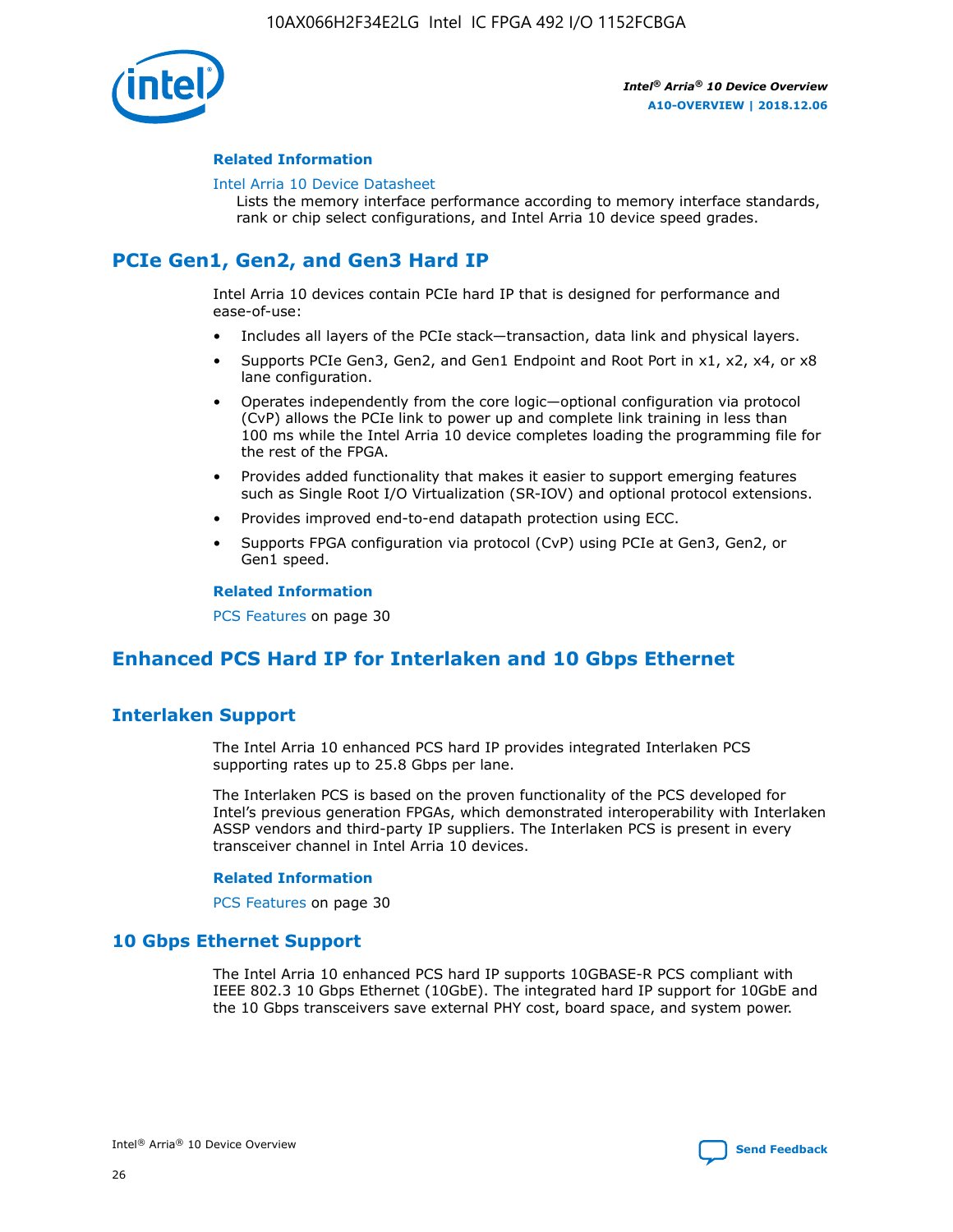![](_page_27_Picture_2.jpeg)

The scalable hard IP supports multiple independent 10GbE ports while using a single PLL for all the 10GBASE-R PCS instantiations, which saves on core logic resources and clock networks:

- Simplifies multiport 10GbE systems compared to XAUI interfaces that require an external XAUI-to-10G PHY.
- Incorporates Electronic Dispersion Compensation (EDC), which enables direct connection to standard 10 Gbps XFP and SFP+ pluggable optical modules.
- Supports backplane Ethernet applications and includes a hard 10GBASE-KR Forward Error Correction (FEC) circuit that you can use for 10 Gbps and 40 Gbps applications.

The 10 Gbps Ethernet PCS hard IP and 10GBASE-KR FEC are present in every transceiver channel.

#### **Related Information**

PCS Features on page 30

# **Low Power Serial Transceivers**

Intel Arria 10 FPGAs and SoCs include lowest power transceivers that deliver high bandwidth, throughput and low latency.

Intel Arria 10 devices deliver the industry's lowest power consumption per transceiver channel:

- 12.5 Gbps transceivers at as low as 242 mW
- 10 Gbps transceivers at as low as 168 mW
- 6 Gbps transceivers at as low as 117 mW

Intel Arria 10 transceivers support various data rates according to application:

- Chip-to-chip and chip-to-module applications—from 1 Gbps up to 25.8 Gbps
- Long reach and backplane applications—from 1 Gbps up to 12.5 with advanced adaptive equalization
- Critical power sensitive applications—from 1 Gbps up to 11.3 Gbps using lower power modes

The combination of 20 nm process technology and architectural advances provide the following benefits:

- Significant reduction in die area and power consumption
- Increase of up to two times in transceiver I/O density compared to previous generation devices while maintaining optimal signal integrity
- Up to 72 total transceiver channels—you can configure up to 6 of these channels to run as fast as 25.8 Gbps
- All channels feature continuous data rate support up to the maximum rated speed

![](_page_27_Picture_25.jpeg)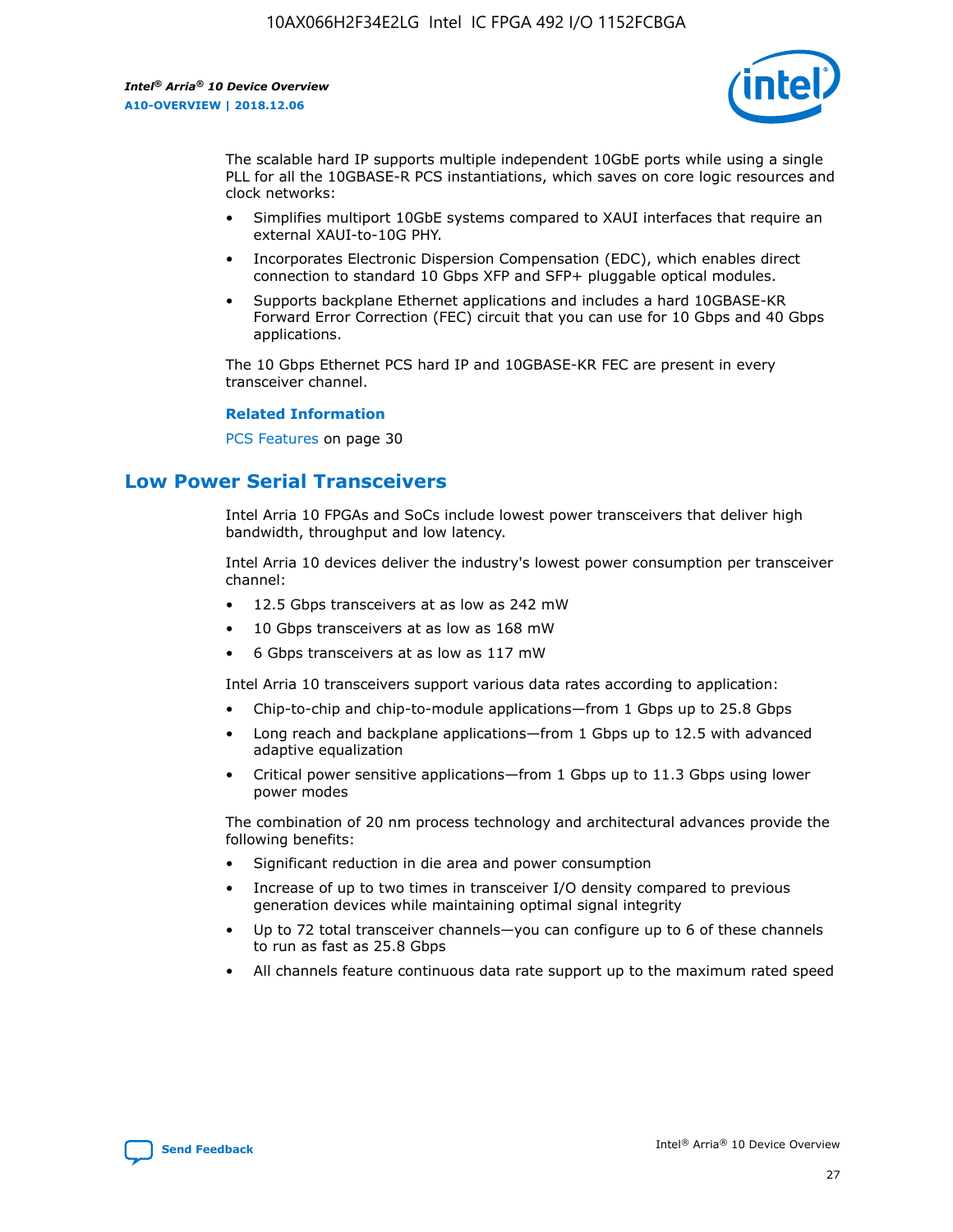![](_page_28_Picture_1.jpeg)

![](_page_28_Figure_3.jpeg)

## **Figure 6. Intel Arria 10 Transceiver Block Architecture**

## **Transceiver Channels**

All transceiver channels feature a dedicated Physical Medium Attachment (PMA) and a hardened Physical Coding Sublayer (PCS).

- The PMA provides primary interfacing capabilities to physical channels.
- The PCS typically handles encoding/decoding, word alignment, and other preprocessing functions before transferring data to the FPGA core fabric.

A transceiver channel consists of a PMA and a PCS block. Most transceiver banks have 6 channels. There are some transceiver banks that contain only 3 channels.

A wide variety of bonded and non-bonded data rate configurations is possible using a highly configurable clock distribution network. Up to 80 independent transceiver data rates can be configured.

The following figures are graphical representations of top views of the silicon die, which correspond to reverse views for flip chip packages. Different Intel Arria 10 devices may have different floorplans than the ones shown in the figures.

![](_page_28_Picture_12.jpeg)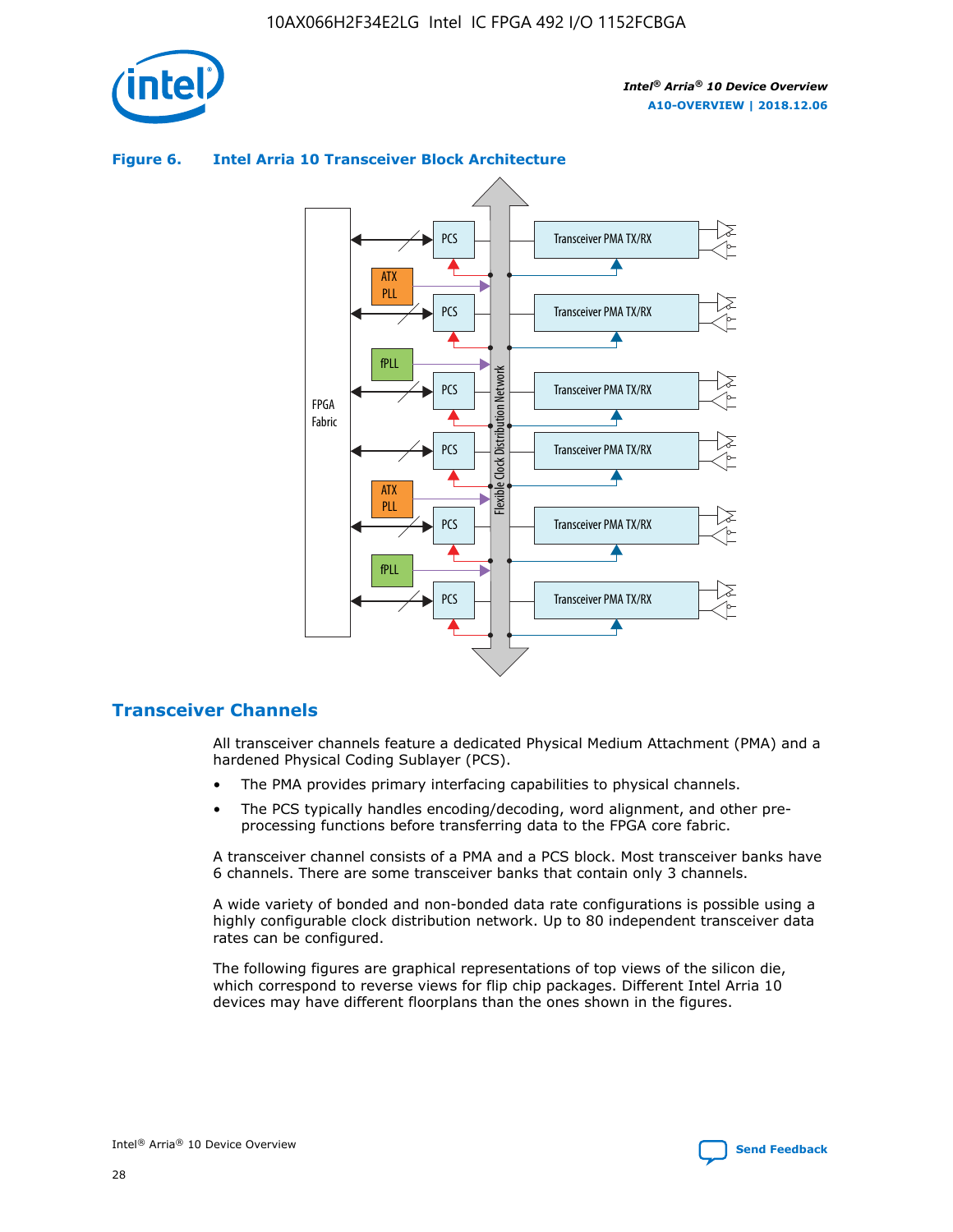![](_page_29_Picture_2.jpeg)

## **Figure 7. Device Chip Overview for Intel Arria 10 GX and GT Devices**

![](_page_29_Figure_4.jpeg)

![](_page_29_Figure_5.jpeg)

## **PMA Features**

Intel Arria 10 transceivers provide exceptional signal integrity at data rates up to 25.8 Gbps. Clocking options include ultra-low jitter ATX PLLs (LC tank based), clock multiplier unit (CMU) PLLs, and fractional PLLs.

![](_page_29_Picture_8.jpeg)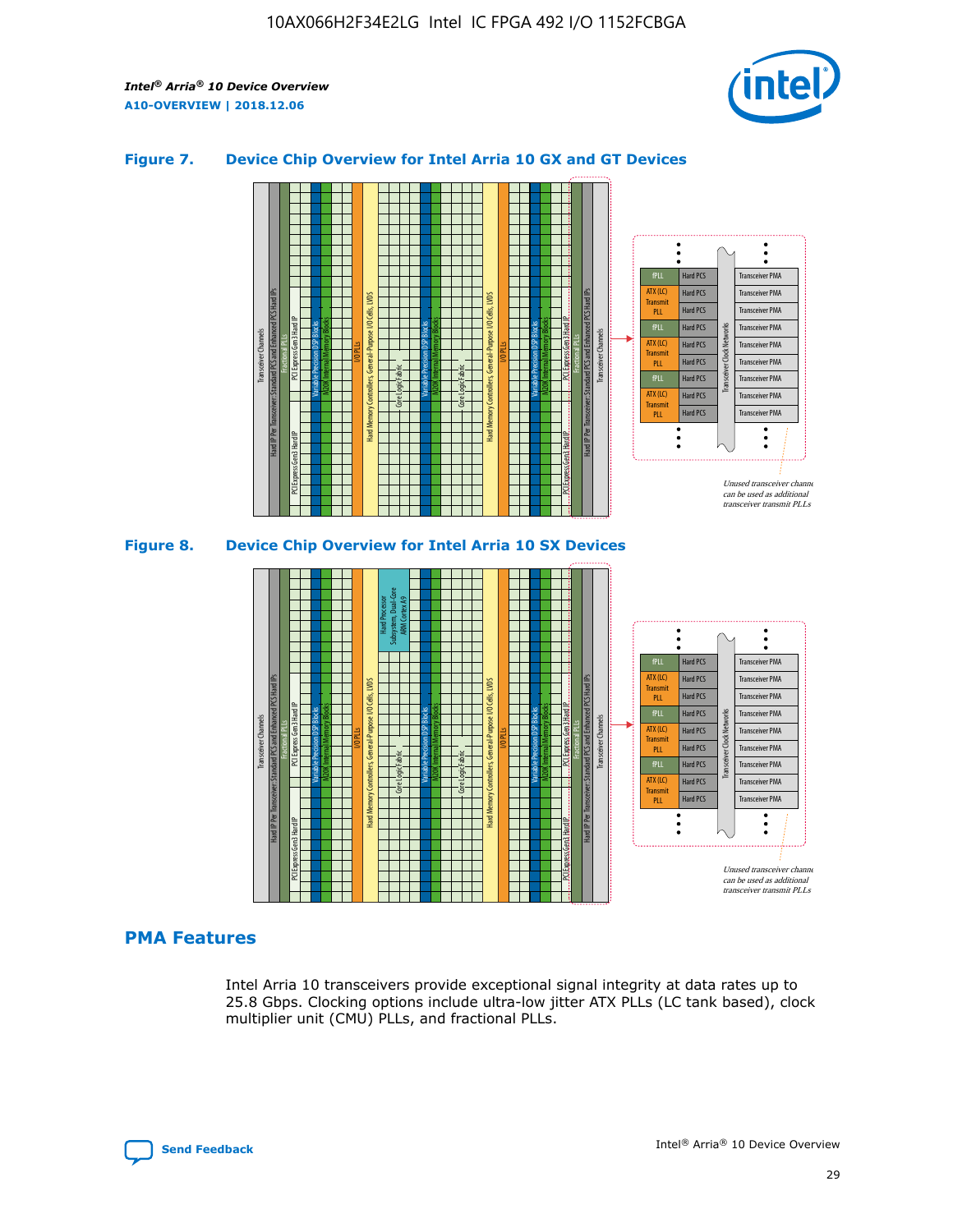![](_page_30_Picture_1.jpeg)

Each transceiver channel contains a channel PLL that can be used as the CMU PLL or clock data recovery (CDR) PLL. In CDR mode, the channel PLL recovers the receiver clock and data in the transceiver channel. Up to 80 independent data rates can be configured on a single Intel Arria 10 device.

## **Table 23. PMA Features of the Transceivers in Intel Arria 10 Devices**

| <b>Feature</b>                                             | <b>Capability</b>                                                                                                                                                                                                             |
|------------------------------------------------------------|-------------------------------------------------------------------------------------------------------------------------------------------------------------------------------------------------------------------------------|
| Chip-to-Chip Data Rates                                    | 1 Gbps to 17.4 Gbps (Intel Arria 10 GX devices)<br>1 Gbps to 25.8 Gbps (Intel Arria 10 GT devices)                                                                                                                            |
| Backplane Support                                          | Drive backplanes at data rates up to 12.5 Gbps                                                                                                                                                                                |
| <b>Optical Module Support</b>                              | SFP+/SFP, XFP, CXP, QSFP/QSFP28, CFP/CFP2/CFP4                                                                                                                                                                                |
| Cable Driving Support                                      | SFP+ Direct Attach, PCI Express over cable, eSATA                                                                                                                                                                             |
| Transmit Pre-Emphasis                                      | 4-tap transmit pre-emphasis and de-emphasis to compensate for system channel loss                                                                                                                                             |
| Continuous Time Linear<br>Equalizer (CTLE)                 | Dual mode, high-gain, and high-data rate, linear receive equalization to compensate for<br>system channel loss                                                                                                                |
| Decision Feedback Equalizer<br>(DFE)                       | 7-fixed and 4-floating tap DFE to equalize backplane channel loss in the presence of<br>crosstalk and noisy environments                                                                                                      |
| Variable Gain Amplifier                                    | Optimizes the signal amplitude prior to the CDR sampling and operates in fixed and<br>adaptive modes                                                                                                                          |
| Altera Digital Adaptive<br>Parametric Tuning (ADAPT)       | Fully digital adaptation engine to automatically adjust all link equalization parameters-<br>including CTLE, DFE, and variable gain amplifier blocks—that provide optimal link margin<br>without intervention from user logic |
| Precision Signal Integrity<br>Calibration Engine (PreSICE) | Hardened calibration controller to quickly calibrate all transceiver control parameters on<br>power-up, which provides the optimal signal integrity and jitter performance                                                    |
| Advanced Transmit (ATX)<br>PLL                             | Low jitter ATX (LC tank based) PLLs with continuous tuning range to cover a wide range of<br>standard and proprietary protocols                                                                                               |
| <b>Fractional PLLs</b>                                     | On-chip fractional frequency synthesizers to replace on-board crystal oscillators and reduce<br>system cost                                                                                                                   |
| Digitally Assisted Analog<br><b>CDR</b>                    | Superior jitter tolerance with fast lock time                                                                                                                                                                                 |
| Dynamic Partial<br>Reconfiguration                         | Allows independent control of the Avalon memory-mapped interface of each transceiver<br>channel for the highest transceiver flexibility                                                                                       |
| Multiple PCS-PMA and PCS-<br>PLD interface widths          | 8-, 10-, 16-, 20-, 32-, 40-, or 64-bit interface widths for flexibility of deserialization width,<br>encoding, and reduced latency                                                                                            |

## **PCS Features**

This table summarizes the Intel Arria 10 transceiver PCS features. You can use the transceiver PCS to support a wide range of protocols ranging from 1 Gbps to 25.8 Gbps.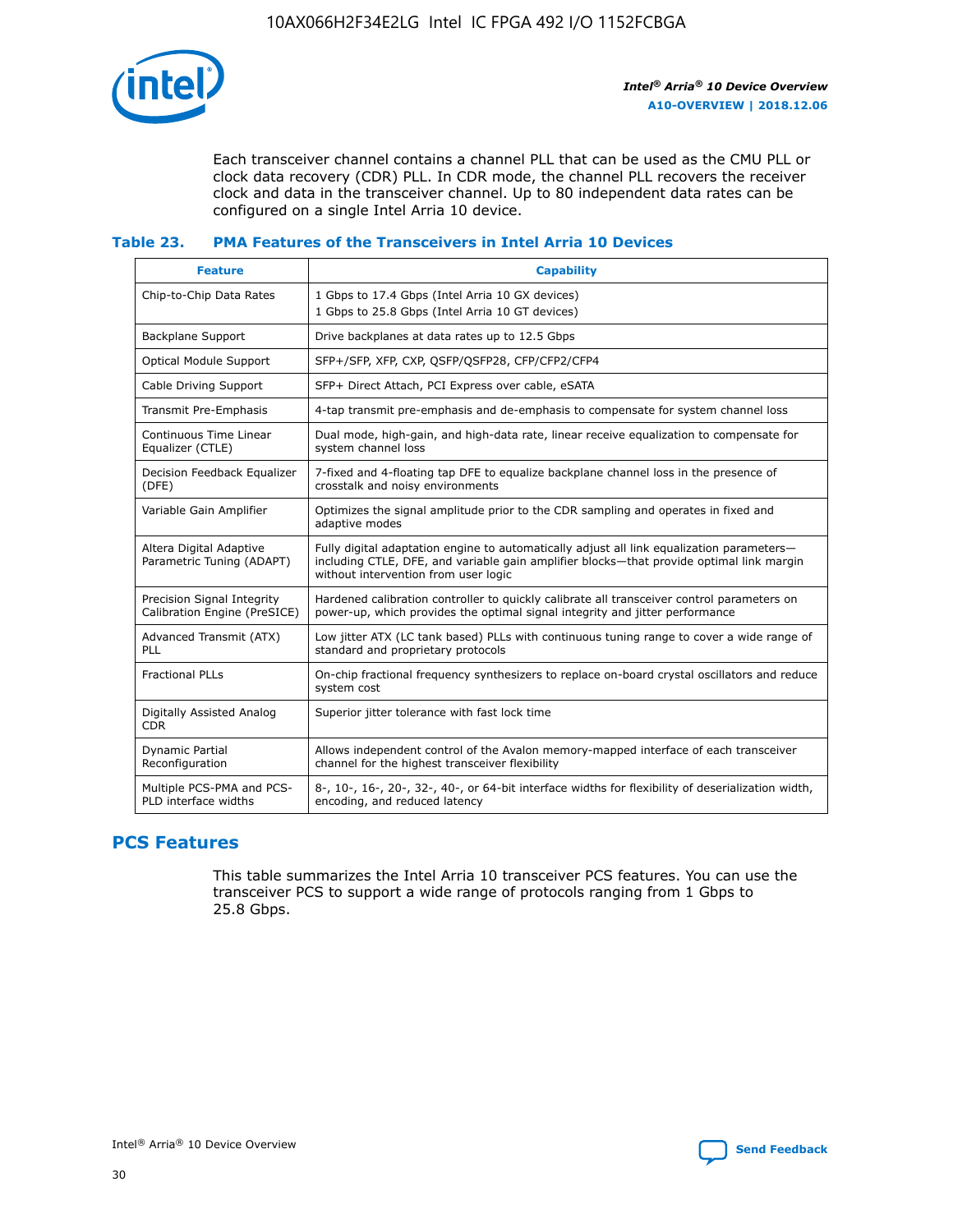![](_page_31_Picture_2.jpeg)

| <b>PCS</b>    | <b>Description</b>                                                                                                                                                                                                                                                                                                                                                                                             |
|---------------|----------------------------------------------------------------------------------------------------------------------------------------------------------------------------------------------------------------------------------------------------------------------------------------------------------------------------------------------------------------------------------------------------------------|
| Standard PCS  | Operates at a data rate up to 12 Gbps<br>Supports protocols such as PCI-Express, CPRI 4.2+, GigE, IEEE 1588 in Hard PCS<br>Implements other protocols using Basic/Custom (Standard PCS) transceiver<br>configuration rules.                                                                                                                                                                                    |
| Enhanced PCS  | Performs functions common to most serial data industry standards, such as word<br>alignment, encoding/decoding, and framing, before data is sent or received off-chip<br>through the PMA<br>• Handles data transfer to and from the FPGA fabric<br>Handles data transfer internally to and from the PMA<br>Provides frequency compensation<br>Performs channel bonding for multi-channel low skew applications |
| PCIe Gen3 PCS | Supports the seamless switching of Data and Clock between the Gen1, Gen2, and Gen3<br>data rates<br>Provides support for PIPE 3.0 features<br>Supports the PIPE interface with the Hard IP enabled, as well as with the Hard IP<br>bypassed                                                                                                                                                                    |

#### **Related Information**

- PCIe Gen1, Gen2, and Gen3 Hard IP on page 26
- Interlaken Support on page 26
- 10 Gbps Ethernet Support on page 26

## **PCS Protocol Support**

This table lists some of the protocols supported by the Intel Arria 10 transceiver PCS. For more information about the blocks in the transmitter and receiver data paths, refer to the related information.

| <b>Protocol</b>                                 | <b>Data Rate</b><br>(Gbps) | <b>Transceiver IP</b>       | <b>PCS Support</b>                      |
|-------------------------------------------------|----------------------------|-----------------------------|-----------------------------------------|
| PCIe Gen3 x1, x2, x4, x8                        | 8.0                        | Native PHY (PIPE)           | Standard PCS and PCIe<br>Gen3 PCS       |
| PCIe Gen2 x1, x2, x4, x8                        | 5.0                        | Native PHY (PIPE)           | <b>Standard PCS</b>                     |
| PCIe Gen1 x1, x2, x4, x8                        | 2.5                        | Native PHY (PIPE)           | Standard PCS                            |
| 1000BASE-X Gigabit Ethernet                     | 1.25                       | Native PHY                  | <b>Standard PCS</b>                     |
| 1000BASE-X Gigabit Ethernet with<br>IEEE 1588v2 | 1.25                       | Native PHY                  | Standard PCS                            |
| 10GBASE-R                                       | 10.3125                    | Native PHY                  | <b>Enhanced PCS</b>                     |
| 10GBASE-R with IEEE 1588v2                      | 10.3125                    | Native PHY                  | <b>Enhanced PCS</b>                     |
| 10GBASE-R with KR FEC                           | 10.3125                    | Native PHY                  | <b>Enhanced PCS</b>                     |
| 10GBASE-KR and 1000BASE-X                       | 10.3125                    | 1G/10GbE and 10GBASE-KR PHY | Standard PCS and<br><b>Enhanced PCS</b> |
| Interlaken (CEI-6G/11G)                         | 3.125 to 17.4              | Native PHY                  | <b>Enhanced PCS</b>                     |
| SFI-S/SFI-5.2                                   | 11.2                       | Native PHY                  | <b>Enhanced PCS</b>                     |
| $10G$ SDI                                       | 10.692                     | Native PHY                  | <b>Enhanced PCS</b>                     |
|                                                 |                            |                             | continued                               |

![](_page_31_Picture_11.jpeg)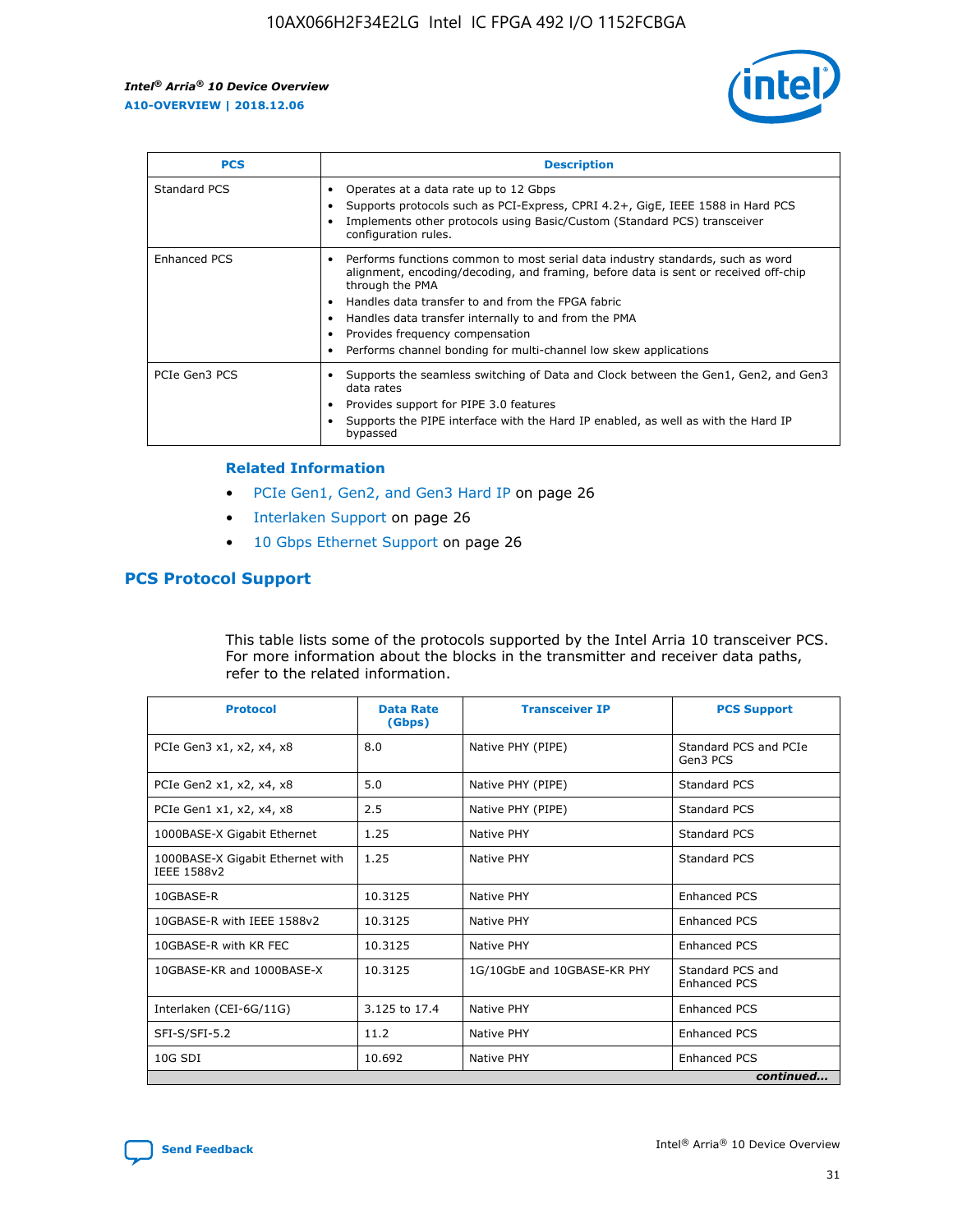![](_page_32_Picture_1.jpeg)

| <b>Protocol</b>      | <b>Data Rate</b><br>(Gbps) | <b>Transceiver IP</b> | <b>PCS Support</b> |
|----------------------|----------------------------|-----------------------|--------------------|
| CPRI 6.0 (64B/66B)   | 0.6144 to<br>10.1376       | Native PHY            | Enhanced PCS       |
| CPRI 4.2 (8B/10B)    | $0.6144$ to<br>9.8304      | Native PHY            | Standard PCS       |
| OBSAI RP3 v4.2       | 0.6144 to 6.144            | Native PHY            | Standard PCS       |
| SD-SDI/HD-SDI/3G-SDI | $0.143(12)$ to<br>2.97     | Native PHY            | Standard PCS       |

## **Related Information**

#### [Intel Arria 10 Transceiver PHY User Guide](https://www.intel.com/content/www/us/en/programmable/documentation/nik1398707230472.html#nik1398707091164)

Provides more information about the supported transceiver protocols and PHY IP, the PMA architecture, and the standard, enhanced, and PCIe Gen3 PCS architecture.

# **SoC with Hard Processor System**

Each SoC device combines an FPGA fabric and a hard processor system (HPS) in a single device. This combination delivers the flexibility of programmable logic with the power and cost savings of hard IP in these ways:

- Reduces board space, system power, and bill of materials cost by eliminating a discrete embedded processor
- Allows you to differentiate the end product in both hardware and software, and to support virtually any interface standard
- Extends the product life and revenue through in-field hardware and software updates

 $(12)$  The 0.143 Gbps data rate is supported using oversampling of user logic that you must implement in the FPGA fabric.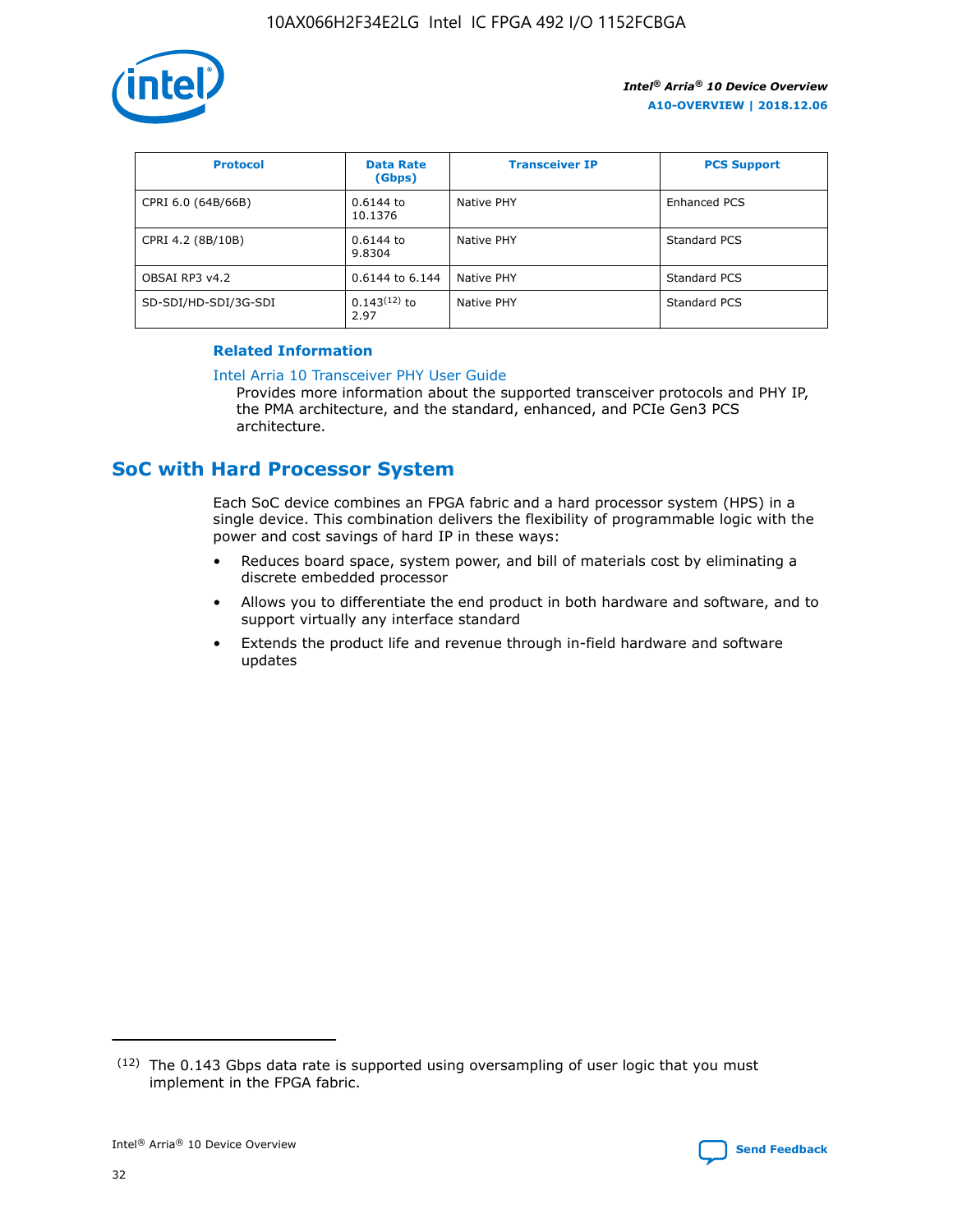![](_page_33_Picture_2.jpeg)

#### **Figure 9. HPS Block Diagram**

This figure shows a block diagram of the HPS with the dual ARM Cortex-A9 MPCore processor.

![](_page_33_Figure_5.jpeg)

## **Key Advantages of 20-nm HPS**

The 20-nm HPS strikes a balance between enabling maximum software compatibility with 28-nm SoCs while still improving upon the 28-nm HPS architecture. These improvements address the requirements of the next generation target markets such as wireless and wireline communications, compute and storage equipment, broadcast and military in terms of performance, memory bandwidth, connectivity via backplane and security.

![](_page_33_Picture_8.jpeg)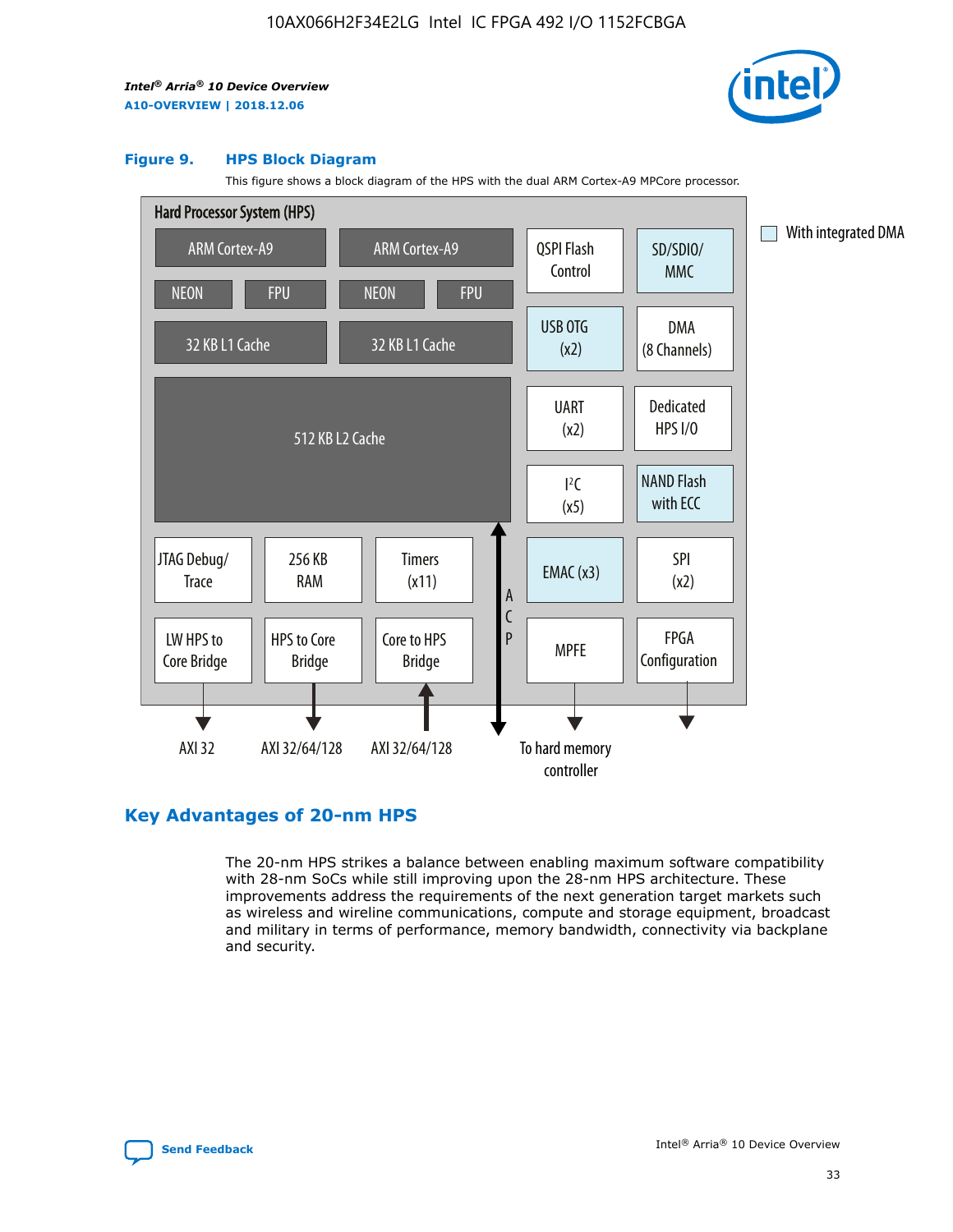![](_page_34_Picture_1.jpeg)

## **Table 24. Improvements in 20 nm HPS**

This table lists the key improvements of the 20 nm HPS compared to the 28 nm HPS.

| Advantages/<br><b>Improvements</b>                          | <b>Description</b>                                                                                                                                                                                                                                                                                                                                                                                                                                                                                                                                                                                                                                                                                                                                                                                                                                                                                                      |
|-------------------------------------------------------------|-------------------------------------------------------------------------------------------------------------------------------------------------------------------------------------------------------------------------------------------------------------------------------------------------------------------------------------------------------------------------------------------------------------------------------------------------------------------------------------------------------------------------------------------------------------------------------------------------------------------------------------------------------------------------------------------------------------------------------------------------------------------------------------------------------------------------------------------------------------------------------------------------------------------------|
| Increased performance and<br>overdrive capability           | While the nominal processor frequency is 1.2 GHz, the 20 nm HPS offers an "overdrive"<br>feature which enables a higher processor operating frequency. This requires a higher supply<br>voltage value that is unique to the HPS and may require a separate regulator.                                                                                                                                                                                                                                                                                                                                                                                                                                                                                                                                                                                                                                                   |
| Increased processor memory<br>bandwidth and DDR4<br>support | Up to 64-bit DDR4 memory at 2,400 Mbps support is available for the processor. The hard<br>memory controller for the HPS comprises a multi-port front end that manages connections<br>to a single port memory controller. The multi-port front end allows logic core and the HPS<br>to share ports and thereby the available bandwidth of the memory controller.                                                                                                                                                                                                                                                                                                                                                                                                                                                                                                                                                        |
| Flexible I/O sharing                                        | An advanced I/O pin muxing scheme allows improved sharing of I/O between the HPS and<br>the core logic. The following types of I/O are available for SoC:<br>17 dedicated I/Os-physically located inside the HPS block and are not accessible to<br>logic within the core. The 17 dedicated I/Os are used for HPS clock, resets, and<br>interfacing with boot devices, QSPI, and SD/MMC.<br>48 direct shared I/O-located closest to the HPS block and are ideal for high speed HPS<br>peripherals such as EMAC, USB, and others. There is one bank of 48 I/Os that supports<br>direct sharing where the 48 I/Os can be shared 12 I/Os at a time.<br>Standard (shared) I/O-all standard I/Os can be shared by the HPS peripherals and any<br>logic within the core. For designs where more than 48 I/Os are reguired to fully use all<br>the peripherals in the HPS, these I/Os can be connected through the core logic. |
| <b>EMAC</b> core                                            | Three EMAC cores are available in the HPS. The EMAC cores enable an application to<br>support two redundant Ethernet connections; for example, backplane, or two EMAC cores<br>for managing IEEE 1588 time stamp information while allowing a third EMAC core for debug<br>and configuration. All three EMACs can potentially share the same time stamps, simplifying<br>the 1588 time stamping implementation. A new serial time stamp interface allows core<br>logic to access and read the time stamp values. The integrated EMAC controllers can be<br>connected to external Ethernet PHY through the provided MDIO or I <sup>2</sup> C interface.                                                                                                                                                                                                                                                                  |
| On-chip memory                                              | The on-chip memory is updated to 256 KB support and can support larger data sets and<br>real time algorithms.                                                                                                                                                                                                                                                                                                                                                                                                                                                                                                                                                                                                                                                                                                                                                                                                           |
| <b>ECC</b> enhancements                                     | Improvements in L2 Cache ECC management allow identification of errors down to the<br>address level. ECC enhancements also enable improved error injection and status reporting<br>via the introduction of new memory mapped access to syndrome and data signals.                                                                                                                                                                                                                                                                                                                                                                                                                                                                                                                                                                                                                                                       |
| HPS to FPGA Interconnect<br>Backbone                        | Although the HPS and the Logic Core can operate independently, they are tightly coupled<br>via a high-bandwidth system interconnect built from high-performance ARM AMBA AXI bus<br>bridges. IP bus masters in the FPGA fabric have access to HPS bus slaves via the FPGA-to-<br>HPS interconnect. Similarly, HPS bus masters have access to bus slaves in the core fabric<br>via the HPS-to-FPGA bridge. Both bridges are AMBA AXI-3 compliant and support<br>simultaneous read and write transactions. Up to three masters within the core fabric can<br>share the HPS SDRAM controller with the processor. Additionally, the processor can be used<br>to configure the core fabric under program control via a dedicated 32-bit configuration port.                                                                                                                                                                  |
| FPGA configuration and HPS<br>booting                       | The FPGA fabric and HPS in the SoCs are powered independently. You can reduce the clock<br>frequencies or gate the clocks to reduce dynamic power.<br>You can configure the FPGA fabric and boot the HPS independently, in any order, providing<br>you with more design flexibility.                                                                                                                                                                                                                                                                                                                                                                                                                                                                                                                                                                                                                                    |
| Security                                                    | New security features have been introduced for anti-tamper management, secure boot,<br>encryption (AES), and authentication (SHA).                                                                                                                                                                                                                                                                                                                                                                                                                                                                                                                                                                                                                                                                                                                                                                                      |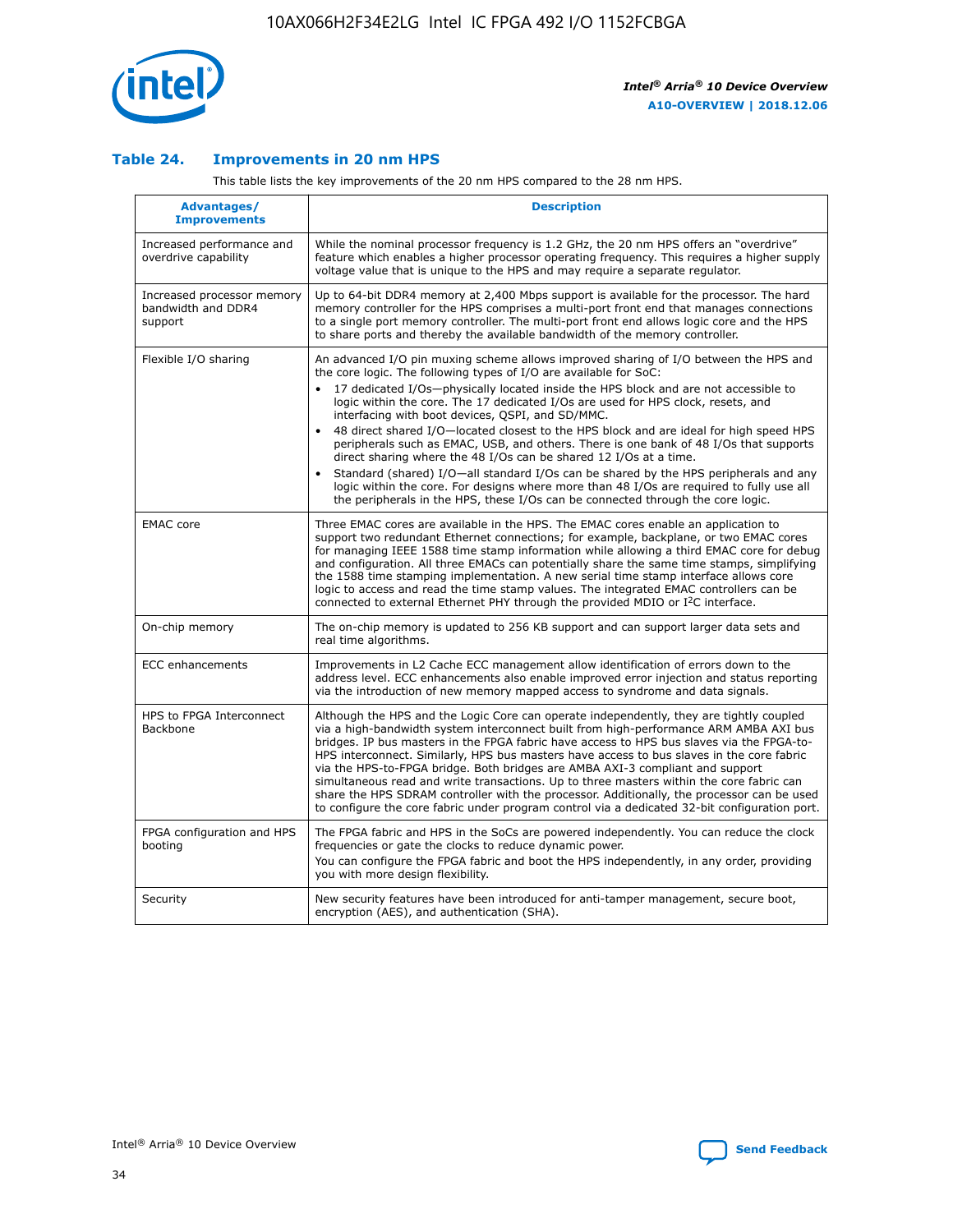![](_page_35_Picture_2.jpeg)

## **Features of the HPS**

The HPS has the following features:

- 1.2-GHz, dual-core ARM Cortex-A9 MPCore processor with up to 1.5-GHz via overdrive
	- ARMv7-A architecture that runs 32-bit ARM instructions, 16-bit and 32-bit Thumb instructions, and 8-bit Java byte codes in Jazelle style
	- Superscalar, variable length, out-of-order pipeline with dynamic branch prediction
	- Instruction Efficiency 2.5 MIPS/MHz, which provides total performance of 7500 MIPS at 1.5 GHz
- Each processor core includes:
	- 32 KB of L1 instruction cache, 32 KB of L1 data cache
	- Single- and double-precision floating-point unit and NEON media engine
	- CoreSight debug and trace technology
	- Snoop Control Unit (SCU) and Acceleration Coherency Port (ACP)
- 512 KB of shared L2 cache
- 256 KB of scratch RAM
- Hard memory controller with support for DDR3, DDR4 and optional error correction code (ECC) support
- Multiport Front End (MPFE) Scheduler interface to the hard memory controller
- 8-channel direct memory access (DMA) controller
- QSPI flash controller with SIO, DIO, QIO SPI Flash support
- NAND flash controller (ONFI 1.0 or later) with DMA and ECC support, updated to support 8 and 16-bit Flash devices and new command DMA to offload CPU for fast power down recovery
- Updated SD/SDIO/MMC controller to eMMC 4.5 with DMA with CE-ATA digital command support
- 3 10/100/1000 Ethernet media access control (MAC) with DMA
- 2 USB On-the-Go (OTG) controllers with DMA
- $\bullet$  5 I<sup>2</sup>C controllers (3 can be used by EMAC for MIO to external PHY)
- 2 UART 16550 Compatible controllers
- 4 serial peripheral interfaces (SPI) (2 Master, 2 Slaves)
- 62 programmable general-purpose I/Os, which includes 48 direct share I/Os that allows the HPS peripherals to connect directly to the FPGA I/Os
- 7 general-purpose timers
- 4 watchdog timers
- Anti-tamper, Secure Boot, Encryption (AES) and Authentication (SHA)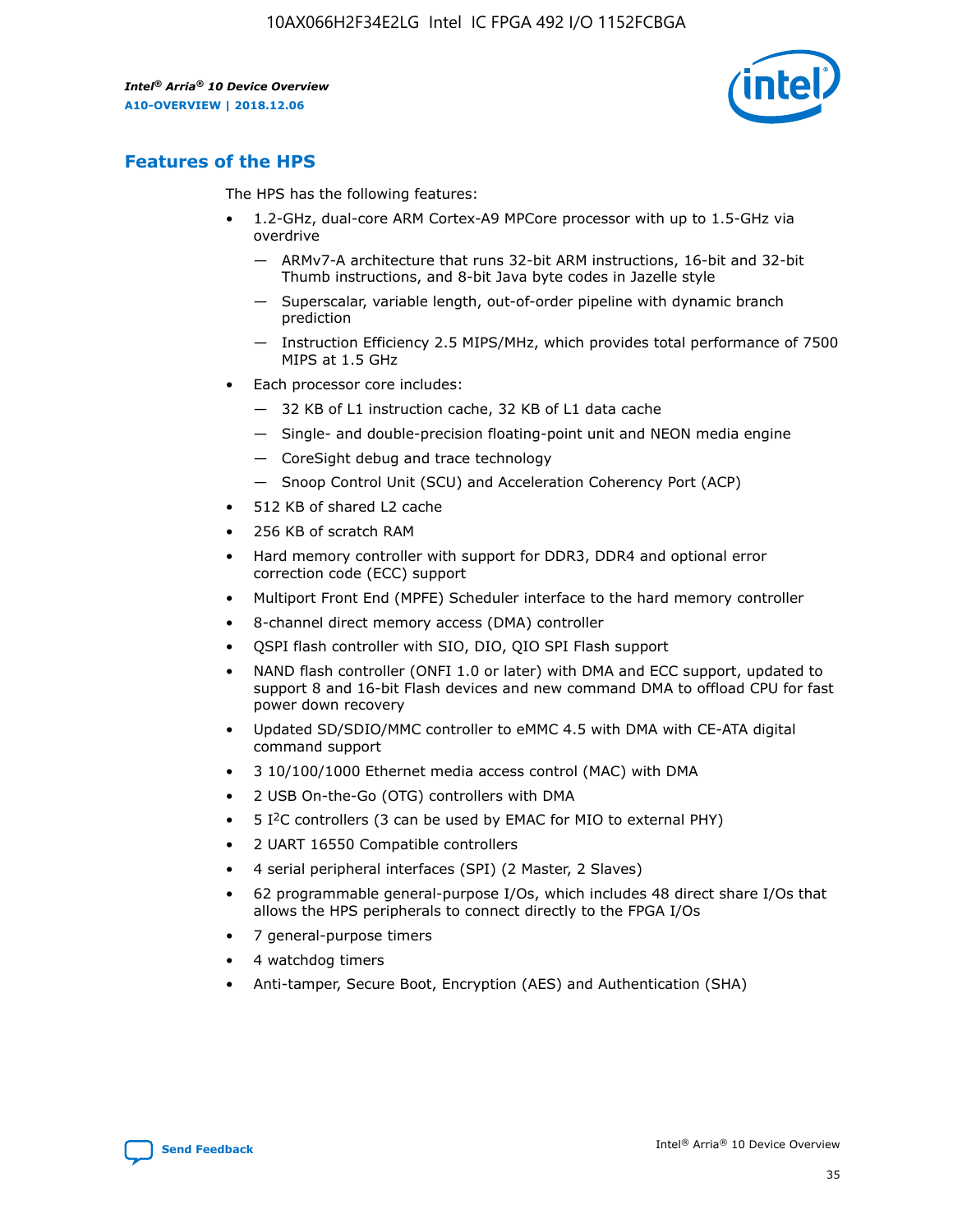![](_page_36_Picture_1.jpeg)

## **System Peripherals and Debug Access Port**

Each Ethernet MAC, USB OTG, NAND flash controller, and SD/MMC controller module has an integrated DMA controller. For modules without an integrated DMA controller, an additional DMA controller module provides up to eight channels of high-bandwidth data transfers. Peripherals that communicate off-chip are multiplexed with other peripherals at the HPS pin level. This allows you to choose which peripherals interface with other devices on your PCB.

The debug access port provides interfaces to industry standard JTAG debug probes and supports ARM CoreSight debug and core traces to facilitate software development.

## **HPS–FPGA AXI Bridges**

The HPS–FPGA bridges, which support the Advanced Microcontroller Bus Architecture (AMBA) Advanced eXtensible Interface (AXI™) specifications, consist of the following bridges:

- FPGA-to-HPS AMBA AXI bridge—a high-performance bus supporting 32, 64, and 128 bit data widths that allows the FPGA fabric to issue transactions to slaves in the HPS.
- HPS-to-FPGA Avalon/AMBA AXI bridge—a high-performance bus supporting 32, 64, and 128 bit data widths that allows the HPS to issue transactions to slaves in the FPGA fabric.
- Lightweight HPS-to-FPGA AXI bridge—a lower latency 32 bit width bus that allows the HPS to issue transactions to soft peripherals in the FPGA fabric. This bridge is primarily used for control and status register (CSR) accesses to peripherals in the FPGA fabric.

The HPS–FPGA AXI bridges allow masters in the FPGA fabric to communicate with slaves in the HPS logic, and vice versa. For example, the HPS-to-FPGA AXI bridge allows you to share memories instantiated in the FPGA fabric with one or both microprocessors in the HPS, while the FPGA-to-HPS AXI bridge allows logic in the FPGA fabric to access the memory and peripherals in the HPS.

Each HPS–FPGA bridge also provides asynchronous clock crossing for data transferred between the FPGA fabric and the HPS.

#### **HPS SDRAM Controller Subsystem**

The HPS SDRAM controller subsystem contains a multiport SDRAM controller and DDR PHY that are shared between the FPGA fabric (through the FPGA-to-HPS SDRAM interface), the level 2 (L2) cache, and the level 3 (L3) system interconnect. The FPGA-to-HPS SDRAM interface supports AMBA AXI and Avalon® Memory-Mapped (Avalon-MM) interface standards, and provides up to six individual ports for access by masters implemented in the FPGA fabric.

The HPS SDRAM controller supports up to 3 masters (command ports), 3x 64-bit read data ports and 3x 64-bit write data ports.

To maximize memory performance, the SDRAM controller subsystem supports command and data reordering, deficit round-robin arbitration with aging, and high-priority bypass features.

![](_page_36_Picture_19.jpeg)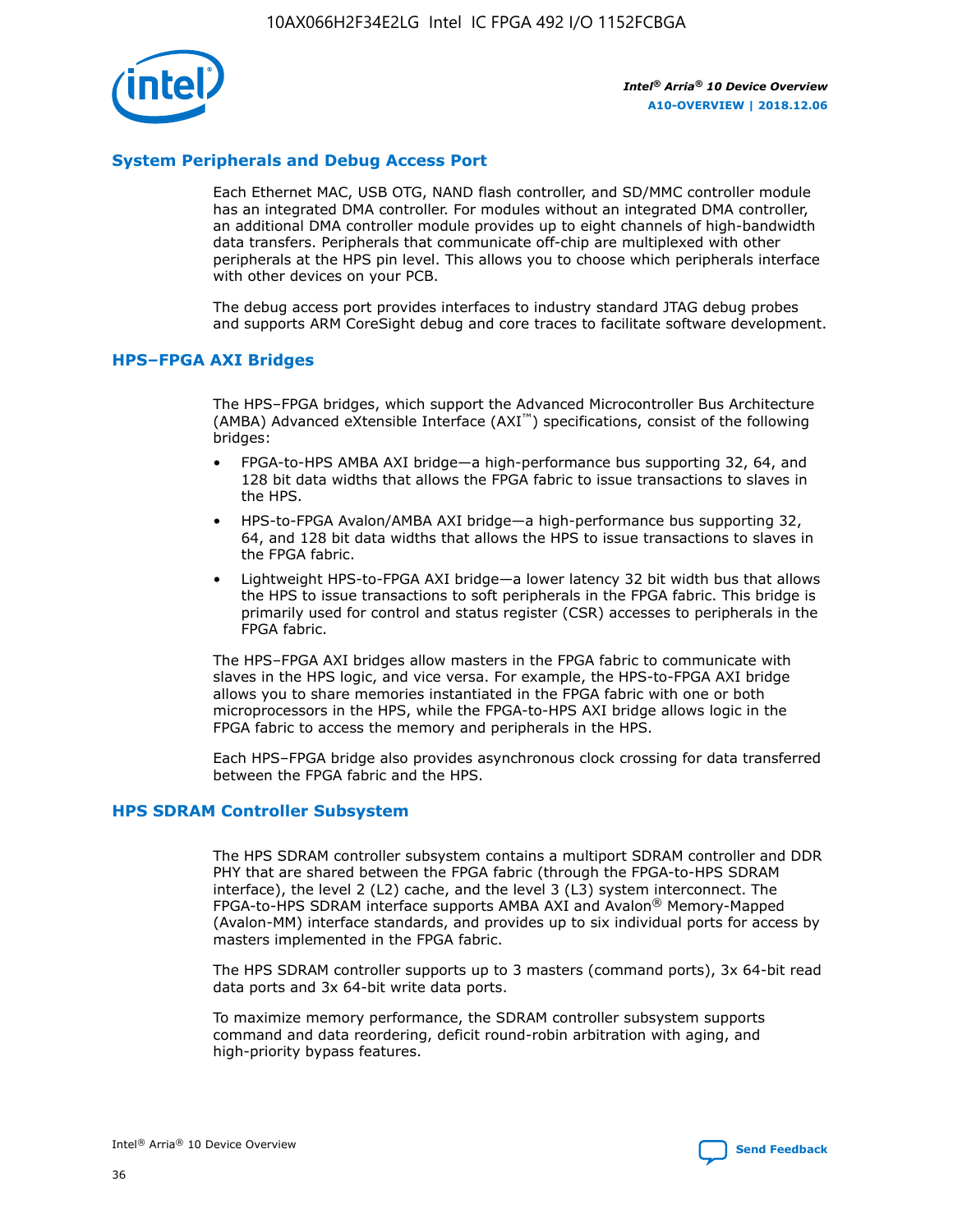![](_page_37_Picture_2.jpeg)

## **FPGA Configuration and HPS Booting**

The FPGA fabric and HPS in the SoC FPGA must be powered at the same time. You can reduce the clock frequencies or gate the clocks to reduce dynamic power.

Once powered, the FPGA fabric and HPS can be configured independently thus providing you with more design flexibility:

- You can boot the HPS independently. After the HPS is running, the HPS can fully or partially reconfigure the FPGA fabric at any time under software control. The HPS can also configure other FPGAs on the board through the FPGA configuration controller.
- Configure the FPGA fabric first, and then boot the HPS from memory accessible to the FPGA fabric.

## **Hardware and Software Development**

For hardware development, you can configure the HPS and connect your soft logic in the FPGA fabric to the HPS interfaces using the Platform Designer system integration tool in the Intel Quartus Prime software.

For software development, the ARM-based SoC FPGA devices inherit the rich software development ecosystem available for the ARM Cortex-A9 MPCore processor. The software development process for Intel SoC FPGAs follows the same steps as those for other SoC devices from other manufacturers. Support for Linux\*, VxWorks\*, and other operating systems are available for the SoC FPGAs. For more information on the operating systems support availability, contact the Intel FPGA sales team.

You can begin device-specific firmware and software development on the Intel SoC FPGA Virtual Target. The Virtual Target is a fast PC-based functional simulation of a target development system—a model of a complete development board. The Virtual Target enables the development of device-specific production software that can run unmodified on actual hardware.

## **Dynamic and Partial Reconfiguration**

The Intel Arria 10 devices support dynamic and partial reconfiguration. You can use dynamic and partial reconfiguration simultaneously to enable seamless reconfiguration of both the device core and transceivers.

## **Dynamic Reconfiguration**

You can reconfigure the PMA and PCS blocks while the device continues to operate. This feature allows you to change the data rates, protocol, and analog settings of a channel in a transceiver bank without affecting on-going data transfer in other transceiver banks. This feature is ideal for applications that require dynamic multiprotocol or multirate support.

## **Partial Reconfiguration**

Using partial reconfiguration, you can reconfigure some parts of the device while keeping the device in operation.

![](_page_37_Picture_18.jpeg)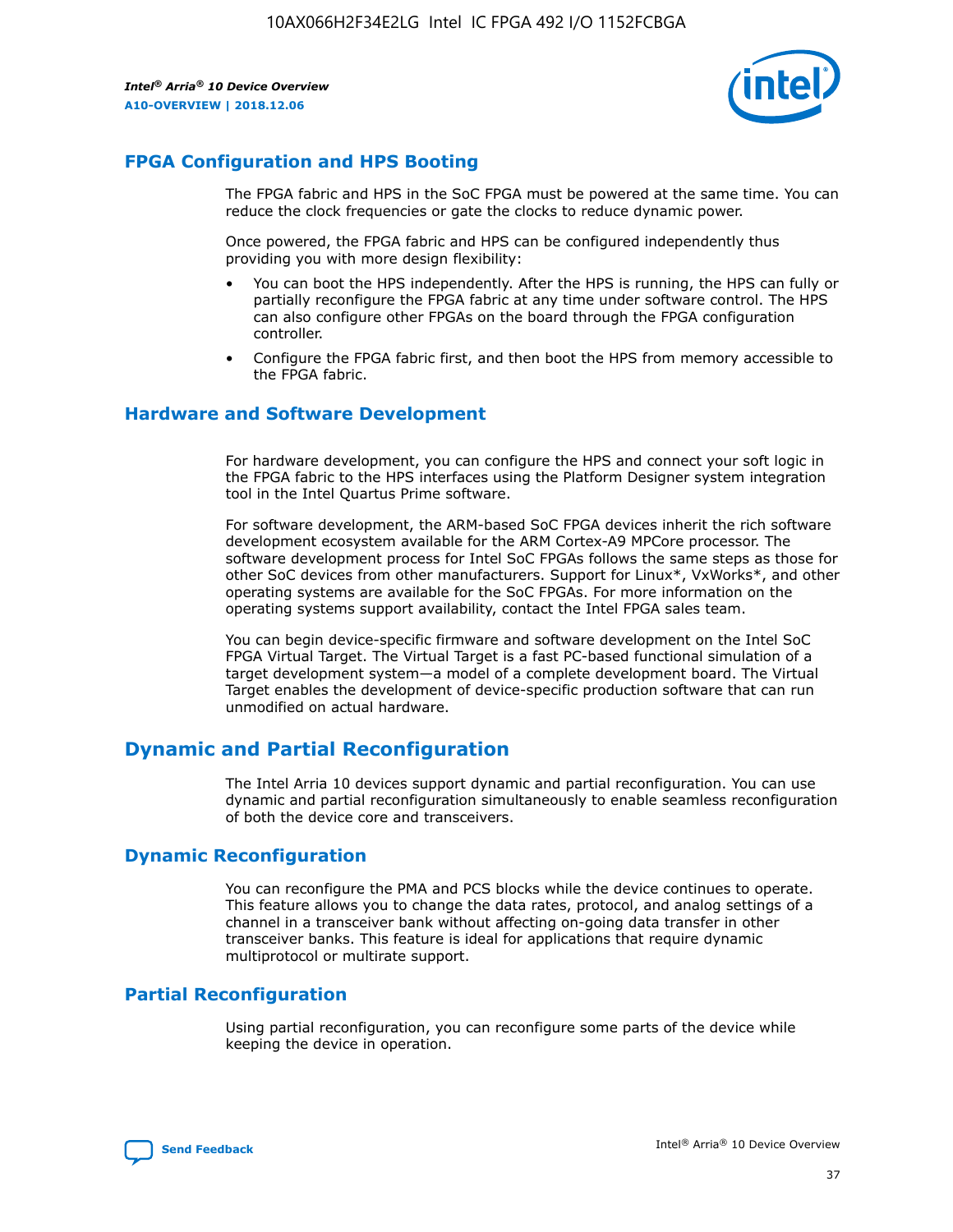![](_page_38_Picture_1.jpeg)

Instead of placing all device functions in the FPGA fabric, you can store some functions that do not run simultaneously in external memory and load them only when required. This capability increases the effective logic density of the device, and lowers cost and power consumption.

In the Intel solution, you do not have to worry about intricate device architecture to perform a partial reconfiguration. The partial reconfiguration capability is built into the Intel Quartus Prime design software, making such time-intensive task simple.

Intel Arria 10 devices support partial reconfiguration in the following configuration options:

- Using an internal host:
	- All supported configuration modes where the FPGA has access to external memory devices such as serial and parallel flash memory.
	- Configuration via Protocol [CvP (PCIe)]
- Using an external host—passive serial (PS), fast passive parallel (FPP) x8, FPP x16, and FPP x32 I/O interface.

# **Enhanced Configuration and Configuration via Protocol**

## **Table 25. Configuration Schemes and Features of Intel Arria 10 Devices**

Intel Arria 10 devices support 1.8 V programming voltage and several configuration schemes.

| <b>Scheme</b>                                                          | <b>Data</b><br><b>Width</b> | <b>Max Clock</b><br>Rate<br>(MHz) | <b>Max Data</b><br>Rate<br>(Mbps)<br>(13) | <b>Decompression</b> | <b>Design</b><br>Security <sup>(1</sup><br>4) | <b>Partial</b><br>Reconfiguration<br>(15) | <b>Remote</b><br><b>System</b><br><b>Update</b> |
|------------------------------------------------------------------------|-----------------------------|-----------------------------------|-------------------------------------------|----------------------|-----------------------------------------------|-------------------------------------------|-------------------------------------------------|
| <b>JTAG</b>                                                            | 1 bit                       | 33                                | 33                                        |                      |                                               | Yes <sup>(16)</sup>                       |                                                 |
| Active Serial (AS)<br>through the<br>EPCO-L<br>configuration<br>device | 1 bit,<br>4 bits            | 100                               | 400                                       | Yes                  | Yes                                           | $Y_{PS}(16)$                              | Yes                                             |
| Passive serial (PS)<br>through CPLD or<br>external<br>microcontroller  | 1 bit                       | 100                               | 100                                       | Yes                  | Yes                                           | Yes(16)                                   | Parallel<br>Flash<br>Loader<br>(PFL) IP<br>core |
|                                                                        | continued                   |                                   |                                           |                      |                                               |                                           |                                                 |

<sup>(13)</sup> Enabling either compression or design security features affects the maximum data rate. Refer to the Intel Arria 10 Device Datasheet for more information.

<sup>(14)</sup> Encryption and compression cannot be used simultaneously.

 $(15)$  Partial reconfiguration is an advanced feature of the device family. If you are interested in using partial reconfiguration, contact Intel for support.

 $(16)$  Partial configuration can be performed only when it is configured as internal host.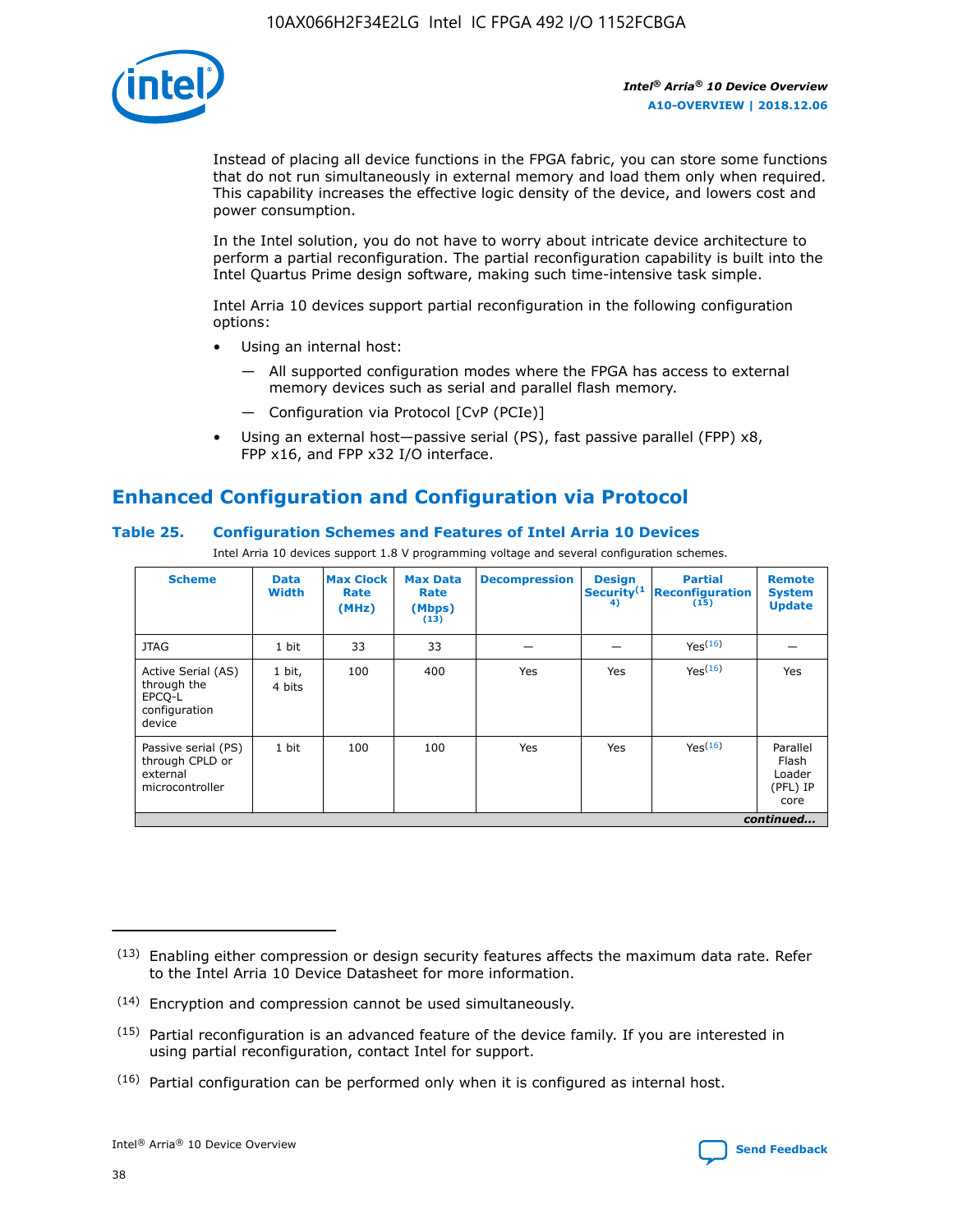![](_page_39_Picture_2.jpeg)

| <b>Scheme</b>                                    | <b>Data</b><br><b>Width</b> | <b>Max Clock</b><br>Rate<br>(MHz) | <b>Max Data</b><br>Rate<br>(Mbps)<br>(13) | <b>Decompression</b> | <b>Design</b><br>Security <sup>(1</sup><br>4) | <b>Partial</b><br><b>Reconfiguration</b><br>(15) | <b>Remote</b><br><b>System</b><br><b>Update</b> |
|--------------------------------------------------|-----------------------------|-----------------------------------|-------------------------------------------|----------------------|-----------------------------------------------|--------------------------------------------------|-------------------------------------------------|
| Fast passive                                     | 8 bits                      | 100                               | 3200                                      | <b>Yes</b>           | Yes                                           | Yes(17)                                          | PFL IP                                          |
| parallel (FPP)<br>through CPLD or                | 16 bits                     |                                   |                                           | Yes                  | Yes                                           |                                                  | core                                            |
| external<br>microcontroller                      | 32 bits                     |                                   |                                           | Yes                  | Yes                                           |                                                  |                                                 |
| Configuration via                                | 16 bits                     | 100                               | 3200                                      | Yes                  | Yes                                           | Yes <sup>(17)</sup>                              |                                                 |
| <b>HPS</b>                                       | 32 bits                     |                                   |                                           | Yes                  | Yes                                           |                                                  |                                                 |
| Configuration via<br>Protocol [CvP<br>$(PCIe^*)$ | x1, x2,<br>x4, x8<br>lanes  |                                   | 8000                                      | Yes                  | Yes                                           | Yes <sup>(16)</sup>                              |                                                 |

You can configure Intel Arria 10 devices through PCIe using Configuration via Protocol (CvP). The Intel Arria 10 CvP implementation conforms to the PCIe 100 ms power-up-to-active time requirement.

#### **Related Information**

[Configuration via Protocol \(CvP\) Implementation in Intel FPGAs User Guide](https://www.intel.com/content/www/us/en/programmable/documentation/dsu1441819344145.html#dsu1442269728522) Provides more information about the CvP configuration scheme.

# **SEU Error Detection and Correction**

Intel Arria 10 devices offer robust and easy-to-use single-event upset (SEU) error detection and correction circuitry.

The detection and correction circuitry includes protection for Configuration RAM (CRAM) programming bits and user memories. The CRAM is protected by a continuously running CRC error detection circuit with integrated ECC that automatically corrects one or two errors and detects higher order multi-bit errors. When more than two errors occur, correction is available through reloading of the core programming file, providing a complete design refresh while the FPGA continues to operate.

The physical layout of the Intel Arria 10 CRAM array is optimized to make the majority of multi-bit upsets appear as independent single-bit or double-bit errors which are automatically corrected by the integrated CRAM ECC circuitry. In addition to the CRAM protection, the M20K memory blocks also include integrated ECC circuitry and are layout-optimized for error detection and correction. The MLAB does not have ECC.

<sup>(17)</sup> Supported at a maximum clock rate of 100 MHz.

![](_page_39_Picture_15.jpeg)

 $(13)$  Enabling either compression or design security features affects the maximum data rate. Refer to the Intel Arria 10 Device Datasheet for more information.

<sup>(14)</sup> Encryption and compression cannot be used simultaneously.

 $(15)$  Partial reconfiguration is an advanced feature of the device family. If you are interested in using partial reconfiguration, contact Intel for support.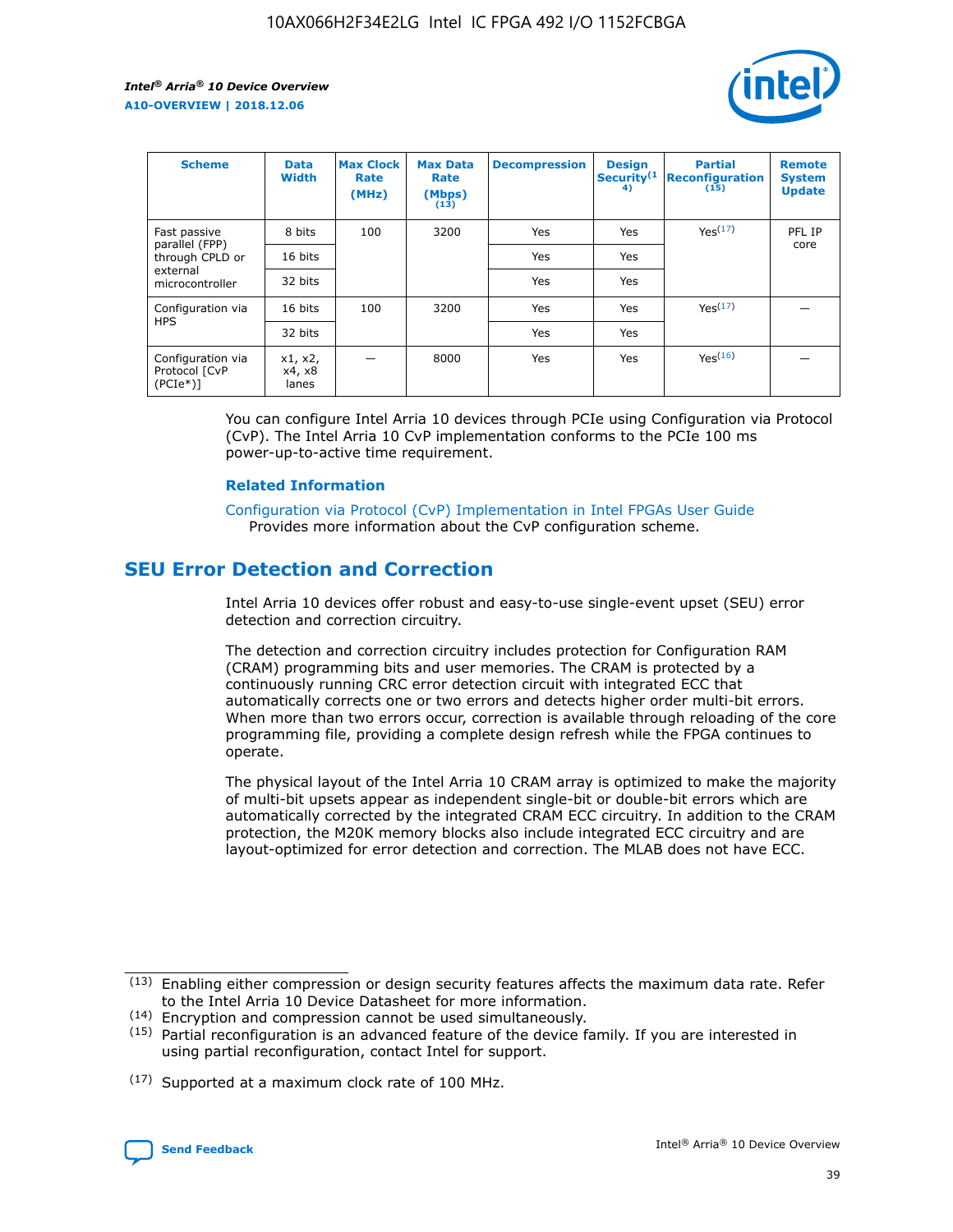![](_page_40_Picture_1.jpeg)

## **Power Management**

Intel Arria 10 devices leverage the advanced 20 nm process technology, a low 0.9 V core power supply, an enhanced core architecture, and several optional power reduction techniques to reduce total power consumption by as much as 40% compared to Arria V devices and as much as 60% compared to Stratix V devices.

The optional power reduction techniques in Intel Arria 10 devices include:

- **SmartVID**—a code is programmed into each device during manufacturing that allows a smart regulator to operate the device at lower core  $V_{CC}$  while maintaining performance
- **Programmable Power Technology**—non-critical timing paths are identified by the Intel Quartus Prime software and the logic in these paths is biased for low power instead of high performance
- **Low Static Power Options**—devices are available with either standard static power or low static power while maintaining performance

Furthermore, Intel Arria 10 devices feature Intel's industry-leading low power transceivers and include a number of hard IP blocks that not only reduce logic resources but also deliver substantial power savings compared to soft implementations. In general, hard IP blocks consume up to 90% less power than the equivalent soft logic implementations.

# **Incremental Compilation**

The Intel Quartus Prime software incremental compilation feature reduces compilation time and helps preserve performance to ease timing closure. The incremental compilation feature enables the partial reconfiguration flow for Intel Arria 10 devices.

Incremental compilation supports top-down, bottom-up, and team-based design flows. This feature facilitates modular, hierarchical, and team-based design flows where different designers compile their respective design sections in parallel. Furthermore, different designers or IP providers can develop and optimize different blocks of the design independently. These blocks can then be imported into the top level project.

# **Document Revision History for Intel Arria 10 Device Overview**

| <b>Document</b><br><b>Version</b> | <b>Changes</b>                                                                                                                                                                                                                                                              |
|-----------------------------------|-----------------------------------------------------------------------------------------------------------------------------------------------------------------------------------------------------------------------------------------------------------------------------|
| 2018.12.06                        | Added links to Intel Arria 10 device errata documents.<br>Removed automotive temperature option from the Intel Arria 10 GX devices.<br>Removed -3 fabric speed grade from the Intel Arria 10 GT devices.<br>Updated power options for the Intel Arria 10 GX and GT devices. |
| 2018.04.09                        | Updated the lowest $V_{CC}$ from 0.83 V to 0.82 V in the topic listing a summary of the device features.                                                                                                                                                                    |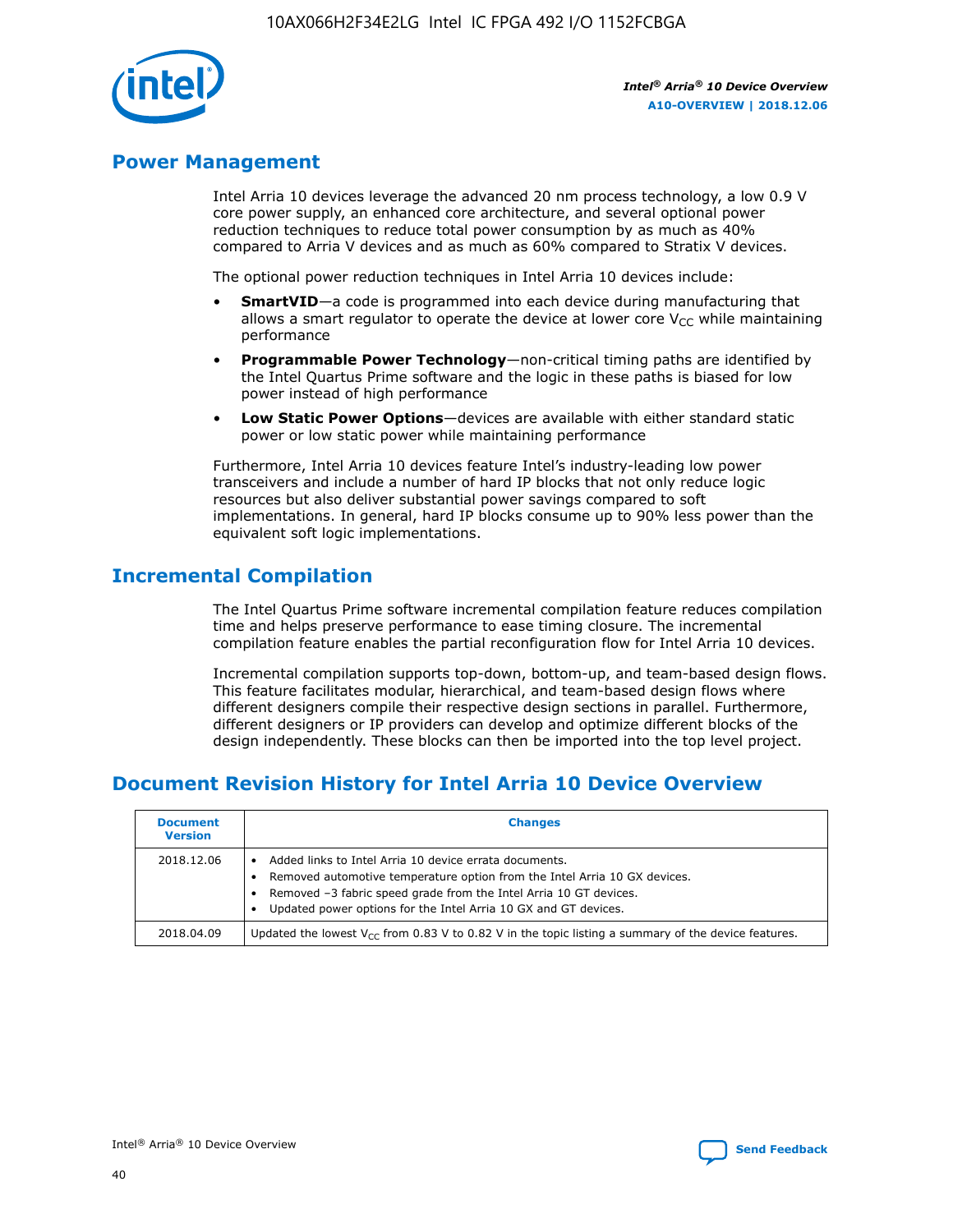*Intel® Arria® 10 Device Overview* **A10-OVERVIEW | 2018.12.06**

![](_page_41_Picture_2.jpeg)

| <b>Date</b>    | <b>Version</b> | <b>Changes</b>                                                                                                                                                                                                                                                                                                                                                                                                                                                                                                                                                                                                                                                                                                                                                                                                                                                                                                                                                            |
|----------------|----------------|---------------------------------------------------------------------------------------------------------------------------------------------------------------------------------------------------------------------------------------------------------------------------------------------------------------------------------------------------------------------------------------------------------------------------------------------------------------------------------------------------------------------------------------------------------------------------------------------------------------------------------------------------------------------------------------------------------------------------------------------------------------------------------------------------------------------------------------------------------------------------------------------------------------------------------------------------------------------------|
| January 2018   | 2018.01.17     | Updated the maximum data rate for HPS (Intel Arria 10 SX devices<br>external memory interface DDR3 controller from 2,166 Mbps to 2,133<br>Mbps.<br>Updated maximum frequency supported for half rate QDRII and QDRII<br>+ SRAM to 633 MHz in Memory Standards Supported by the Soft<br>Memory Controller table.<br>Updated transceiver backplane capability to 12.5 Gbps.<br>$\bullet$<br>Removed transceiver speed grade 5 in Sample Ordering Core and<br>Available Options for Intel Arria 10 GX Devices figure.<br>Removed package code 40, low static power, SmartVID, industrial, and<br>military operating temperature support from Sample Ordering Core and<br>Available Options for Intel Arria 10 GT Devices figure.<br>Updated short reach transceiver rate for Intel Arria 10 GT devices to<br>25.8 Gbps.<br>Removed On-Die Instrumentation - EyeQ and Jitter Margin Tool<br>support from PMA Features of the Transceivers in Intel Arria 10 Devices<br>table. |
| September 2017 | 2017.09.20     | Updated the maximum speed of the DDR4 external memory interface from<br>1,333 MHz/2,666 Mbps to 1,200 MHz/2,400 Mbps.                                                                                                                                                                                                                                                                                                                                                                                                                                                                                                                                                                                                                                                                                                                                                                                                                                                     |
| July 2017      | 2017.07.13     | Corrected the automotive temperature range in the figure showing the<br>available options for the Intel Arria 10 GX devices from "-40°C to 100°C"<br>to "-40°C to 125°C".                                                                                                                                                                                                                                                                                                                                                                                                                                                                                                                                                                                                                                                                                                                                                                                                 |
| July 2017      | 2017.07.06     | Added automotive temperature option to Intel Arria 10 GX device family.                                                                                                                                                                                                                                                                                                                                                                                                                                                                                                                                                                                                                                                                                                                                                                                                                                                                                                   |
| May 2017       | 2017.05.08     | Corrected protocol names with "1588" to "IEEE 1588v2".<br>$\bullet$<br>Updated the vertical migration table to remove vertical migration<br>$\bullet$<br>between Intel Arria 10 GX and Intel Arria 10 SX device variants.<br>Removed all "Preliminary" marks.<br>$\bullet$                                                                                                                                                                                                                                                                                                                                                                                                                                                                                                                                                                                                                                                                                                |
| March 2017     | 2017.03.15     | Removed the topic about migration from Intel Arria 10 to Intel Stratix<br>10 devices.<br>Rebranded as Intel.<br>$\bullet$                                                                                                                                                                                                                                                                                                                                                                                                                                                                                                                                                                                                                                                                                                                                                                                                                                                 |
| October 2016   | 2016.10.31     | Removed package F36 from Intel Arria 10 GX devices.<br>Updated Intel Arria 10 GT sample ordering code and maximum GX<br>$\bullet$<br>transceiver count. Intel Arria 10 GT devices are available only in the<br>SF45 package option with a maximum of 72 transceivers.                                                                                                                                                                                                                                                                                                                                                                                                                                                                                                                                                                                                                                                                                                     |
| May 2016       | 2016.05.02     | Updated the FPGA Configuration and HPS Booting topic.<br>$\bullet$<br>Remove V <sub>CC</sub> PowerManager from the Summary of Features, Power<br>Management and Arria 10 Device Variants and packages topics. This<br>feature is no longer supported in Arria 10 devices.<br>Removed LPDDR3 from the Memory Standards Supported by the HPS<br>Hard Memory Controller table in the Memory Standards Supported by<br>Intel Arria 10 Devices topic. This standard is only supported by the<br>FPGA.<br>Removed transceiver speed grade 5 from the Device Variants and<br>Packages topic for Arria 10 GX and SX devices.                                                                                                                                                                                                                                                                                                                                                      |
| February 2016  | 2016.02.11     | Changed the maximum Arria 10 GT datarate to 25.8 Gbps and the<br>minimum datarate to 1 Gbps globally.<br>Revised the state for Core clock networks in the Summary of Features<br>$\bullet$<br>topic.<br>Changed the transceiver parameters in the "Summary of Features for<br>$\bullet$<br>Arria 10 Devices" table.<br>• Changed the transceiver parameters in the "Maximum Resource Counts<br>for Arria 10 GT Devices" table.<br>Changed the package availability for GT devices in the "Package Plan<br>for Arria 10 GT Devices" table.<br>Changed the package configurations for GT devices in the "Migration"<br>Capability Across Arria 10 Product Lines" figure.<br>continued                                                                                                                                                                                                                                                                                       |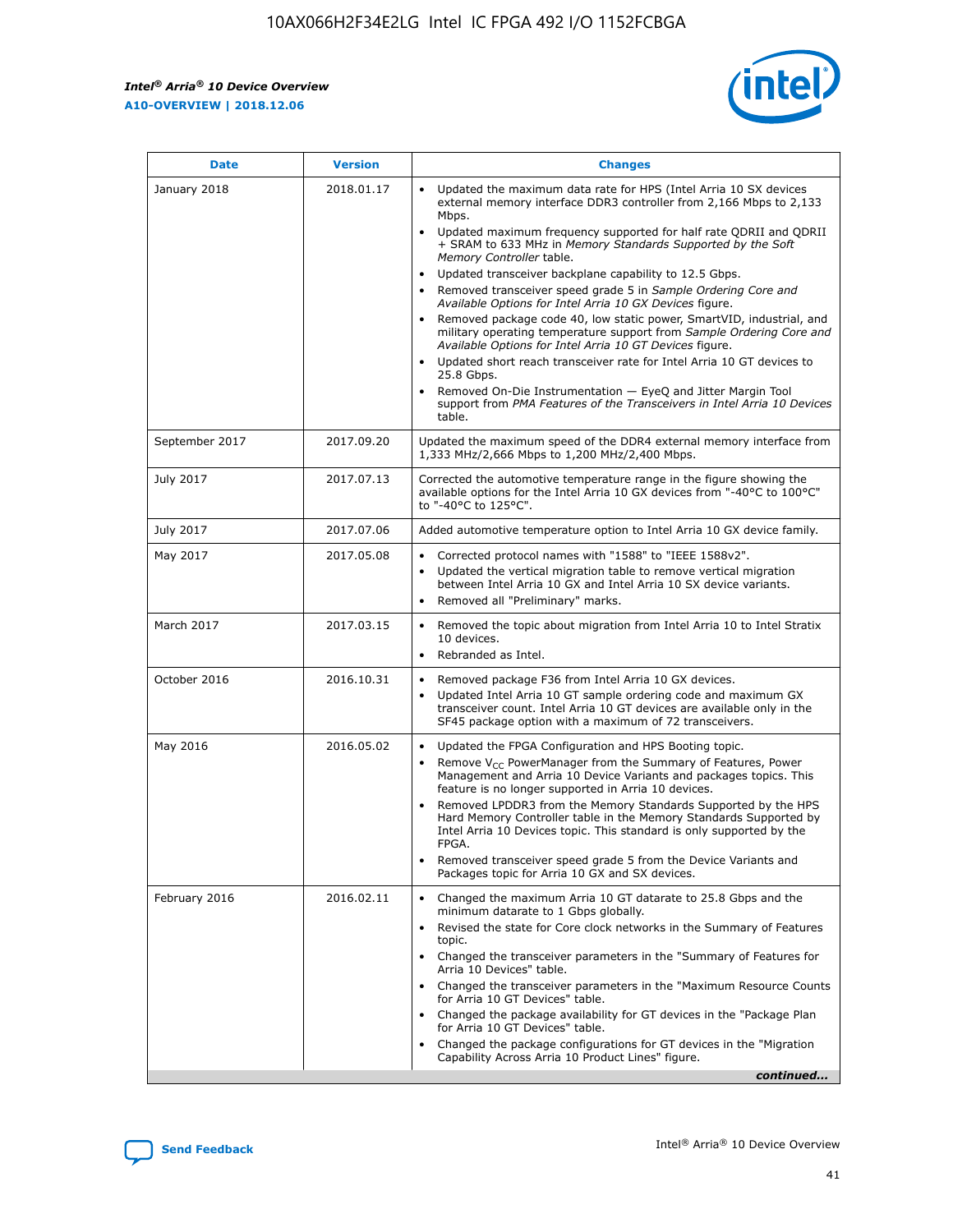![](_page_42_Picture_1.jpeg)

| <b>Date</b>   | <b>Version</b> | <b>Changes</b>                                                                                                                                                               |
|---------------|----------------|------------------------------------------------------------------------------------------------------------------------------------------------------------------------------|
|               |                | • Changed transceiver parameters in the "Low Power Serial Transceivers"<br>section.                                                                                          |
|               |                | • Changed the transceiver descriptions in the "Device Variants for the<br>Arria 10 Device Family" table.                                                                     |
|               |                | Changed the "Sample Ordering Code and Available Options for Arria 10<br>$\bullet$<br>GT Devices" figure.                                                                     |
|               |                | Changed the datarates for GT devices in the "PMA Features" section.                                                                                                          |
|               |                | Changed the datarates for GT devices in the "PCS Features" section.<br>$\bullet$                                                                                             |
| December 2015 | 2015.12.14     | Updated the number of M20K memory blocks for Arria 10 GX 660 from<br>2133 to 2131 and corrected the total RAM bit from 48,448 Kb to<br>48,408 Kb.                            |
|               |                | Corrected the number of DSP blocks for Arria 10 GX 660 from 1688 to<br>1687 in the table listing floating-point arithmetic resources.                                        |
| November 2015 | 2015.11.02     | Updated the maximum resources for Arria 10 GX 220, GX 320, GX 480,<br>$\bullet$<br>GX 660, SX 220, SX 320, SX 480, and SX 660.                                               |
|               |                | • Updated resource count for Arria 10 GX 320, GX 480, GX 660, SX 320,<br>SX 480, a SX 660 devices in Number of Multipliers in Intel Arria 10<br><b>Devices</b> table.        |
|               |                | Updated the available options for Arria 10 GX, GT, and SX.                                                                                                                   |
|               |                | Changed instances of Quartus II to Quartus Prime.<br>$\bullet$                                                                                                               |
| June 2015     | 2015.06.15     | Corrected label for Intel Arria 10 GT product lines in the vertical migration<br>figure.                                                                                     |
| May 2015      | 2015.05.15     | Corrected the DDR3 half rate and quarter rate maximum frequencies in the<br>table that lists the memory standards supported by the Intel Arria 10 hard<br>memory controller. |
| May 2015      | 2015.05.04     | • Added support for 13.5G JESD204b in the Summary of Features table.<br>• Added a link to Arria 10 GT Channel Usage in the Arria 10 GT Package<br>Plan topic.                |
|               |                | • Added a note to the table, Maximum Resource Counts for Arria 10 GT<br>devices.                                                                                             |
|               |                | • Updated the power requirements of the transceivers in the Low Power<br>Serial Transceivers topic.                                                                          |
| January 2015  | 2015.01.23     | • Added floating point arithmetic features in the Summary of Features<br>table.                                                                                              |
|               |                | • Updated the total embedded memory from 38.38 megabits (Mb) to<br>65.6 Mb.                                                                                                  |
|               |                | • Updated the table that lists the memory standards supported by Intel<br>Arria 10 devices.                                                                                  |
|               |                | Removed support for DDR3U, LPDDR3 SDRAM, RLDRAM 2, and DDR2.                                                                                                                 |
|               |                | Moved RLDRAM 3 support from hard memory controller to soft memory<br>controller. RLDRAM 3 support uses hard PHY with soft memory<br>controller.                              |
|               |                | Added soft memory controller support for QDR IV.<br>٠                                                                                                                        |
|               |                | Updated the maximum resource count table to include the number of<br>hard memory controllers available in each device variant.                                               |
|               |                | Updated the transceiver PCS data rate from 12.5 Gbps to 12 Gbps.<br>$\bullet$                                                                                                |
|               |                | Updated the max clock rate of PS, FPP x8, FPP x16, and Configuration<br>via HPS from 125 MHz to 100 MHz.                                                                     |
|               |                | Added a feature for fractional synthesis PLLs: PLL cascading.                                                                                                                |
|               |                | Updated the HPS programmable general-purpose I/Os from 54 to 62.<br>$\bullet$<br>continued                                                                                   |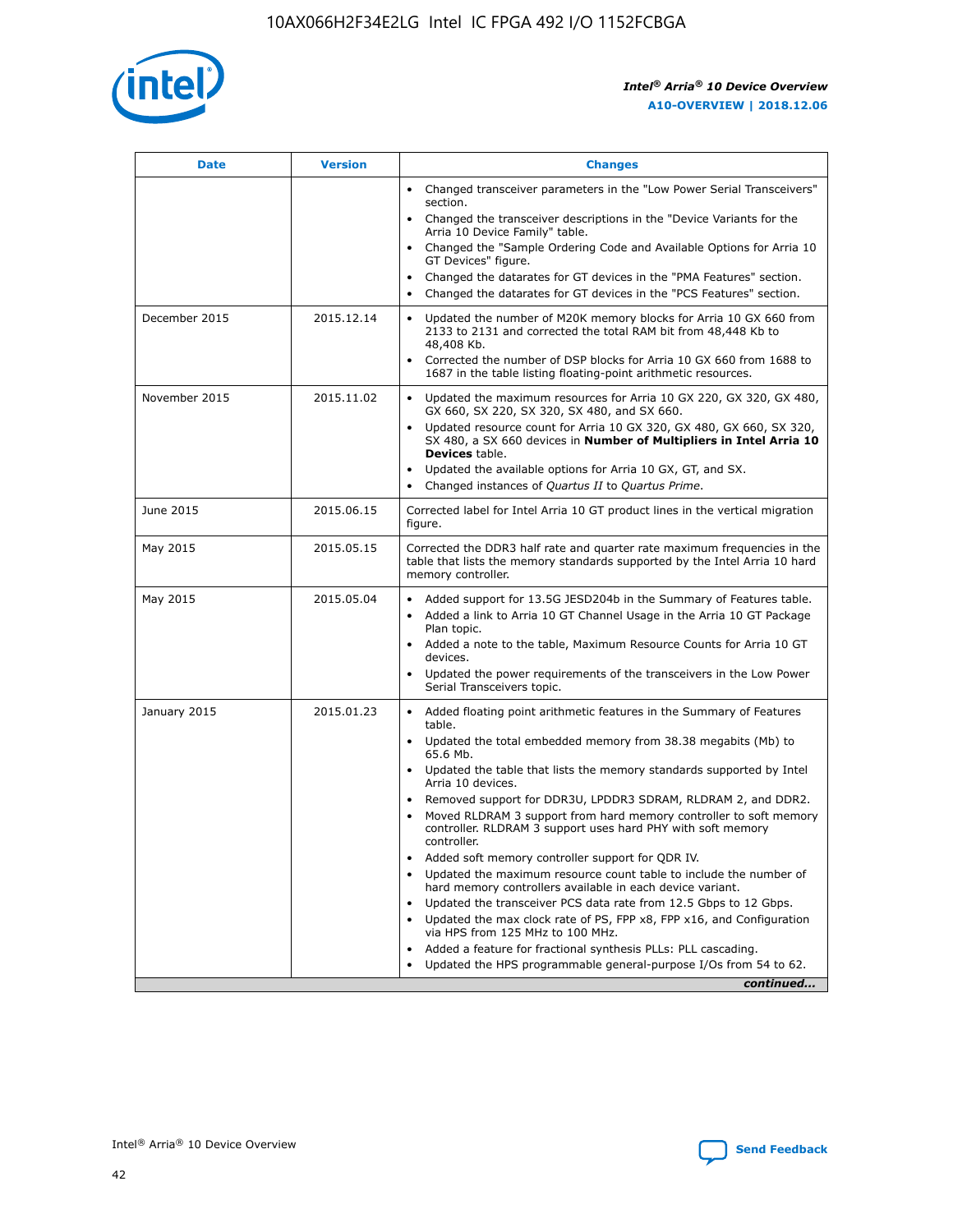![](_page_43_Picture_2.jpeg)

| <b>Date</b>    | <b>Version</b> | <b>Changes</b>                                                                                                                                                                                                                                                                                                                                                                                                                                                                                                                                      |
|----------------|----------------|-----------------------------------------------------------------------------------------------------------------------------------------------------------------------------------------------------------------------------------------------------------------------------------------------------------------------------------------------------------------------------------------------------------------------------------------------------------------------------------------------------------------------------------------------------|
| September 2014 | 2014.09.30     | Corrected the 3 V I/O and LVDS I/O counts for F35 and F36 packages<br>$\bullet$<br>of Arria 10 GX.<br>Corrected the 3 V I/O, LVDS I/O, and transceiver counts for the NF40<br>$\bullet$<br>package of the Arria GX 570 and 660.<br>Removed 3 V I/O, LVDS I/O, and transceiver counts for the NF40<br>$\bullet$<br>package of the Arria GX 900 and 1150. The NF40 package is not<br>available for Arria 10 GX 900 and 1150.                                                                                                                          |
| August 2014    | 2014.08.18     | Updated Memory (Kb) M20K maximum resources for Arria 10 GX 660<br>devices from 42,660 to 42,620.<br>Added GPIO columns consisting of LVDS I/O Bank and 3V I/O Bank in<br>$\bullet$<br>the Package Plan table.<br>Added how to use memory interface clock frequency higher than 533<br>$\bullet$<br>MHz in the I/O vertical migration.<br>Added information to clarify that RLDRAM3 support uses hard PHY with<br>$\bullet$<br>soft memory controller.<br>Added variable precision DSP blocks support for floating-point<br>$\bullet$<br>arithmetic. |
| June 2014      | 2014.06.19     | Updated number of dedicated I/Os in the HPS block to 17.                                                                                                                                                                                                                                                                                                                                                                                                                                                                                            |
| February 2014  | 2014.02.21     | Updated transceiver speed grade options for GT devices in Figure 2.                                                                                                                                                                                                                                                                                                                                                                                                                                                                                 |
| February 2014  | 2014.02.06     | Updated data rate for Arria 10 GT devices from 28.1 Gbps to 28.3 Gbps.                                                                                                                                                                                                                                                                                                                                                                                                                                                                              |
| December 2013  | 2013.12.10     | Updated the HPS memory standards support from LPDDR2 to LPDDR3.<br>Updated HPS block diagram to include dedicated HPS I/O and FPGA<br>$\bullet$<br>Configuration blocks as well as repositioned SD/SDIO/MMC, DMA, SPI<br>and NAND Flash with ECC blocks.                                                                                                                                                                                                                                                                                            |
| December 2013  | 2013.12.02     | Initial release.                                                                                                                                                                                                                                                                                                                                                                                                                                                                                                                                    |

![](_page_43_Picture_4.jpeg)